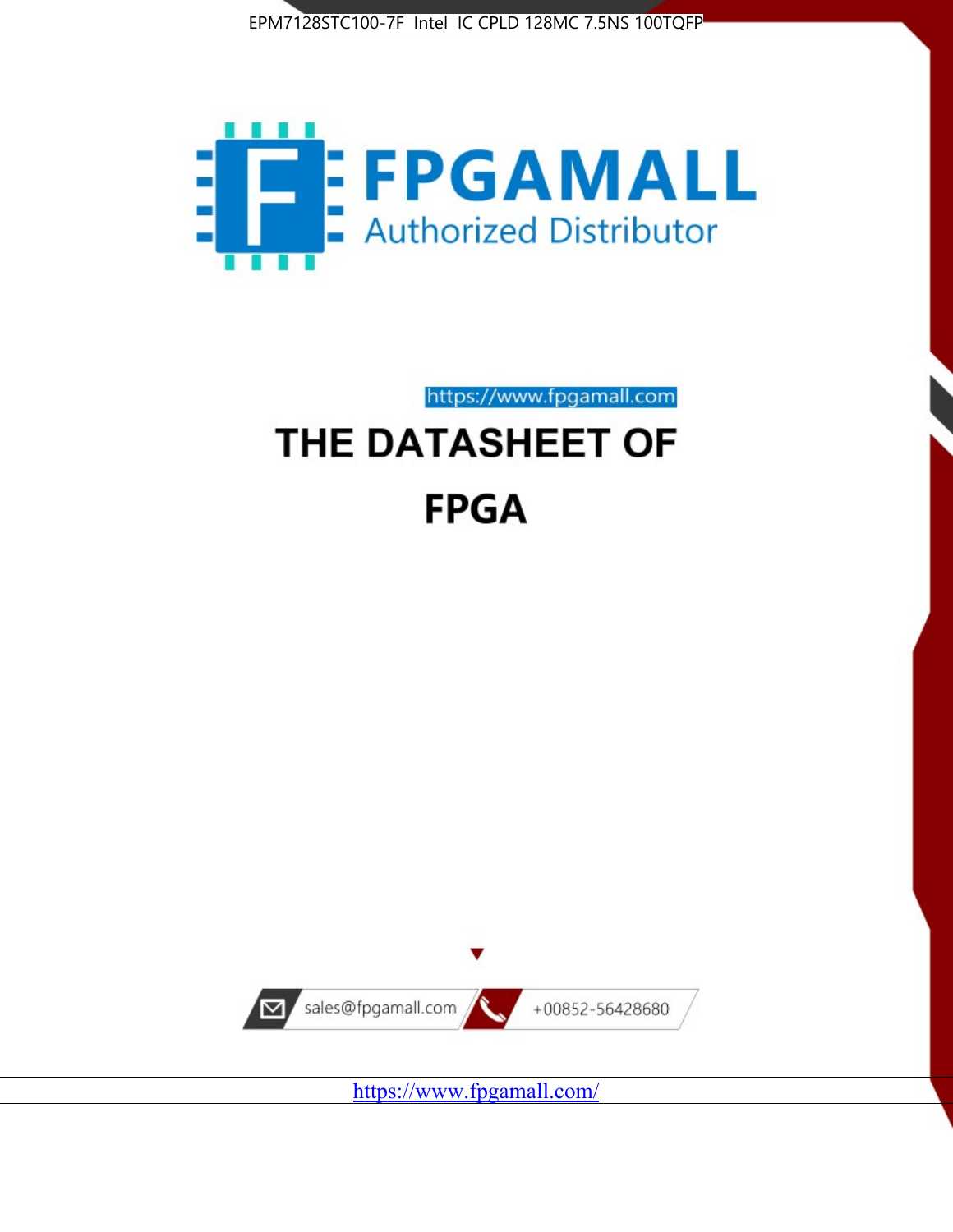

MAX 7000B devices, see the *MAX 7000A Programmable Logic Device Family Data Sheet* or the *MAX 7000B Programmable Logic Device Family Data Sheet*.

| <b>Table 1. MAX 7000 Device Features</b> |                |                |                |                 |                 |                 |                 |  |
|------------------------------------------|----------------|----------------|----------------|-----------------|-----------------|-----------------|-----------------|--|
| <b>Feature</b>                           | <b>EPM7032</b> | <b>EPM7064</b> | <b>EPM7096</b> | <b>EPM7128E</b> | <b>EPM7160E</b> | <b>EPM7192E</b> | <b>EPM7256E</b> |  |
| Usable<br>gates                          | 600            | 1,250          | 1,800          | 2,500           | 3,200           | 3,750           | 5,000           |  |
| Macrocells                               | 32             | 64             | 96             | 128             | 160             | 192             | 256             |  |
| Logic array<br>blocks                    | 2              | 4              | 6              | 8               | 10              | 12              | 16              |  |
| Maximum<br>user I/O pins                 | 36             | 68             | 76             | 100             | 104             | 124             | 164             |  |
| $t_{PD}$ (ns)                            | 6              | 6              | 7.5            | 7.5             | 10              | 12              | 12              |  |
| $t_{\text{SU}}$ (ns)                     | 5              | 5              | 6              | 6               | 7               | 7               | 7               |  |
| $t_{\text{FSU}}$ (ns)                    | 2.5            | 2.5            | 3              | 3               | 3               | 3               | 3               |  |
| $t_{CO1}$ (ns)                           | 4              | 4              | 4.5            | 4.5             | 5               | 6               | 6               |  |
| $f_{CNT}$ (MHz)                          | 151.5          | 151.5          | 125.0          | 125.0           | 100.0           | 90.9            | 90.9            |  |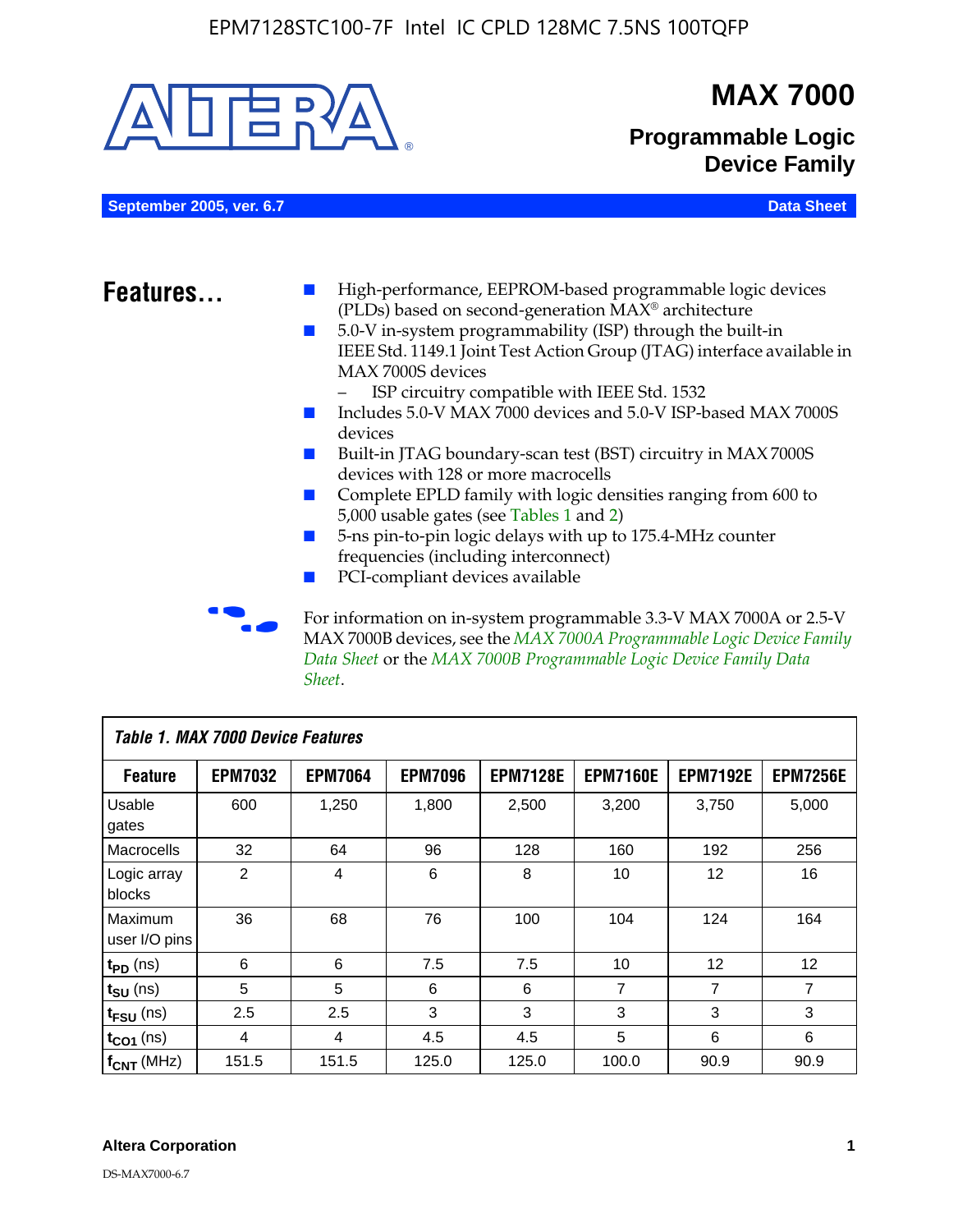| Table 2. MAX 7000S Device Features |                 |                 |                 |                 |                 |                 |  |  |
|------------------------------------|-----------------|-----------------|-----------------|-----------------|-----------------|-----------------|--|--|
| <b>Feature</b>                     | <b>EPM7032S</b> | <b>EPM7064S</b> | <b>EPM7128S</b> | <b>EPM7160S</b> | <b>EPM7192S</b> | <b>EPM7256S</b> |  |  |
| Usable gates                       | 600             | 1,250           | 2,500           | 3,200           | 3,750           | 5,000           |  |  |
| Macrocells                         | 32              | 64              | 128             | 160             | 192             | 256             |  |  |
| Logic array<br>blocks              | 2               | $\overline{4}$  | 8               | 10              | 12              | 16              |  |  |
| Maximum<br>user I/O pins           | 36              | 68              | 100             | 104             | 124             | 164             |  |  |
| $t_{PD}$ (ns)                      | 5               | 5               | 6               | 6               | 7.5             | 7.5             |  |  |
| $t_{\text{SU}}$ (ns)               | 2.9             | 2.9             | 3.4             | 3.4             | 4.1             | 3.9             |  |  |
| $t_{\text{FSU}}$ (ns)              | 2.5             | 2.5             | 2.5             | 2.5             | 3               | 3               |  |  |
| $t_{CO1}$ (ns)                     | 3.2             | 3.2             | 4               | 3.9             | 4.7             | 4.7             |  |  |
| $f_{CNT}$ (MHz)                    | 175.4           | 175.4           | 147.1           | 149.3           | 125.0           | 128.2           |  |  |

# **...and More Features**

- Open-drain output option in MAX 7000S devices
- Programmable macrocell flipflops with individual clear, preset, clock, and clock enable controls
- Programmable power-saving mode for a reduction of over 50% in each macrocell
- Configurable expander product-term distribution, allowing up to 32 product terms per macrocell
- 44 to 208 pins available in plastic J-lead chip carrier (PLCC), ceramic pin-grid array (PGA), plastic quad flat pack (PQFP), power quad flat pack (RQFP), and 1.0-mm thin quad flat pack (TQFP) packages
- Programmable security bit for protection of proprietary designs
- 3.3-V or 5.0-V operation
	- MultiVolt<sup>TM</sup> I/O interface operation, allowing devices to interface with 3.3-V or 5.0-V devices (MultiVolt I/O operation is not available in 44-pin packages)
	- Pin compatible with low-voltage MAX 7000A and MAX 7000B devices
- Enhanced features available in MAX 7000E and MAX 7000S devices
	- Six pin- or logic-driven output enable signals
	- Two global clock signals with optional inversion
	- Enhanced interconnect resources for improved routability
	- Fast input setup times provided by a dedicated path from I/O pin to macrocell registers
	- Programmable output slew-rate control
- Software design support and automatic place-and-route provided by Altera's development system for Windows-based PCs and Sun SPARCstation, and HP 9000 Series 700/800 workstations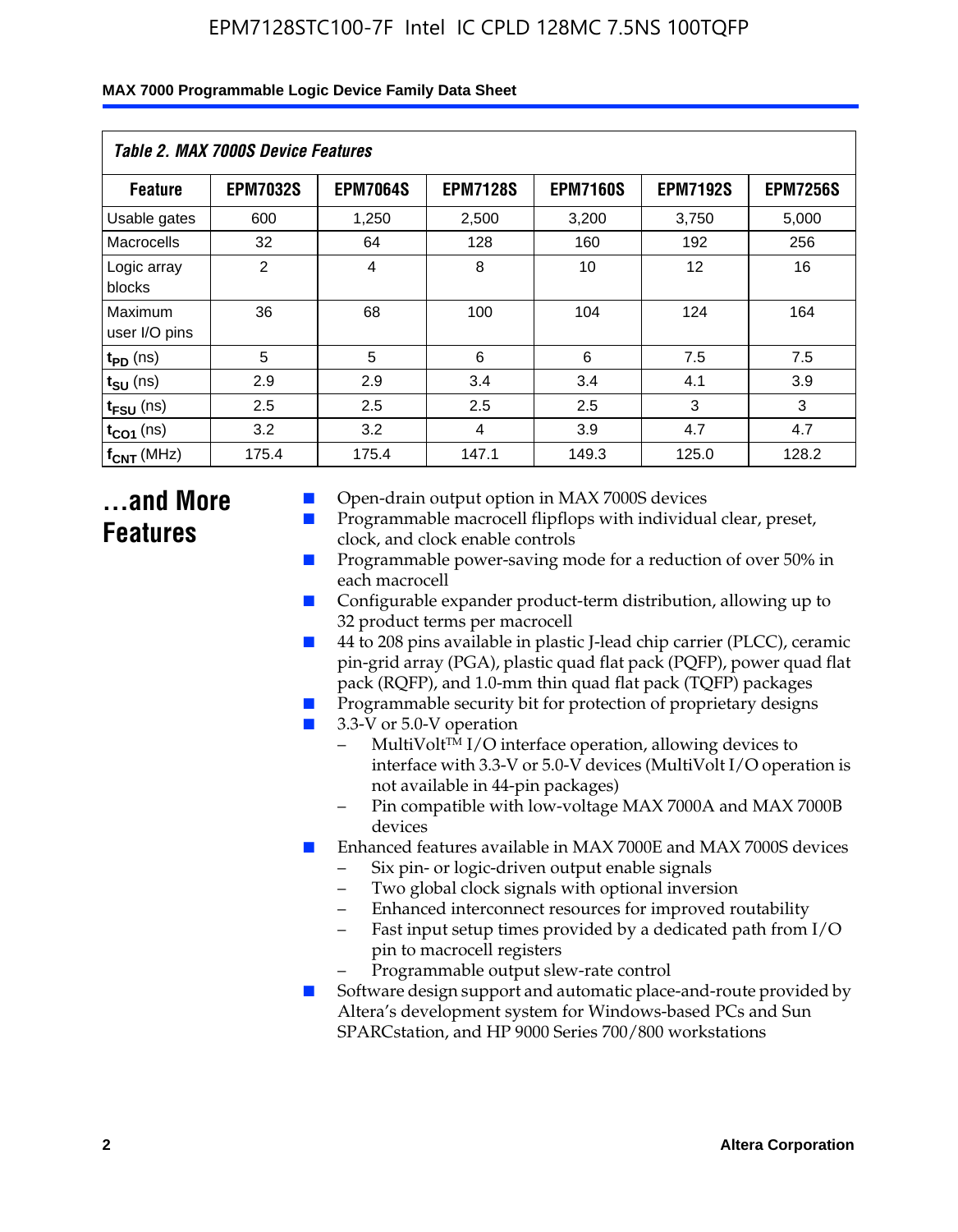|                               | MAX 7000 Programmable Logic Device Family Data Sheet                                                                                                                                                                                                                                                                                                                                                                                                                                                                                                                                                                                                                          |
|-------------------------------|-------------------------------------------------------------------------------------------------------------------------------------------------------------------------------------------------------------------------------------------------------------------------------------------------------------------------------------------------------------------------------------------------------------------------------------------------------------------------------------------------------------------------------------------------------------------------------------------------------------------------------------------------------------------------------|
|                               | Additional design entry and simulation support provided by EDIF<br>200 and 300 netlist files, library of parameterized modules (LPM),<br>Verilog HDL, VHDL, and other interfaces to popular EDA tools from<br>manufacturers such as Cadence, Exemplar Logic, Mentor Graphics,<br>OrCAD, Synopsys, and VeriBest<br>Programming support<br>Altera's Master Programming Unit (MPU) and programming<br>hardware from third-party manufacturers program all<br>MAX 7000 devices<br>The BitBlaster™ serial download cable, ByteBlasterMV™<br>-<br>parallel port download cable, and MasterBlaster™<br>serial/universal serial bus (USB) download cable program MAX<br>7000S devices |
| General<br><b>Description</b> | The MAX 7000 family of high-density, high-performance PLDs is based<br>on Altera's second-generation MAX architecture. Fabricated with<br>advanced CMOS technology, the EEPROM-based MAX 7000 family<br>provides 600 to 5,000 usable gates, ISP, pin-to-pin delays as fast as 5 ns,<br>and counter speeds of up to 175.4 MHz. MAX 7000S devices in the -5, -6,<br>-7, and -10 speed grades as well as MAX 7000 and MAX 7000E devices in<br>-5, -6, -7, -10P, and -12P speed grades comply with the PCI Special Interest<br>Group (PCI SIG) PCI Local Bus Specification, Revision 2.2. See Table 3                                                                             |

| Table 3. MAX 7000 Speed Grades |              |              |              |              |              |                    |              |              |              |              |
|--------------------------------|--------------|--------------|--------------|--------------|--------------|--------------------|--------------|--------------|--------------|--------------|
| <b>Device</b>                  |              |              |              |              |              | <b>Speed Grade</b> |              |              |              |              |
|                                | -5           | -6           | $-7$         | $-10P$       | $-10$        | $-12P$             | $-12$        | $-15$        | $-15T$       | $-20$        |
| EPM7032                        |              | $\checkmark$ | $\checkmark$ |              | $\checkmark$ |                    | $\checkmark$ | $\checkmark$ | $\checkmark$ |              |
| EPM7032S                       | $\checkmark$ | $\checkmark$ | $\checkmark$ |              | $\checkmark$ |                    |              |              |              |              |
| <b>EPM7064</b>                 |              | $\checkmark$ | $\checkmark$ |              | $\checkmark$ |                    | $\checkmark$ | $\checkmark$ |              |              |
| <b>EPM7064S</b>                | $\checkmark$ | $\checkmark$ | $\checkmark$ |              | $\checkmark$ |                    |              |              |              |              |
| <b>EPM7096</b>                 |              |              | $\checkmark$ |              | $\checkmark$ |                    | $\checkmark$ | $\checkmark$ |              |              |
| <b>EPM7128E</b>                |              |              | $\checkmark$ | $\checkmark$ | $\checkmark$ |                    | $\checkmark$ | $\checkmark$ |              | $\checkmark$ |
| <b>EPM7128S</b>                |              | $\checkmark$ | $\checkmark$ |              | $\checkmark$ |                    |              | $\checkmark$ |              |              |
| <b>EPM7160E</b>                |              |              |              | $\checkmark$ | $\checkmark$ |                    | $\checkmark$ | $\checkmark$ |              | $\checkmark$ |
| <b>EPM7160S</b>                |              | $\checkmark$ | $\checkmark$ |              | $\checkmark$ |                    |              | $\checkmark$ |              |              |
| <b>EPM7192E</b>                |              |              |              |              |              | $\checkmark$       | $\checkmark$ | $\checkmark$ |              |              |
| <b>EPM7192S</b>                |              |              | $\checkmark$ |              | $\checkmark$ |                    |              | $\checkmark$ |              |              |
| <b>EPM7256E</b>                |              |              |              |              |              | $\checkmark$       | $\checkmark$ | $\checkmark$ |              | $\checkmark$ |
| <b>EPM7256S</b>                |              |              | $\checkmark$ |              | $\checkmark$ |                    |              | $\checkmark$ |              |              |

for available speed grades.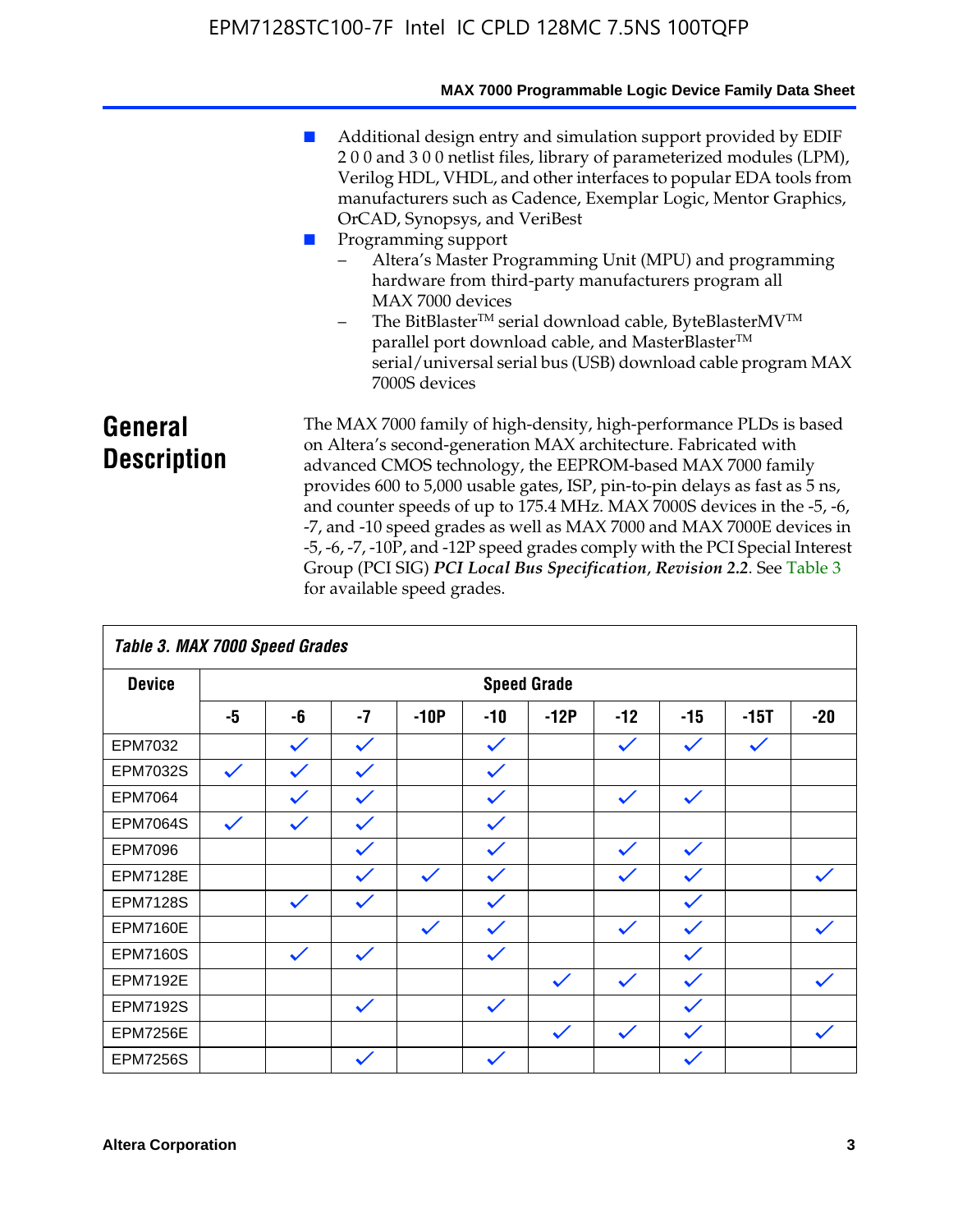#### **MAX 7000 Programmable Logic Device Family Data Sheet**

The MAX 7000E devices—including the EPM7128E, EPM7160E, EPM7192E, and EPM7256E devices—have several enhanced features: additional global clocking, additional output enable controls, enhanced interconnect resources, fast input registers, and a programmable slew rate.

In-system programmable MAX 7000 devices—called MAX 7000S devices—include the EPM7032S, EPM7064S, EPM7128S, EPM7160S, EPM7192S, and EPM7256S devices. MAX 7000S devices have the enhanced features of MAX 7000E devices as well as JTAG BST circuitry in devices with 128 or more macrocells, ISP, and an open-drain output option. See Table 4.

| Table 4. MAX 7000 Device Features |                                                    |                                           |                                           |  |  |  |  |
|-----------------------------------|----------------------------------------------------|-------------------------------------------|-------------------------------------------|--|--|--|--|
| <b>Feature</b>                    | <b>EPM7032</b><br><b>EPM7064</b><br><b>EPM7096</b> | All<br><b>MAX 7000E</b><br><b>Devices</b> | All<br><b>MAX 7000S</b><br><b>Devices</b> |  |  |  |  |
| ISP via JTAG interface            |                                                    |                                           |                                           |  |  |  |  |
| JTAG BST circuitry                |                                                    |                                           | $\checkmark$ (1)                          |  |  |  |  |
| Open-drain output option          |                                                    |                                           |                                           |  |  |  |  |
| Fast input registers              |                                                    |                                           |                                           |  |  |  |  |
| Six global output enables         |                                                    |                                           |                                           |  |  |  |  |
| Two global clocks                 |                                                    |                                           |                                           |  |  |  |  |
| Slew-rate control                 |                                                    |                                           |                                           |  |  |  |  |
| MultiVolt interface (2)           |                                                    |                                           |                                           |  |  |  |  |
| Programmable register             |                                                    |                                           |                                           |  |  |  |  |
| Parallel expanders                |                                                    |                                           |                                           |  |  |  |  |
| Shared expanders                  |                                                    |                                           |                                           |  |  |  |  |
| Power-saving mode                 |                                                    |                                           |                                           |  |  |  |  |
| Security bit                      |                                                    |                                           |                                           |  |  |  |  |
| PCI-compliant devices available   |                                                    |                                           |                                           |  |  |  |  |

*Notes:*

(1) Available only in EPM7128S, EPM7160S, EPM7192S, and EPM7256S devices only.

(2) The MultiVolt I/O interface is not available in 44-pin packages.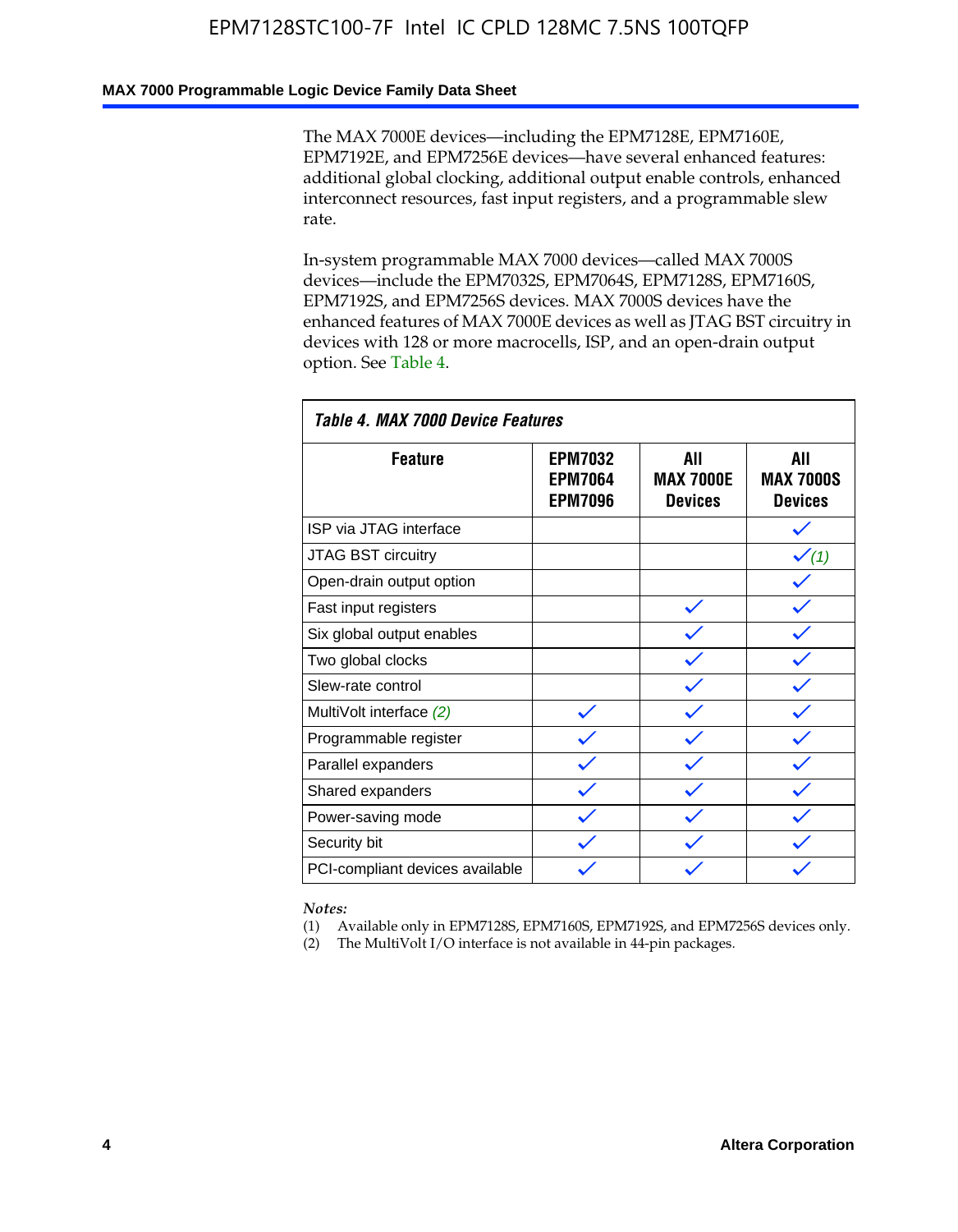#### **MAX 7000 Programmable Logic Device Family Data Sheet**

The MAX 7000 architecture supports 100% TTL emulation and high-density integration of SSI, MSI, and LSI logic functions. The MAX 7000 architecture easily integrates multiple devices ranging from PALs, GALs, and 22V10s to MACH and pLSI devices. MAX 7000 devices are available in a wide range of packages, including PLCC, PGA, PQFP, RQFP, and TQFP packages. See Table 5.

| Table 5. MAX 7000 Maximum User I/O Pins<br><i>Note</i> $(1)$ |                           |                           |                    |                           |                           |                               |                        |                            |                       |                              |                               |                               |
|--------------------------------------------------------------|---------------------------|---------------------------|--------------------|---------------------------|---------------------------|-------------------------------|------------------------|----------------------------|-----------------------|------------------------------|-------------------------------|-------------------------------|
| <b>Device</b>                                                | 44-<br>Pin<br><b>PLCC</b> | 44-<br>Pin<br><b>PQFP</b> | 44-<br>Pin<br>TQFP | 68-<br>Pin<br><b>PLCC</b> | 84-<br>Pin<br><b>PLCC</b> | $100 -$<br>Pin<br><b>PQFP</b> | $100 -$<br>Pin<br>TQFP | 160-<br>Pin<br><b>PQFP</b> | $160 -$<br>Pin<br>PGA | $192 -$<br><b>Pin</b><br>PGA | $208 -$<br>Pin<br><b>PQFP</b> | $208 -$<br>Pin<br><b>RQFP</b> |
| EPM7032                                                      | 36                        | 36                        | 36                 |                           |                           |                               |                        |                            |                       |                              |                               |                               |
| <b>EPM7032S</b>                                              | 36                        |                           | 36                 |                           |                           |                               |                        |                            |                       |                              |                               |                               |
| <b>EPM7064</b>                                               | 36                        |                           | 36                 | 52                        | 68                        | 68                            |                        |                            |                       |                              |                               |                               |
| <b>EPM7064S</b>                                              | 36                        |                           | 36                 |                           | 68                        |                               | 68                     |                            |                       |                              |                               |                               |
| <b>EPM7096</b>                                               |                           |                           |                    | 52                        | 64                        | 76                            |                        |                            |                       |                              |                               |                               |
| <b>EPM7128E</b>                                              |                           |                           |                    |                           | 68                        | 84                            |                        | 100                        |                       |                              |                               |                               |
| <b>EPM7128S</b>                                              |                           |                           |                    |                           | 68                        | 84                            | 84(2)                  | 100                        |                       |                              |                               |                               |
| EPM7160E                                                     |                           |                           |                    |                           | 64                        | 84                            |                        | 104                        |                       |                              |                               |                               |
| EPM7160S                                                     |                           |                           |                    |                           | 64                        |                               | 84(2)                  | 104                        |                       |                              |                               |                               |
| <b>EPM7192E</b>                                              |                           |                           |                    |                           |                           |                               |                        | 124                        | 124                   |                              |                               |                               |
| <b>EPM7192S</b>                                              |                           |                           |                    |                           |                           |                               |                        | 124                        |                       |                              |                               |                               |
| <b>EPM7256E</b>                                              |                           |                           |                    |                           |                           |                               |                        | 132 $(2)$                  |                       | 164                          |                               | 164                           |
| EPM7256S                                                     |                           |                           |                    |                           |                           |                               |                        |                            |                       |                              | 164 $(2)$                     | 164                           |

#### *Notes:*

(1) When the JTAG interface in MAX 7000S devices is used for either boundary-scan testing or for ISP, four I/O pins become JTAG pins.

(2) Perform a complete thermal analysis before committing a design to this device package. For more information, see the *Operating Requirements for Altera Devices Data Sheet*.

> MAX 7000 devices use CMOS EEPROM cells to implement logic functions. The user-configurable MAX 7000 architecture accommodates a variety of independent combinatorial and sequential logic functions. The devices can be reprogrammed for quick and efficient iterations during design development and debug cycles, and can be programmed and erased up to 100 times.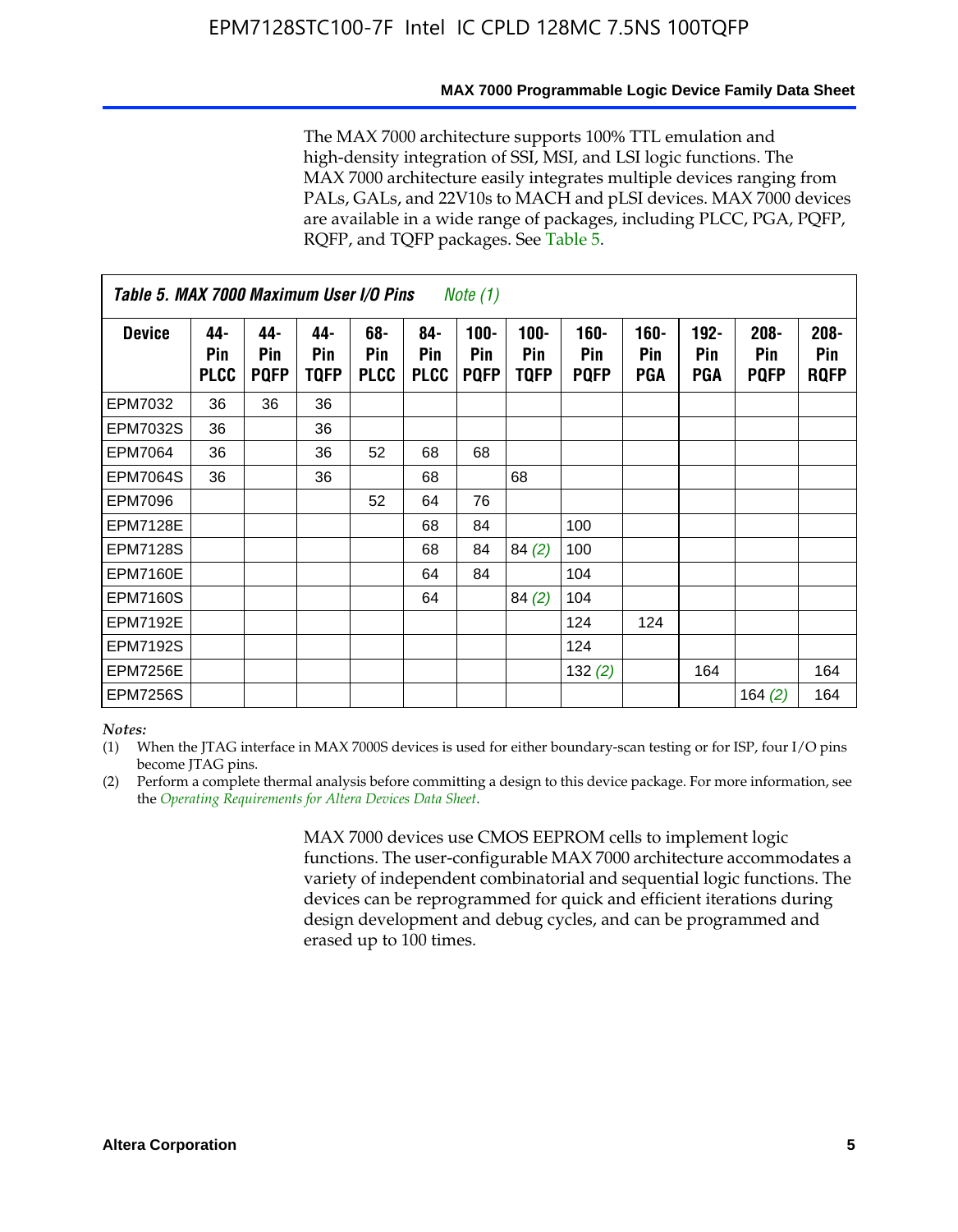#### **MAX 7000 Programmable Logic Device Family Data Sheet**

MAX 7000 devices contain from 32 to 256 macrocells that are combined into groups of 16 macrocells, called logic array blocks (LABs). Each macrocell has a programmable-AND/fixed-OR array and a configurable register with independently programmable clock, clock enable, clear, and preset functions. To build complex logic functions, each macrocell can be supplemented with both shareable expander product terms and highspeed parallel expander product terms to provide up to 32 product terms per macrocell.

The MAX 7000 family provides programmable speed/power optimization. Speed-critical portions of a design can run at high speed/full power, while the remaining portions run at reduced speed/low power. This speed/power optimization feature enables the designer to configure one or more macrocells to operate at 50% or lower power while adding only a nominal timing delay. MAX 7000E and MAX 7000S devices also provide an option that reduces the slew rate of the output buffers, minimizing noise transients when non-speed-critical signals are switching. The output drivers of all MAX 7000 devices (except 44-pin devices) can be set for either 3.3-V or 5.0-V operation, allowing MAX 7000 devices to be used in mixed-voltage systems.

The MAX 7000 family is supported byAltera development systems, which are integrated packages that offer schematic, text—including VHDL, Verilog HDL, and the Altera Hardware Description Language (AHDL) and waveform design entry, compilation and logic synthesis, simulation and timing analysis, and device programming. The [software provides](http://www.altera.com/literature/ds/dsmii.pdf)  [EDIF 2 0 0 and 3 0 0, LPM, VHDL, Verilog HDL, and other in](http://www.altera.com/literature/ds/dsmii.pdf)terfaces for [additional design entry and simulation support from other industry](http://www.altera.com/literature/ds/quartus.pdf)standard PC- and UNIX-workstation-based EDA tools. The software runs on Windows-based PCs, as well as Sun SPARCstation, and HP 9000 Series 700/800 workstations.

For more information on development tools, see the **MAX+PLUS II** *Programmable Logic Development System & Software Data Sheet* and the *Quartus Programmable Logic Development System & Software Data Sheet*.

The MAX 7000 architecture includes the following elements:

# **Functional Description**

- Logic array blocks
- **Macrocells**
- Expander product terms (shareable and parallel)
- Programmable interconnect array
- I/O control blocks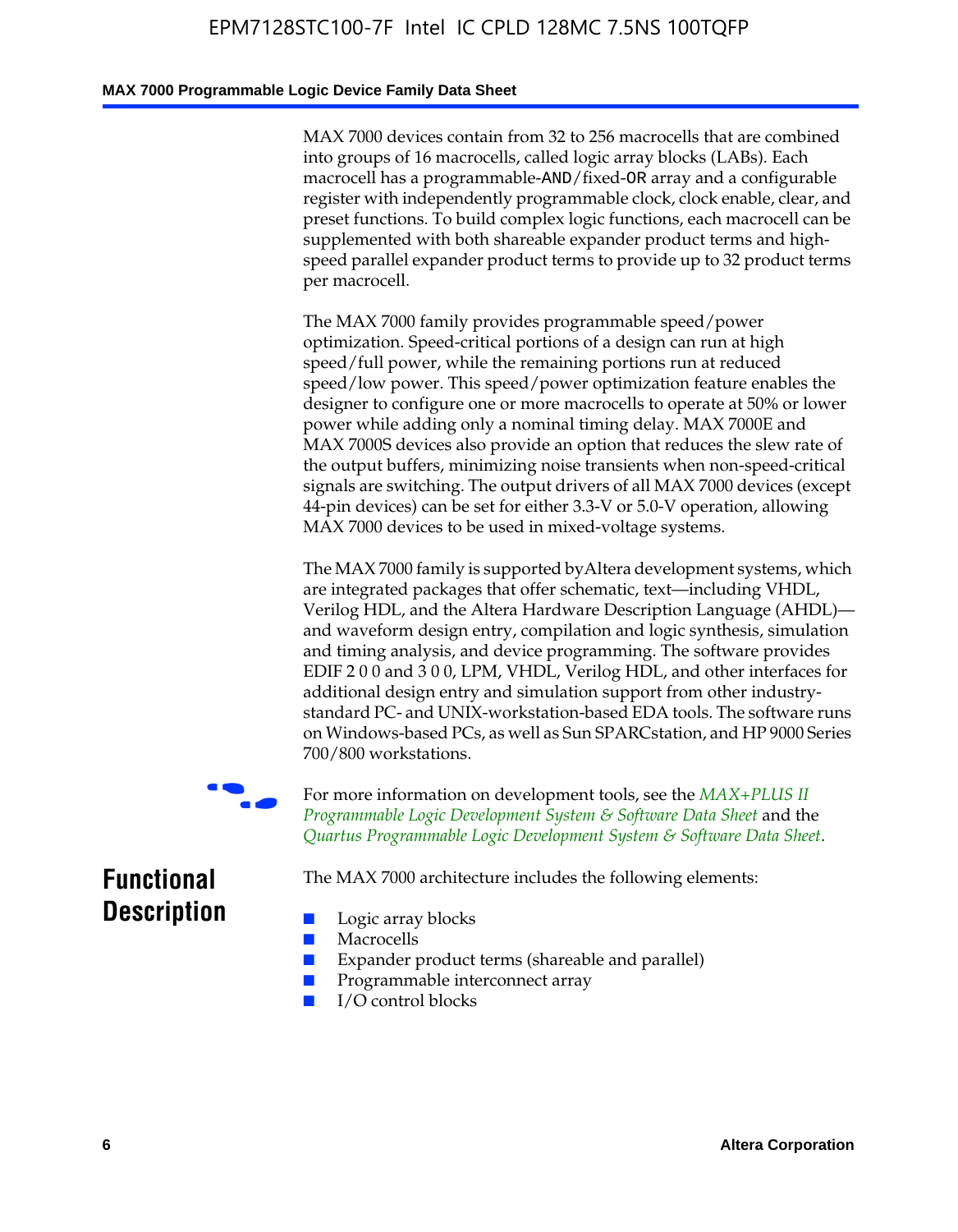#### **MAX 7000 Programmable Logic Device Family Data Sheet**

The MAX 7000 architecture includes four dedicated inputs that can be used as general-purpose inputs or as high-speed, global control signals (clock, clear, and two output enable signals) for each macrocell and I/O pin. Figure 1 shows the architecture of EPM7032, EPM7064, and EPM7096 devices.



*Figure 1. EPM7032, EPM7064 & EPM7096 Device Block Diagram*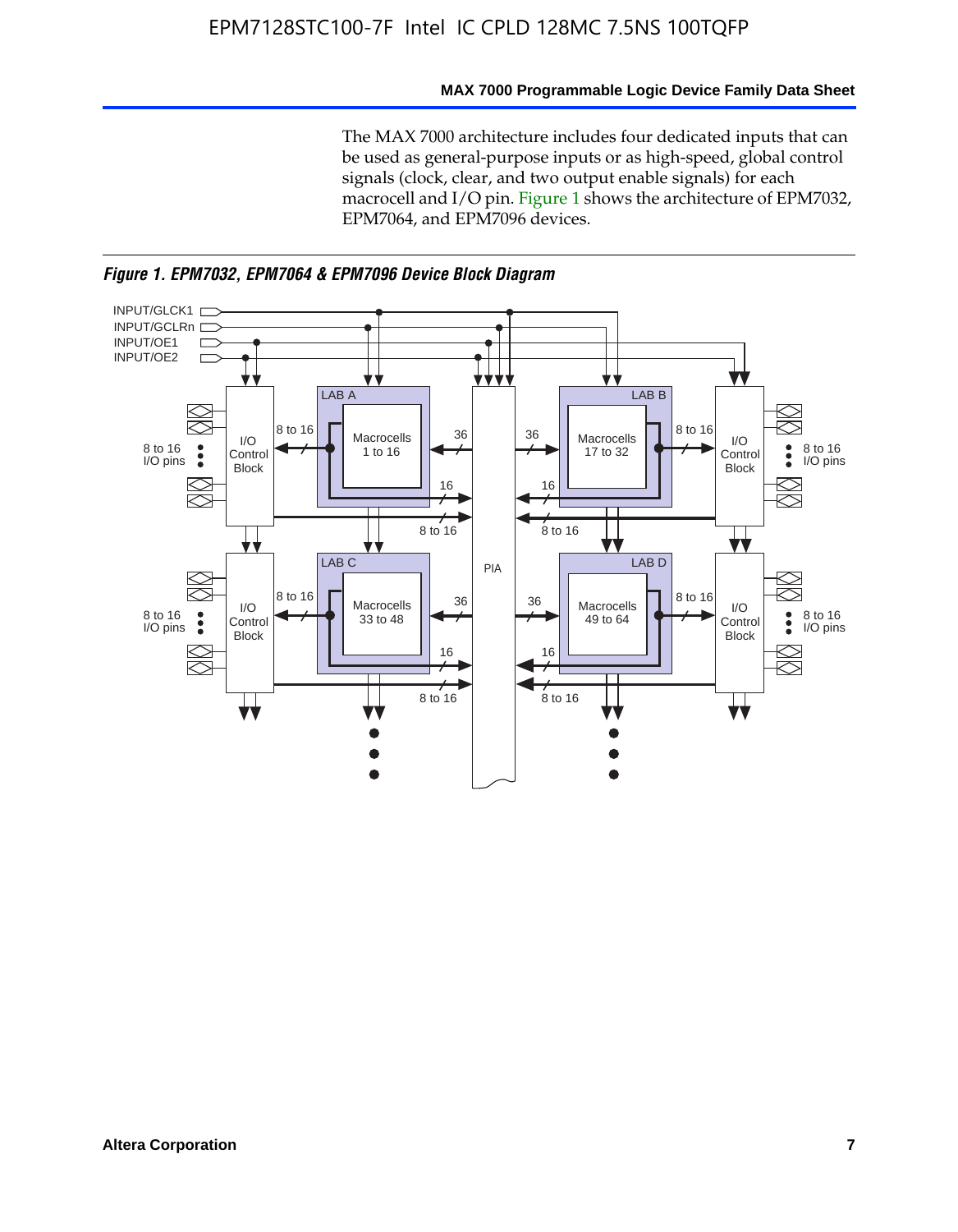Figure 2 shows the architecture of MAX 7000E and MAX 7000S devices.

#### **MAX 7000 Programmable Logic Device Family Data Sheet**





# **Logic Array Blocks**

The MAX 7000 device architecture is based on the linking of highperformance, flexible, logic array modules called logic array blocks (LABs). LABs consist of 16-macrocell arrays, as shown in Figures 1 and 2. Multiple LABs are linked together via the programmable interconnect array (PIA), a global bus that is fed by all dedicated inputs, I/O pins, and macrocells.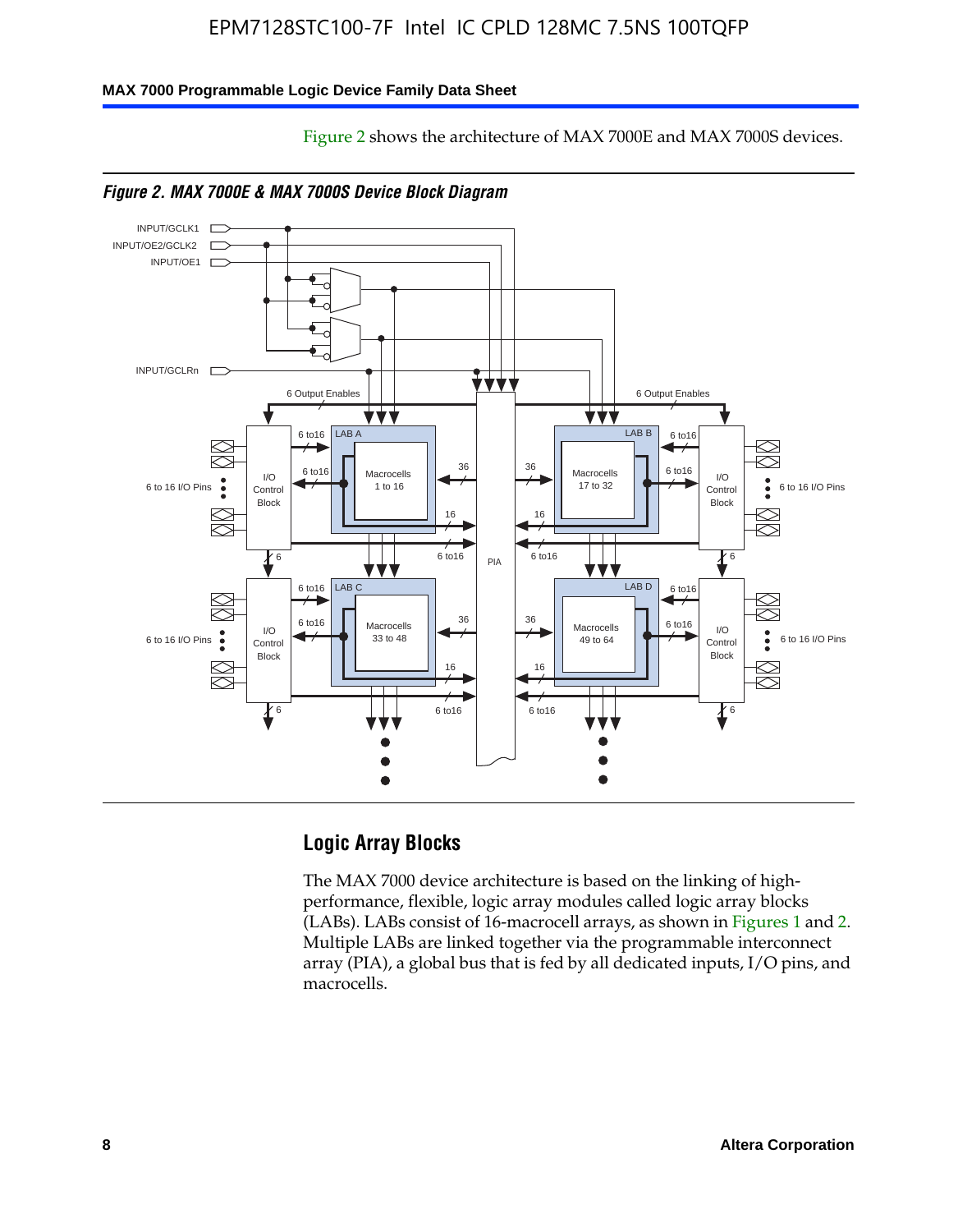#### **MAX 7000 Programmable Logic Device Family Data Sheet**

Each LAB is fed by the following signals:

- 36 signals from the PIA that are used for general logic inputs
- Global controls that are used for secondary register functions
- Direct input paths from I/O pins to the registers that are used for fast setup times for MAX 7000E and MAX 7000S devices

# **Macrocells**

The MAX 7000 macrocell can be individually configured for either sequential or combinatorial logic operation. The macrocell consists of three functional blocks: the logic array, the product-term select matrix, and the programmable register. The macrocell of EPM7032, EPM7064, and EPM7096 devices is shown in Figure 3.

*Figure 3. EPM7032, EPM7064 & EPM7096 Device Macrocell*

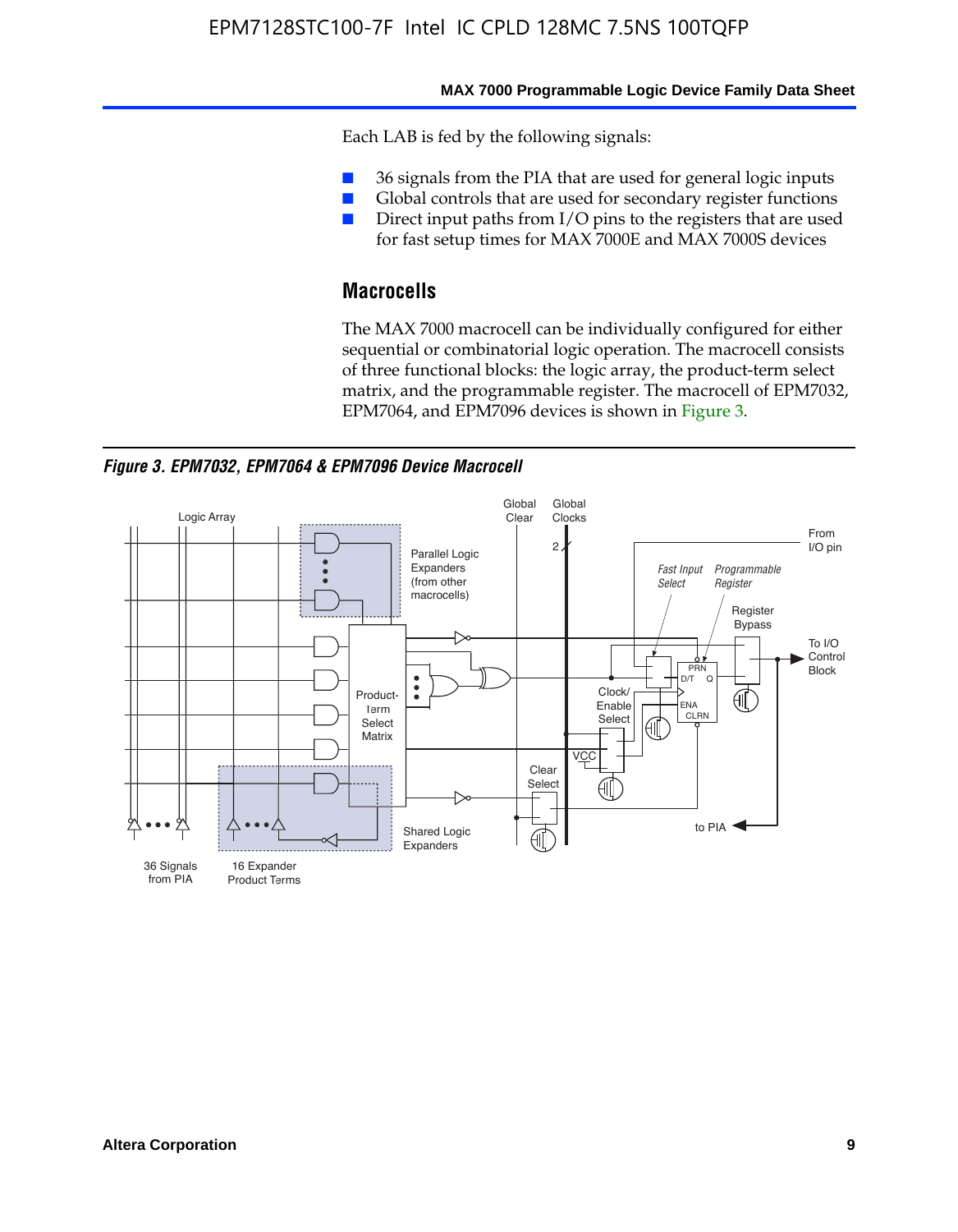#### **MAX 7000 Programmable Logic Device Family Data Sheet**



Figure 4 shows a MAX 7000E and MAX 7000S device macrocell.

*Figure 4. MAX 7000E & MAX 7000S Device Macrocell*

Combinatorial logic is implemented in the logic array, which provides five product terms per macrocell. The product-term select matrix allocates these product terms for use as either primary logic inputs (to the OR and XOR gates) to implement combinatorial functions, or as secondary inputs to the macrocell's register clear, preset, clock, and clock enable control functions. Two kinds of expander product terms ("expanders") are available to supplement macrocell logic resources:

- Shareable expanders, which are inverted product terms that are fed back into the logic array
- Parallel expanders, which are product terms borrowed from adjacent macrocells

The Altera development system automatically optimizes product-term allocation according to the logic requirements of the design.

For registered functions, each macrocell flipflop can be individually programmed to implement D, T, JK, or SR operation with programmable clock control. The flipflop can be bypassed for combinatorial operation. During design entry, the designer specifies the desired flipflop type; the Altera development software then selects the most efficient flipflop operation for each registered function to optimize resource utilization.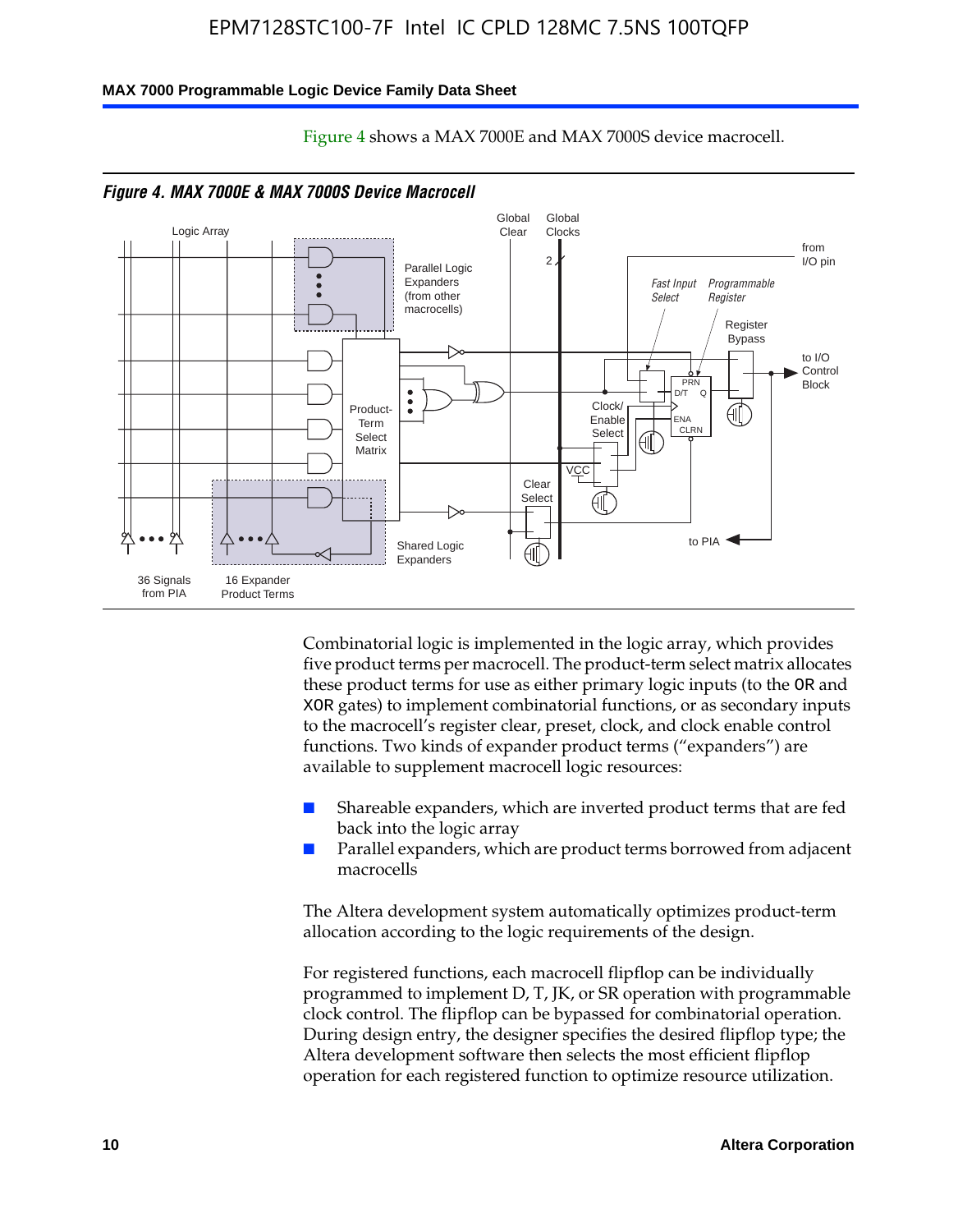#### **MAX 7000 Programmable Logic Device Family Data Sheet**

Each programmable register can be clocked in three different modes:

- By a global clock signal. This mode achieves the fastest clock-tooutput performance.
- By a global clock signal and enabled by an active-high clock enable. This mode provides an enable on each flipflop while still achieving the fast clock-to-output performance of the global clock.
- By an array clock implemented with a product term. In this mode, the flipflop can be clocked by signals from buried macrocells or I/O pins.

In EPM7032, EPM7064, and EPM7096 devices, the global clock signal is available from a dedicated clock pin, GCLK1, as shown in Figure 1. In MAX 7000E and MAX 7000S devices, two global clock signals are available. As shown in Figure 2, these global clock signals can be the true or the complement of either of the global clock pins, GCLK1 or GCLK2.

Each register also supports asynchronous preset and clear functions. As shown in Figures 3 and 4, the product-term select matrix allocates product terms to control these operations. Although the product-term-driven preset and clear of the register are active high, active-low control can be obtained by inverting the signal within the logic array. In addition, each register clear function can be individually driven by the active-low dedicated global clear pin (GCLRn). Upon power-up, each register in the device will be set to a low state.

All MAX 7000E and MAX 7000S I/O pins have a fast input path to a macrocell register. This dedicated path allows a signal to bypass the PIA and combinatorial logic and be driven to an input D flipflop with an extremely fast (2.5 ns) input setup time.

#### **Expander Product Terms**

Although most logic functions can be implemented with the five product terms available in each macrocell, the more complex logic functions require additional product terms. Another macrocell can be used to supply the required logic resources; however, the MAX 7000 architecture also allows both shareable and parallel expander product terms ("expanders") that provide additional product terms directly to any macrocell in the same LAB. These expanders help ensure that logic is synthesized with the fewest possible logic resources to obtain the fastest possible speed.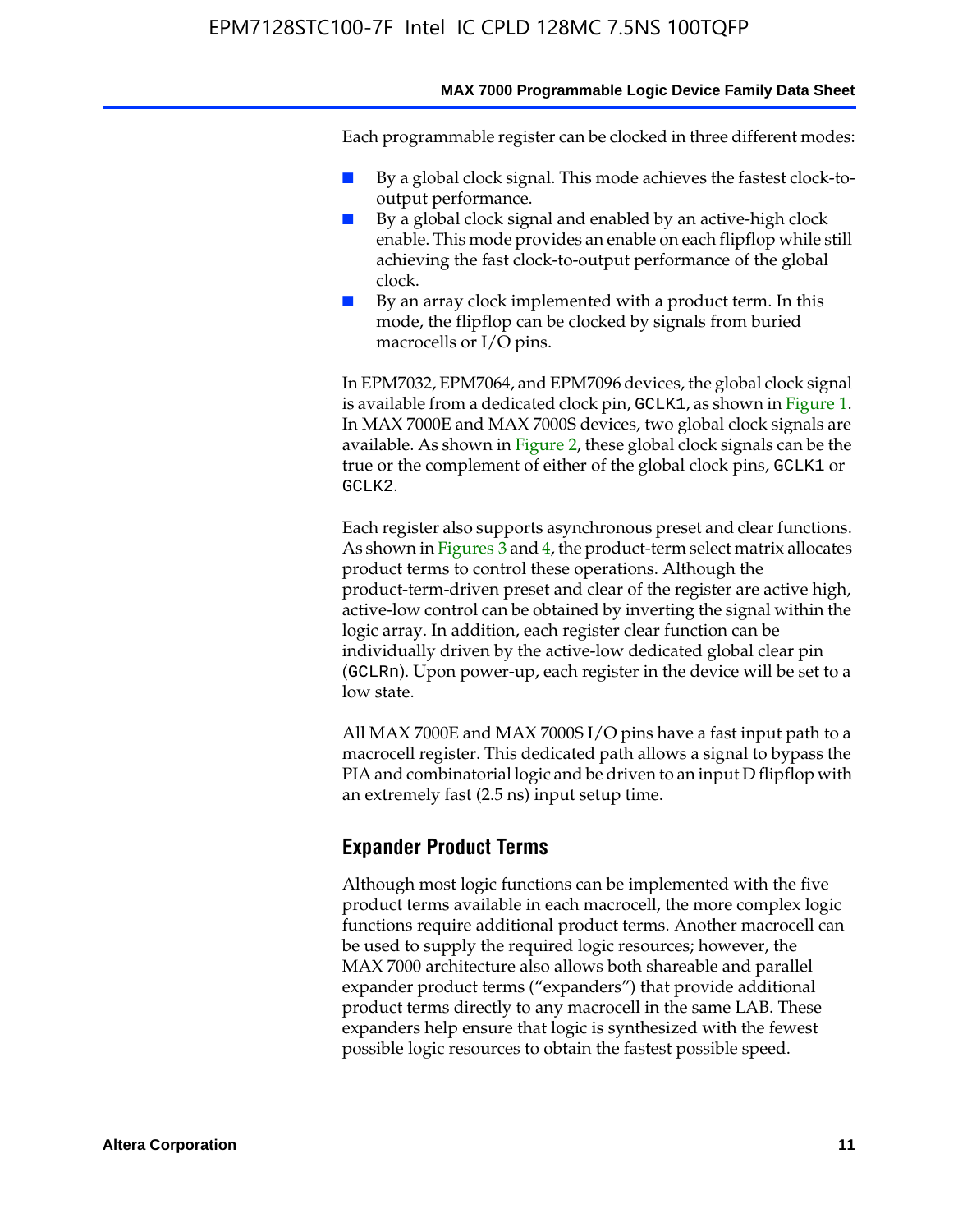#### **MAX 7000 Programmable Logic Device Family Data Sheet**

#### *Shareable Expanders*

Each LAB has 16 shareable expanders that can be viewed as a pool of uncommitted single product terms (one from each macrocell) with inverted outputs that feed back into the logic array. Each shareable expander can be used and shared by any or all macrocells in the LAB to build complex logic functions. A small delay ( $t_{SEXP}$ ) is incurred when shareable expanders are used. Figure 5 shows how shareable expanders can feed multiple macrocells.

#### *Figure 5. Shareable Expanders*



*Shareable expanders can be shared by any or all macrocells in an LAB.*

### *Parallel Expanders*

Parallel expanders are unused product terms that can be allocated to a neighboring macrocell to implement fast, complex logic functions. Parallel expanders allow up to 20 product terms to directly feed the macrocell OR logic, with five product terms provided by the macrocell and 15 parallel expanders provided by neighboring macrocells in the LAB.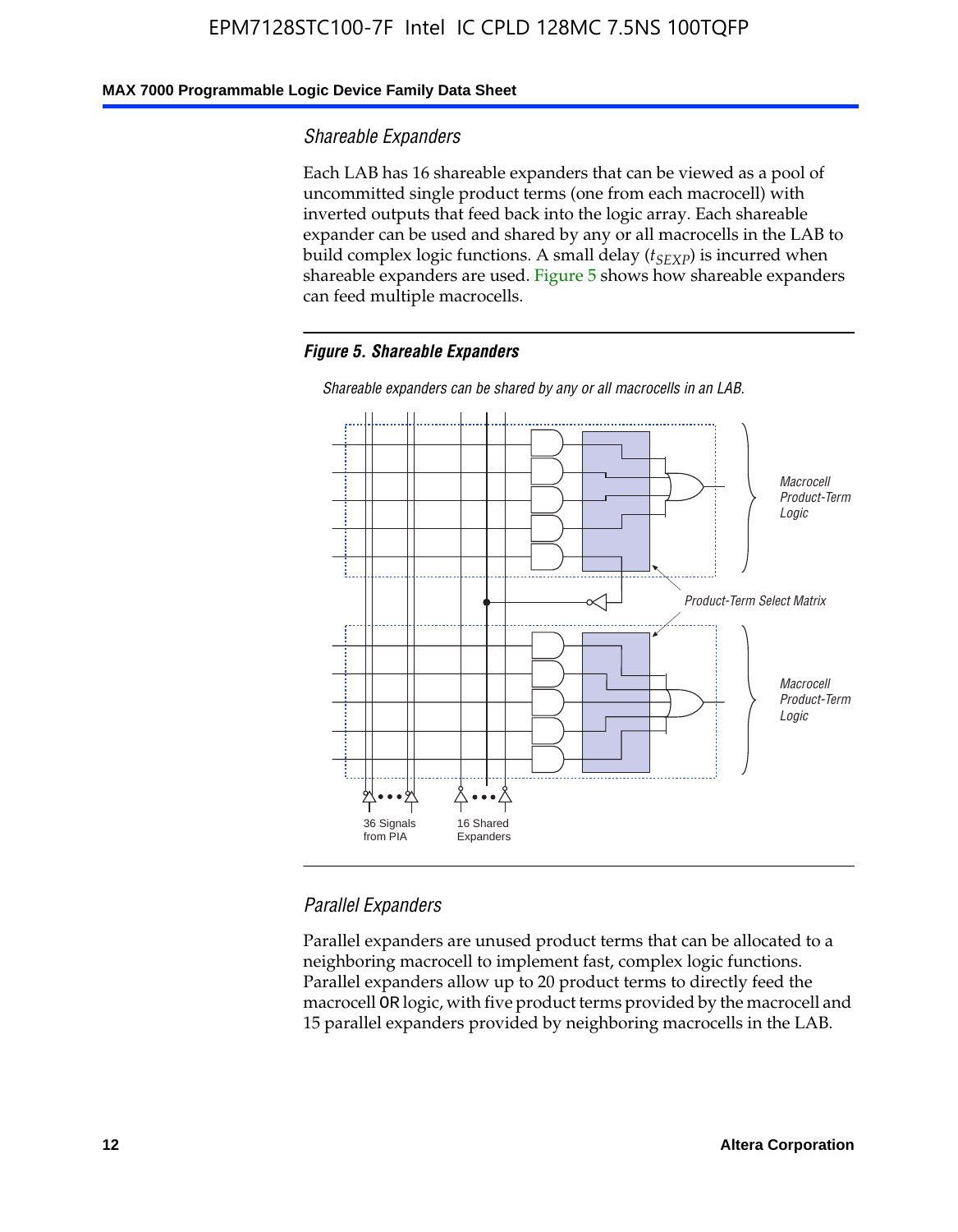#### **MAX 7000 Programmable Logic Device Family Data Sheet**

The compiler can allocate up to three sets of up to five parallel expanders automatically to the macrocells that require additional product terms. Each set of five parallel expanders incurs a small, incremental timing delay (*t<sub>PEXP</sub>*). For example, if a macrocell requires 14 product terms, the Compiler uses the five dedicated product terms within the macrocell and allocates two sets of parallel expanders; the first set includes five product terms and the second set includes four product terms, increasing the total delay by  $2 \times t_{PFXP}$ .

Two groups of 8 macrocells within each LAB (e.g., macrocells 1 through 8 and 9 through 16) form two chains to lend or borrow parallel expanders. A macrocell borrows parallel expanders from lowernumbered macrocells. For example, macrocell 8 can borrow parallel expanders from macrocell 7, from macrocells 7 and 6, or from macrocells 7, 6, and 5. Within each group of 8, the lowest-numbered macrocell can only lend parallel expanders and the highest-numbered macrocell can only borrow them. Figure 6 shows how parallel expanders can be borrowed from a neighboring macrocell.

#### *Figure 6. Parallel Expanders*

*Unused product terms in a macrocell can be allocated to a neighboring macrocell.*

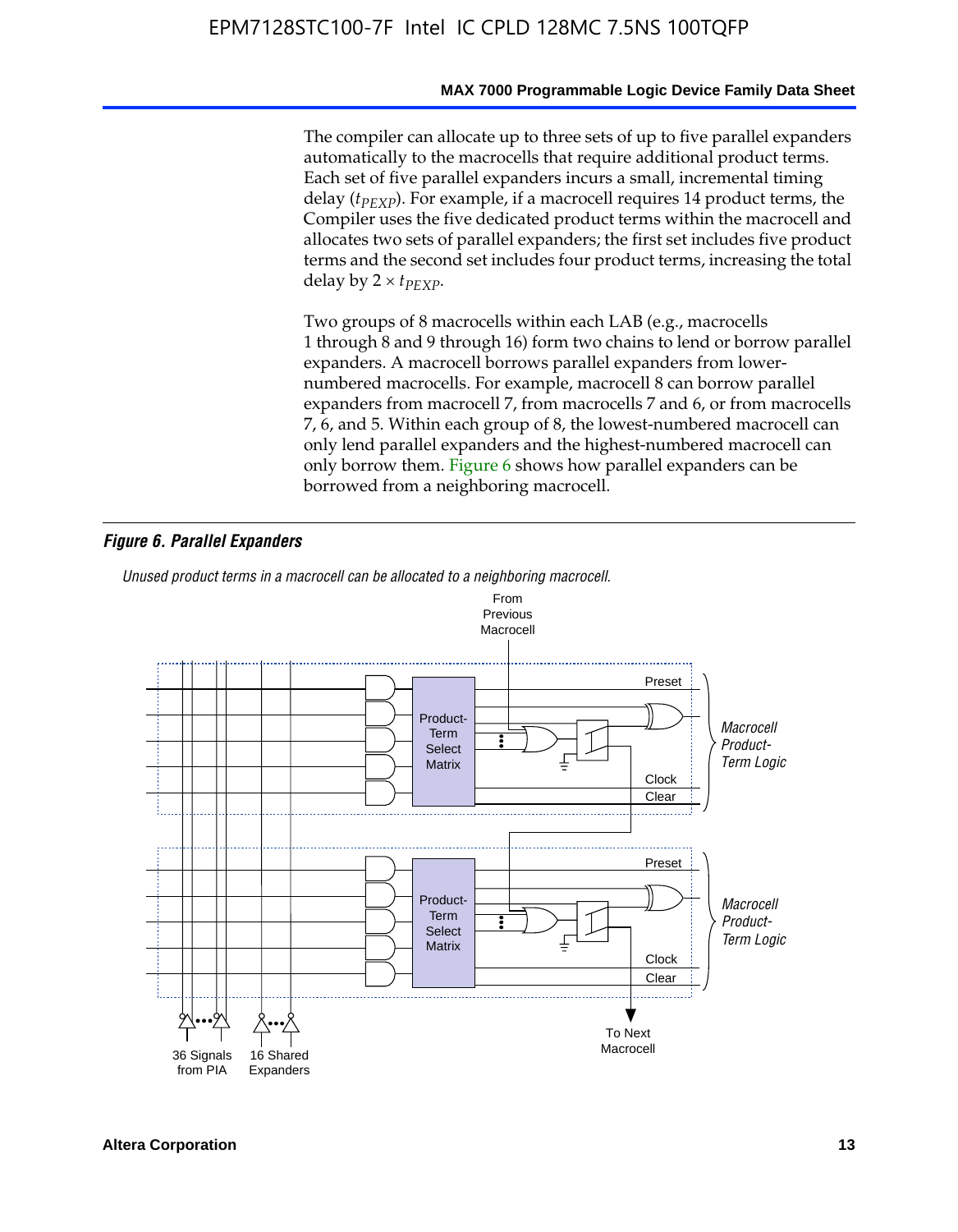#### **MAX 7000 Programmable Logic Device Family Data Sheet**

#### **Programmable Interconnect Array**

Logic is routed between LABs via the programmable interconnect array (PIA). This global bus is a programmable path that connects any signal source to any destination on the device. All MAX 7000 dedicated inputs, I/O pins, and macrocell outputs feed the PIA, which makes the signals available throughout the entire device. Only the signals required by each LAB are actually routed from the PIA into the LAB. Figure 7 shows how the PIA signals are routed into the LAB. An EEPROM cell controls one input to a 2-input AND gate, which selects a PIA signal to drive into the LAB.





While the routing delays of channel-based routing schemes in masked or FPGAs are cumulative, variable, and path-dependent, the MAX 7000 PIA has a fixed delay. The PIA thus eliminates skew between signals and makes timing performance easy to predict.

### **I/O Control Blocks**

The I/O control block allows each I/O pin to be individually configured for input, output, or bidirectional operation. All I/O pins have a tri-state buffer that is individually controlled by one of the global output enable signals or directly connected to ground or  $V_{CC}$ . Figure 8 shows the I/O control block for the MAX 7000 family. The I/O control block of EPM7032, EPM7064, and EPM7096 devices has two global output enable signals that are driven by two dedicated active-low output enable pins (OE1 and OE2). The I/O control block of MAX 7000E and MAX 7000S devices has six global output enable signals that are driven by the true or complement of two output enable signals, a subset of the I/O pins, or a subset of the I/O macrocells.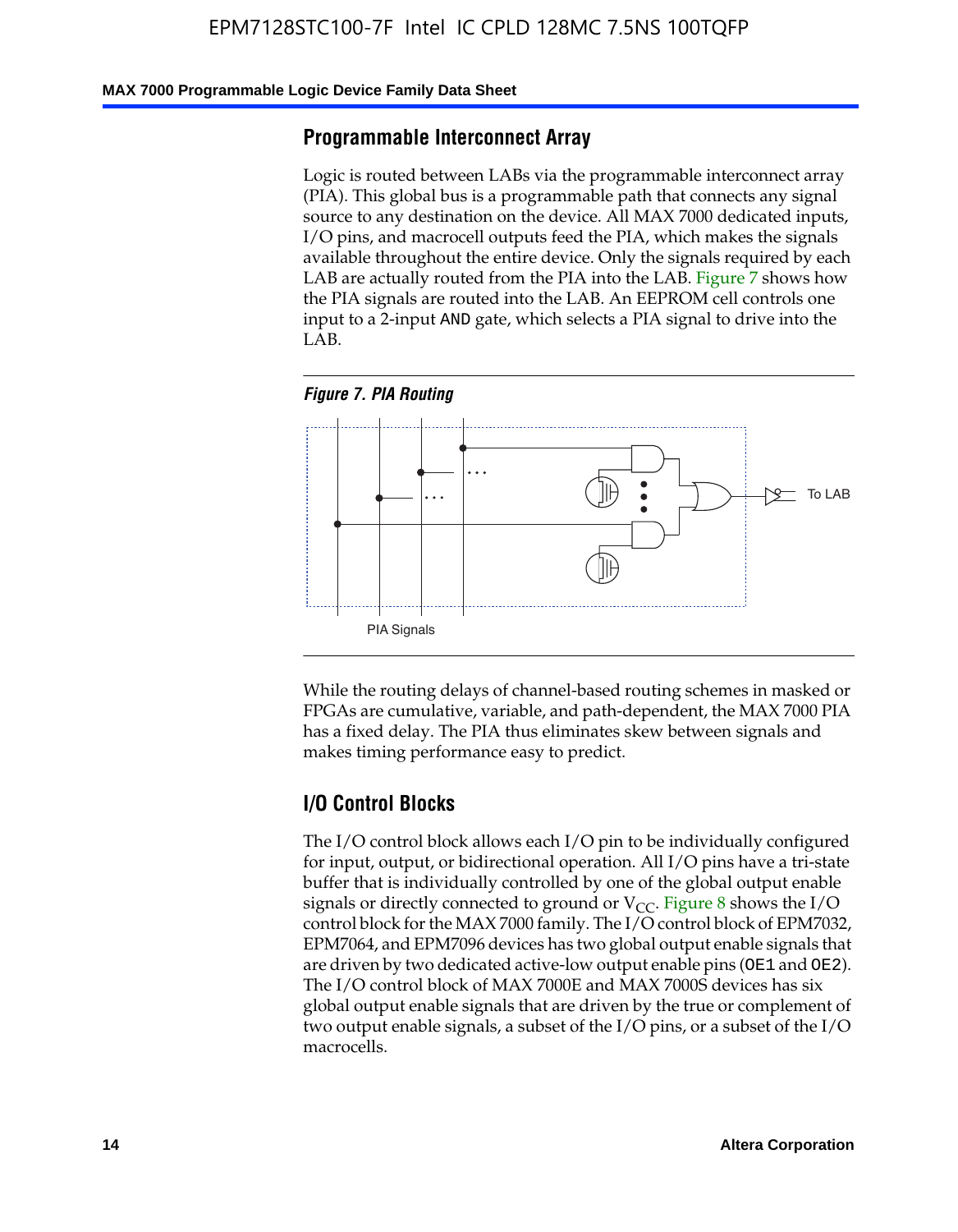

#### **EPM7032, EPM7064 & EPM7096 Devices**







#### *Note:*

(1) The open-drain output option is available only in MAX 7000S devices.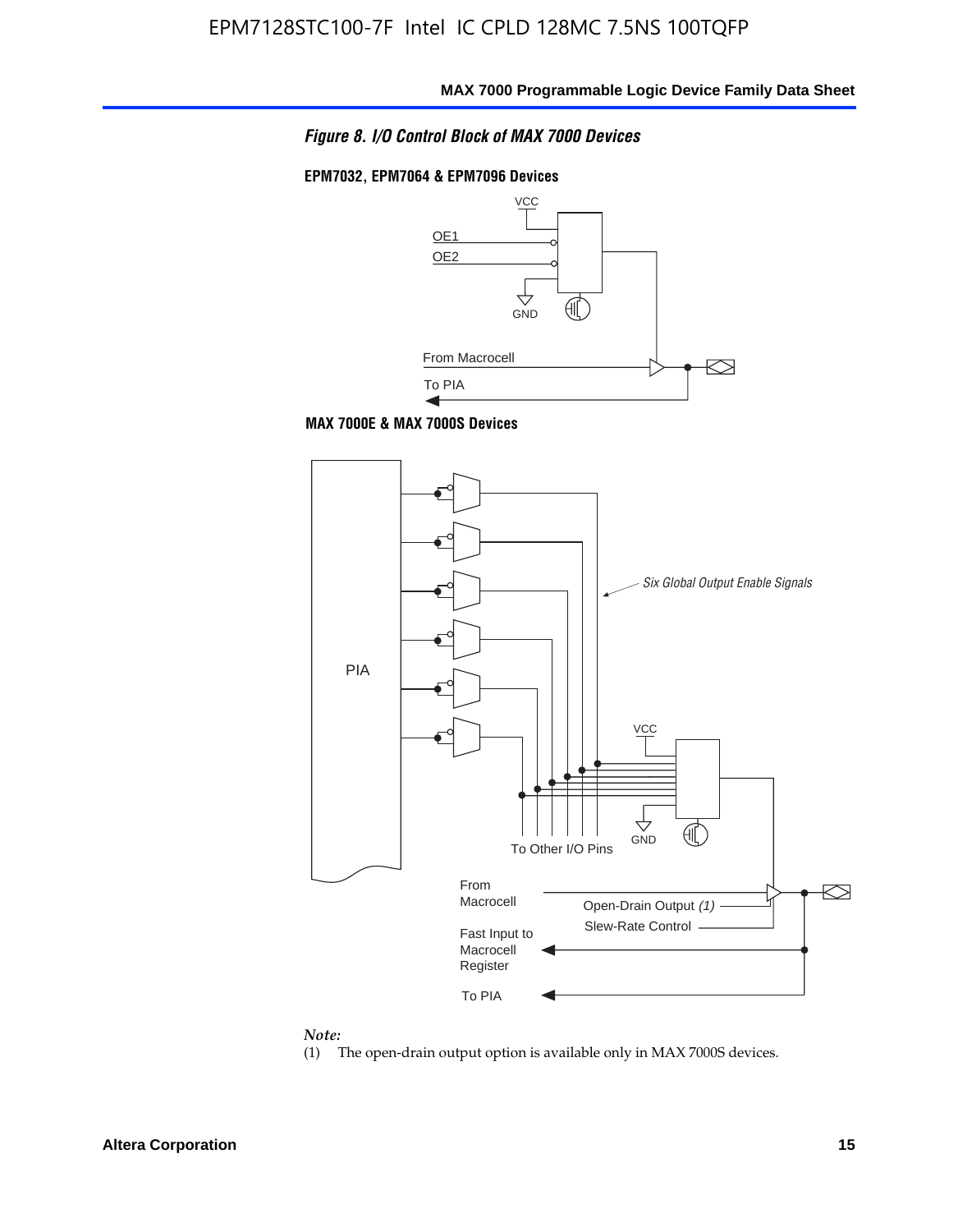When the tri-state buffer control is connected to ground, the output is tri-stated (high impedance) and the I/O pin can be used as a dedicated input. When the tri-state buffer control is connected to  $V_{CC}$ , the output is enabled.

The MAX 7000 architecture provides dual I/O feedback, in which macrocell and pin feedbacks are independent. When an I/O pin is configured as an input, the associated macrocell can be used for buried logic.

# **In-System Programmability (ISP)**

MAX 7000S devices are in-system programmable via an industry-standard 4-pin Joint Test Action Group (JTAG) interface (IEEE Std. 1149.1-1990). ISP allows quick, efficient iterations during design development and debugging cycles. The MAX 7000S architecture internally generates the high programming voltage required to program EEPROM cells, allowing in-system programming with only a single 5.0 V power supply. During in-system programming, the I/O pins are tri-stated and pulled-up to eliminate board conflicts. The pull-up value is nominally 50 k¾.

ISP simplifies the manufacturing flow by allowing devices to be mounted on a printed circuit board with standard in-circuit test equipment before they are programmed. MAX 7000S devices can be programmed by downloading the information via in-circuit testers (ICT), embedded processors, or the Altera MasterBlaster, ByteBlasterMV, ByteBlaster, BitBlaster download cables. (The ByteBlaster cable is obsolete and is replaced by the ByteBlasterMV cable, which can program and configure 2.5-V, 3.3-V, and 5.0-V devices.) Programming the devices after they are placed on the board eliminates lead damage on high-pin-count packages (e.g., QFP packages) due to device handling and allows devices to be reprogrammed after a system has already shipped to the field. For example, product upgrades can be performed in the field via software or modem.

In-system programming can be accomplished with either an adaptive or constant algorithm. An adaptive algorithm reads information from the unit and adapts subsequent programming steps to achieve the fastest possible programming time for that unit. Because some in-circuit testers cannot support an adaptive algorithm, Altera offers devices tested with a constant algorithm. Devices tested to the constant algorithm have an "F" suffix in the ordering code.

The Jam™ Standard Test and Programming Language (STAPL) can be used to program MAX 7000S devices with in-circuit testers, PCs, or embedded processor.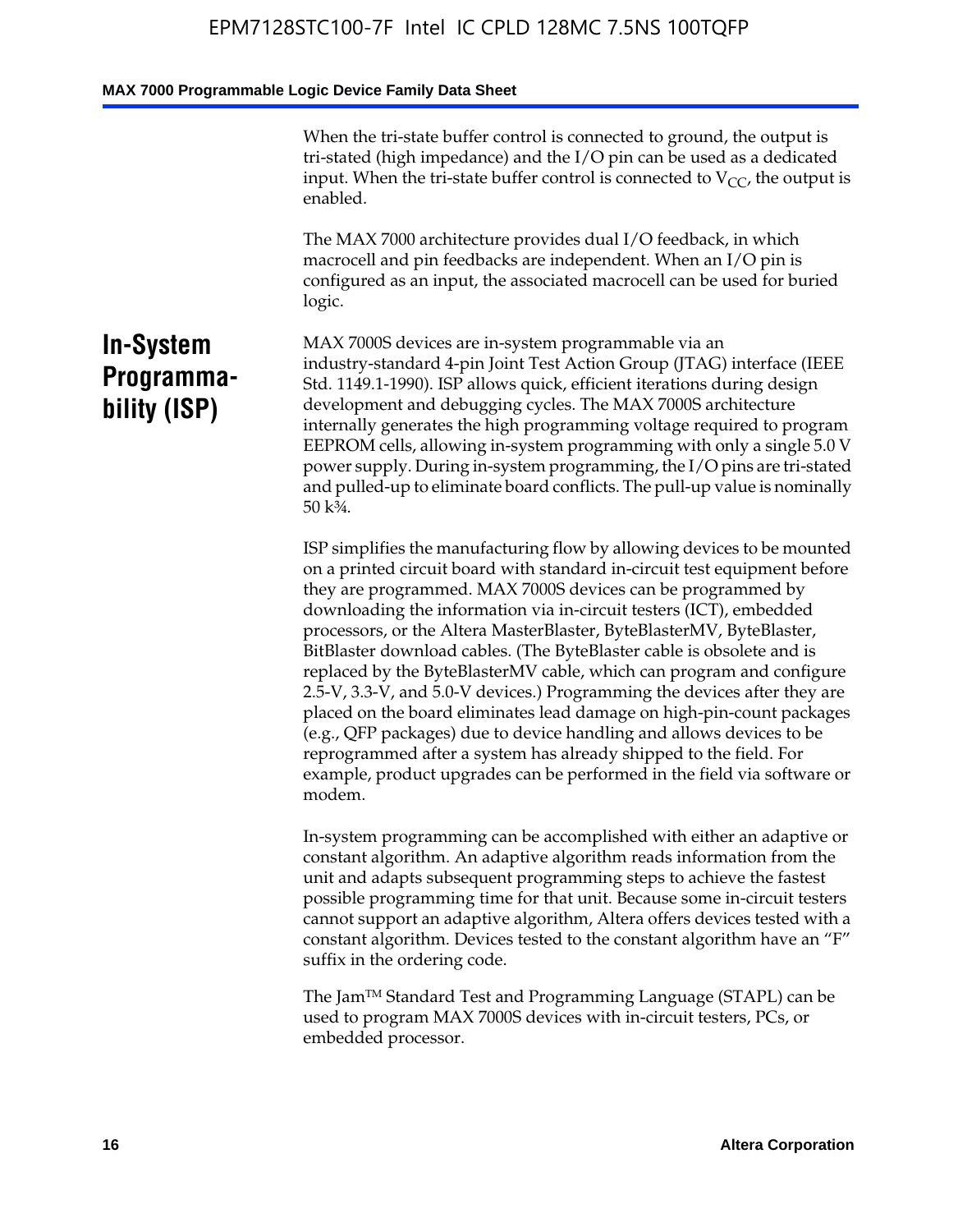For more information on using the Jam language, refer to *AN* 122: Using *Jam STAPL for ISP & ICR via an Embedded Processor*.

The ISP circuitry in MAX 7000S devices is compatible with IEEE Std. 1532 specification. The IEEE Std. 1532 is a standard developed to allow concurrent ISP between multiple PLD vendors.

# **Programming Sequence**

During in-system programming, instructions, addresses, and data are shifted into the MAX 7000S device through the TDI input pin. Data is shifted out through the TDO output pin and compared against the expected data.

Programming a pattern into the device requires the following six ISP stages. A stand-alone verification of a programmed pattern involves only stages 1, 2, 5, and 6.

- 1. *Enter ISP*. The enter ISP stage ensures that the I/O pins transition smoothly from user mode to ISP mode. The enter ISP stage requires 1 ms.
- 2. *Check ID*. Before any program or verify process, the silicon ID is checked. The time required to read this silicon ID is relatively small compared to the overall programming time.
- 3. *Bulk Erase*. Erasing the device in-system involves shifting in the instructions to erase the device and applying one erase pulse of 100 ms.
- 4. *Program*. Programming the device in-system involves shifting in the address and data and then applying the programming pulse to program the EEPROM cells. This process is repeated for each EEPROM address.
- 5. *Verify*. Verifying an Altera device in-system involves shifting in addresses, applying the read pulse to verify the EEPROM cells, and shifting out the data for comparison. This process is repeated for each EEPROM address.
- 6. *Exit ISP*. An exit ISP stage ensures that the I/O pins transition smoothly from ISP mode to user mode. The exit ISP stage requires 1 ms.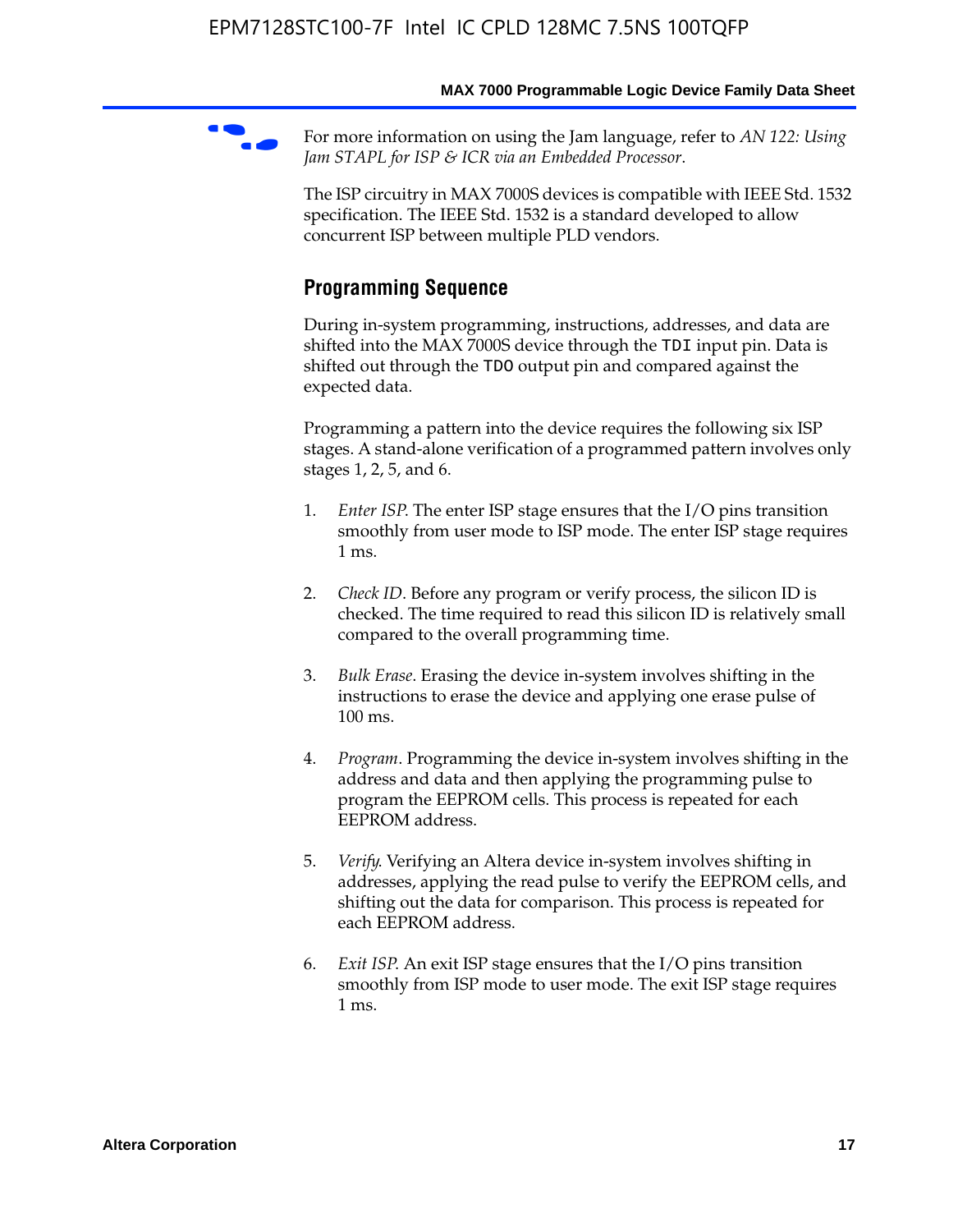# **Programming Times**

The time required to implement each of the six programming stages can be broken into the following two elements:

- A pulse time to erase, program, or read the EEPROM cells.
- A shifting time based on the test clock (TCK) frequency and the number of TCK cycles to shift instructions, address, and data into the device.

By combining the pulse and shift times for each of the programming stages, the program or verify time can be derived as a function of the TCK frequency, the number of devices, and specific target device(s). Because different ISP-capable devices have a different number of EEPROM cells, both the total fixed and total variable times are unique for a single device.

### *Programming a Single MAX 7000S Device*

The time required to program a single MAX 7000S device in-system can be calculated from the following formula:

$$
t_{PROG} = t_{PPULSE} + \frac{C_{ycle_{PTCK}}}{f_{TCK}}
$$
  
where:  $t_{PROG}$  = Programming time  
 $t_{PPULSE}$  = Sum of the fixed times to erase, program, and  
verify the EEPROM cells  
 $C_{ycle_{PTCK}}$  = Number of TCK cycles to program a device  
 $f_{TCK}$  = TCK frequency

The ISP times for a stand-alone verification of a single MAX 7000S device can be calculated from the following formula:

|                  | $t_{VER} = t_{VPULSE} + \frac{Cycle_{VTCK}}{f_{TCK}}$ |                                                                                                                                 |
|------------------|-------------------------------------------------------|---------------------------------------------------------------------------------------------------------------------------------|
| where: $t_{VFR}$ | $t_{VPULSE}$                                          | = Verify time<br>$=$ Sum of the fixed times to verify the EEPROM cells<br>$CycleVTCK$ = Number of TCK cycles to verify a device |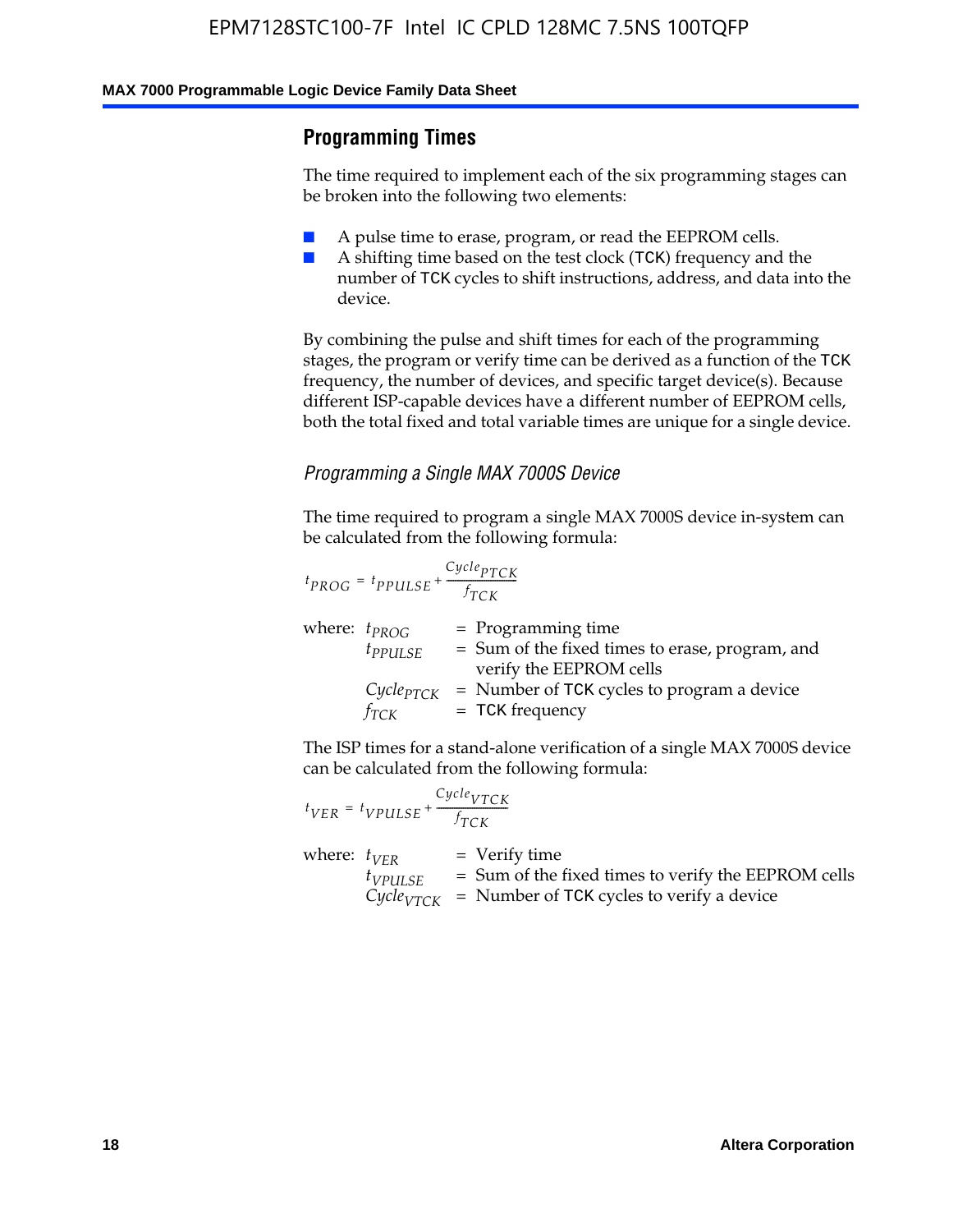### **MAX 7000 Programmable Logic Device Family Data Sheet**

The programming times described in Tables 6 through 8 are associated with the worst-case method using the enhanced ISP algorithm.

|                 | Table 6. MAX 7000S t <sub>PULSE</sub> & Cycle <sub>TCK</sub> Values |                       |                                 |                       |  |  |  |  |
|-----------------|---------------------------------------------------------------------|-----------------------|---------------------------------|-----------------------|--|--|--|--|
| <b>Device</b>   |                                                                     | <b>Programming</b>    | <b>Stand-Alone Verification</b> |                       |  |  |  |  |
|                 | t <sub>PPULSE</sub> (S)                                             | Cycle <sub>PTCK</sub> | $t_{VPULSE}(s)$                 | Cycle <sub>VTCK</sub> |  |  |  |  |
| EPM7032S        | 4.02                                                                | 342,000               | 0.03                            | 200,000               |  |  |  |  |
| <b>EPM7064S</b> | 4.50                                                                | 504,000               | 0.03                            | 308,000               |  |  |  |  |
| <b>EPM7128S</b> | 5.11                                                                | 832,000               | 0.03                            | 528,000               |  |  |  |  |
| <b>EPM7160S</b> | 5.35                                                                | 1,001,000             | 0.03                            | 640,000               |  |  |  |  |
| <b>EPM7192S</b> | 5.71                                                                | 1,192,000             | 0.03                            | 764,000               |  |  |  |  |
| <b>EPM7256S</b> | 6.43                                                                | 1,603,000             | 0.03                            | 1,024,000             |  |  |  |  |

Tables 7 and 8 show the in-system programming and stand alone verification times for several common test clock frequencies.

| Table 7. MAX 7000S In-System Programming Times for Different Test Clock Frequencies |               |       |       |       |                |                |                |               |              |
|-------------------------------------------------------------------------------------|---------------|-------|-------|-------|----------------|----------------|----------------|---------------|--------------|
| <b>Device</b><br>$t_{\textit{TCK}}$                                                 |               |       |       |       |                |                |                |               | <b>Units</b> |
|                                                                                     | <b>10 MHz</b> | 5 MHz | 2 MHz | 1 MHz | <b>500 kHz</b> | <b>200 kHz</b> | <b>100 kHz</b> | <b>50 kHz</b> |              |
| <b>EPM7032S</b>                                                                     | 4.06          | 4.09  | 4.19  | 4.36  | 4.71           | 5.73           | 7.44           | 10.86         | s            |
| <b>EPM7064S</b>                                                                     | 4.55          | 4.60  | 4.76  | 5.01  | 5.51           | 7.02           | 9.54           | 14.58         | s            |
| <b>EPM7128S</b>                                                                     | 5.19          | 5.27  | 5.52  | 5.94  | 6.77           | 9.27           | 13.43          | 21.75         | s            |
| <b>EPM7160S</b>                                                                     | 5.45          | 5.55  | 5.85  | 6.35  | 7.35           | 10.35          | 15.36          | 25.37         | s            |
| <b>EPM7192S</b>                                                                     | 5.83          | 5.95  | 6.30  | 6.90  | 8.09           | 11.67          | 17.63          | 29.55         | s            |
| <b>EPM7256S</b>                                                                     | 6.59          | 6.75  | 7.23  | 8.03  | 9.64           | 14.45          | 22.46          | 38.49         | s            |

| Table 8. MAX 7000S Stand-Alone Verification Times for Different Test Clock Frequencies |               |                  |       |       |                |                |                |               |   |  |
|----------------------------------------------------------------------------------------|---------------|------------------|-------|-------|----------------|----------------|----------------|---------------|---|--|
| <b>Device</b>                                                                          |               | f <sub>тск</sub> |       |       |                |                |                |               |   |  |
|                                                                                        | <b>10 MHz</b> | 5 MHz            | 2 MHz | 1 MHz | <b>500 kHz</b> | <b>200 kHz</b> | <b>100 kHz</b> | <b>50 kHz</b> |   |  |
| EPM7032S                                                                               | 0.05          | 0.07             | 0.13  | 0.23  | 0.43           | 1.03           | 2.03           | 4.03          | s |  |
| <b>EPM7064S</b>                                                                        | 0.06          | 0.09             | 0.18  | 0.34  | 0.64           | 1.57           | 3.11           | 6.19          | s |  |
| <b>EPM7128S</b>                                                                        | 0.08          | 0.14             | 0.29  | 0.56  | 1.09           | 2.67           | 5.31           | 10.59         | s |  |
| <b>EPM7160S</b>                                                                        | 0.09          | 0.16             | 0.35  | 0.67  | 1.31           | 3.23           | 6.43           | 12.83         | s |  |
| <b>EPM7192S</b>                                                                        | 0.11          | 0.18             | 0.41  | 0.79  | 1.56           | 3.85           | 7.67           | 15.31         | s |  |
| <b>EPM7256S</b>                                                                        | 0.13          | 0.24             | 0.54  | 1.06  | 2.08           | 5.15           | 10.27          | 20.51         | s |  |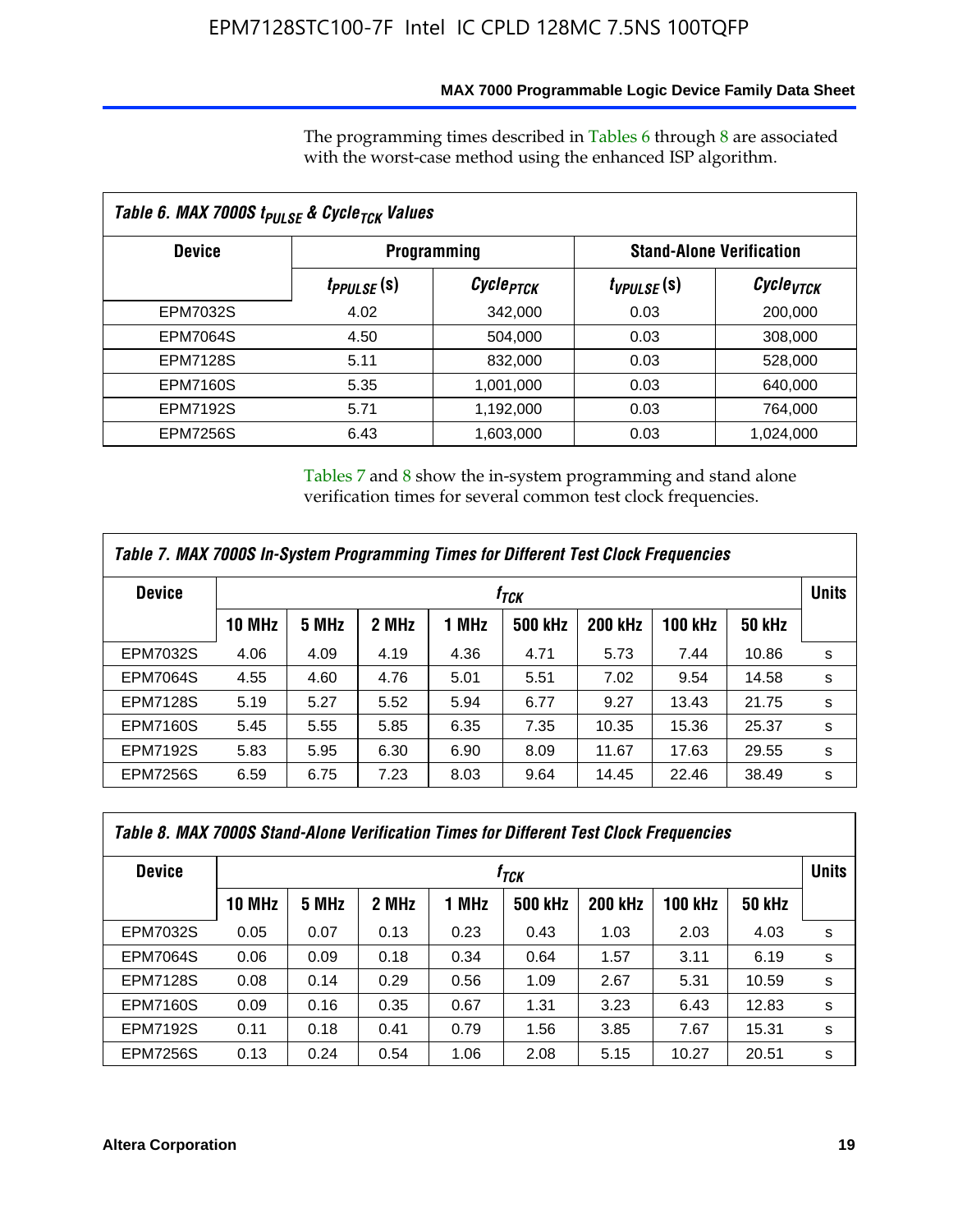# **Programmable Speed/Power Control**

MAX 7000 devices offer a power-saving mode that supports low-power operation across user-defined signal paths or the entire device. This feature allows total power dissipation to be reduced by 50% or more, because most logic applications require only a small fraction of all gates to operate at maximum frequency.

The designer can program each individual macrocell in a MAX 7000 device for either high-speed (i.e., with the Turbo  $Bit^{TM}$  option turned on) or low-power (i.e., with the Turbo Bit option turned off) operation. As a result, speed-critical paths in the design can run at high speed, while the remaining paths can operate at reduced power. Macrocells that run at low power incur a nominal timing delay adder  $(t_{LPA})$  for the  $t_{LAD}$ ,  $t_{LAC}$ ,  $t_{IC}$ ,  $t_{EN}$ , and  $t_{SEXP}$ ,  $t_{ACL}$ , and  $t_{CPPW}$  parameters.

# **Output Configuration**

MAX 7000 device outputs can be programmed to meet a variety of system-level requirements.

# **MultiVolt I/O Interface**

MAX 7000 devices—except 44-pin devices—support the MultiVolt I/O interface feature, which allows MAX 7000 devices to interface with systems that have differing supply voltages. The 5.0-V devices in all packages can be set for 3.3-V or 5.0-V I/O pin operation. These devices have one set of VCC pins for internal operation and input buffers (VCCINT), and another set for I/O output drivers (VCCIO).

The VCCINT pins must always be connected to a 5.0-V power supply. With a 5.0-V  $V_{\text{CCINT}}$  level, input voltage thresholds are at TTL levels, and are therefore compatible with both 3.3-V and 5.0-V inputs.

The VCCIO pins can be connected to either a 3.3-V or a 5.0-V power supply, depending on the output requirements. When the VCCIO pins are connected to a 5.0-V supply, the output levels are compatible with 5.0-V systems. When  $V_{\text{CGO}}$  is connected to a 3.3-V supply, the output high is 3.3 V and is therefore compatible with 3.3-V or 5.0-V systems. Devices operating with  $V_{\text{CCIO}}$  levels lower than 4.75 V incur a nominally greater timing delay of  $t_{OD2}$  instead of  $t_{OD1}$ .

# **Open-Drain Output Option (MAX 7000S Devices Only)**

MAX 7000S devices provide an optional open-drain (functionally equivalent to open-collector) output for each I/O pin. This open-drain output enables the device to provide system-level control signals (e.g., interrupt and write enable signals) that can be asserted by any of several devices. It can also provide an additional wired-OR plane.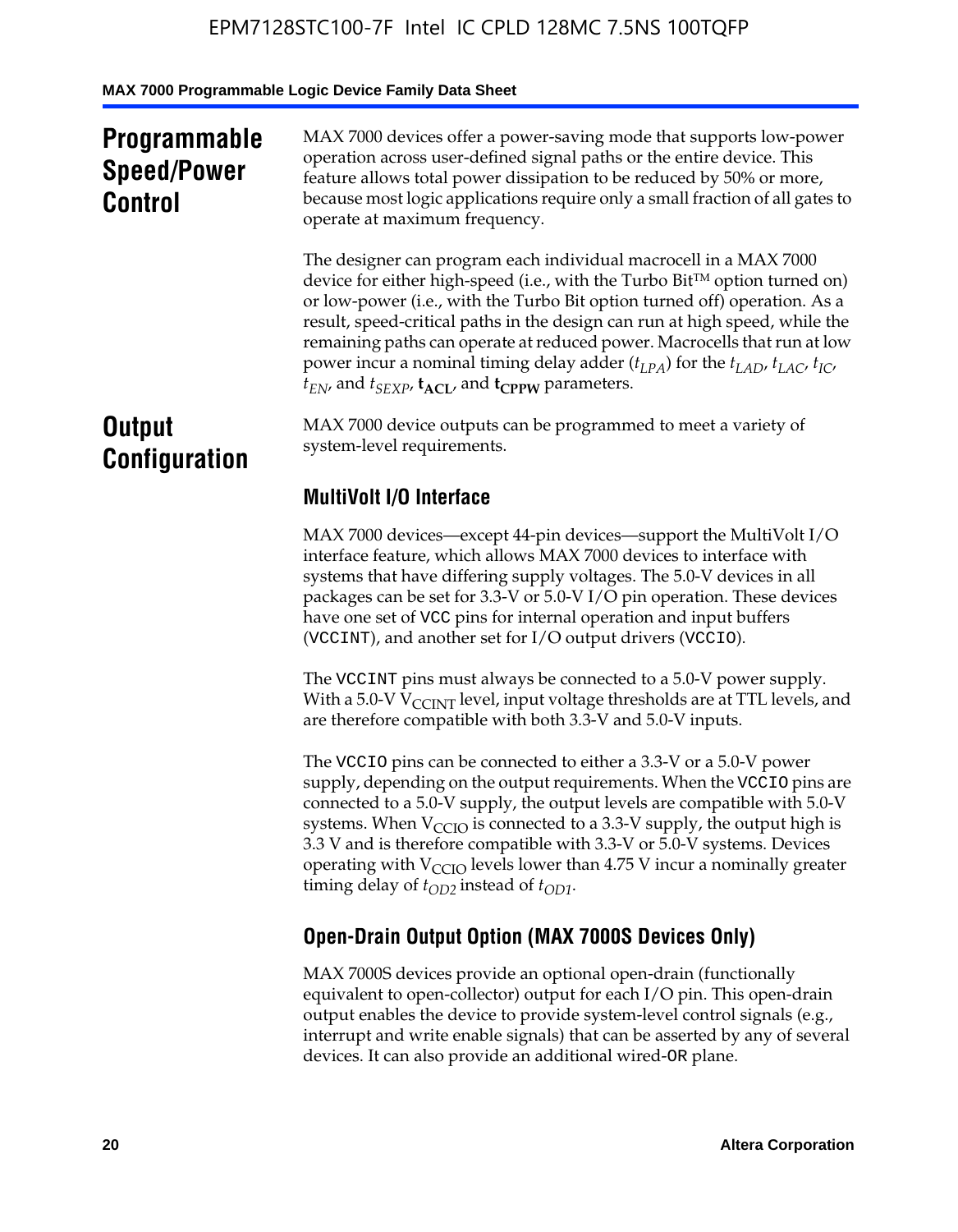By using an external 5.0-V pull-up resistor, output pins on MAX 7000S devices can be set to meet 5.0-V CMOS input voltages. When  $V_{\text{CCIO}}$  is 3.3 V, setting the open drain option will turn off the output pull-up transistor, allowing the external pull-up resistor to pull the output high enough to meet 5.0-V CMOS input voltages. When  $V_{\text{CCIO}}$  is 5.0 V, setting the output drain option is not necessary because the pull-up transistor will already turn off when the pin exceeds approximately 3.8 V, allowing the external pull-up resistor to pull the output high enough to meet 5.0-V CMOS input voltages.

# **Slew-Rate Control**

The output buffer for each MAX 7000E and MAX 7000S I/O pin has an adjustable output slew rate that can be configured for low-noise or high-speed performance. A faster slew rate provides high-speed transitions for high-performance systems. However, these fast transitions may introduce noise transients into the system. A slow slew rate reduces system noise, but adds a nominal delay of 4 to 5 ns. In MAX 7000E devices, when the Turbo Bit is turned off, the slew rate is set for low noise performance. For MAX 7000S devices, each I/O pin has an individual EEPROM bit that controls the slew rate, allowing designers to specify the slew rate on a pin-by-pin basis.

# **Programming with External Hardware**

[MAX](http://www.altera.com/literature/ds/dspghd.pdf) 7000 devices can be prog[rammed on Windows-based PCs with](http://www.altera.com/literature/ds/dspghd.pdf)  the Altera Logic Programmer card, the Master Programming Unit (MPU), and the appropriate device adapter. The MPU performs a continuity check to ensure adequate electrical contact between the adapter and the device.



For more information, see the *Altera Programming Hardware Data Sheet*.

The Altera development system can use text- or waveform-format test vectors created with the Text Editor or Waveform Editor to test the programmed device. For added design verification, designers can perform functional testing to compare the functional behavior of a MAX 7000 device with the results of simulation. Moreover, Data I/O, BP Microsystems, and other programming hardware manufacturers also provide programming support for Altera devices.



For more information, see the *Programming Hardware Manufacturers*.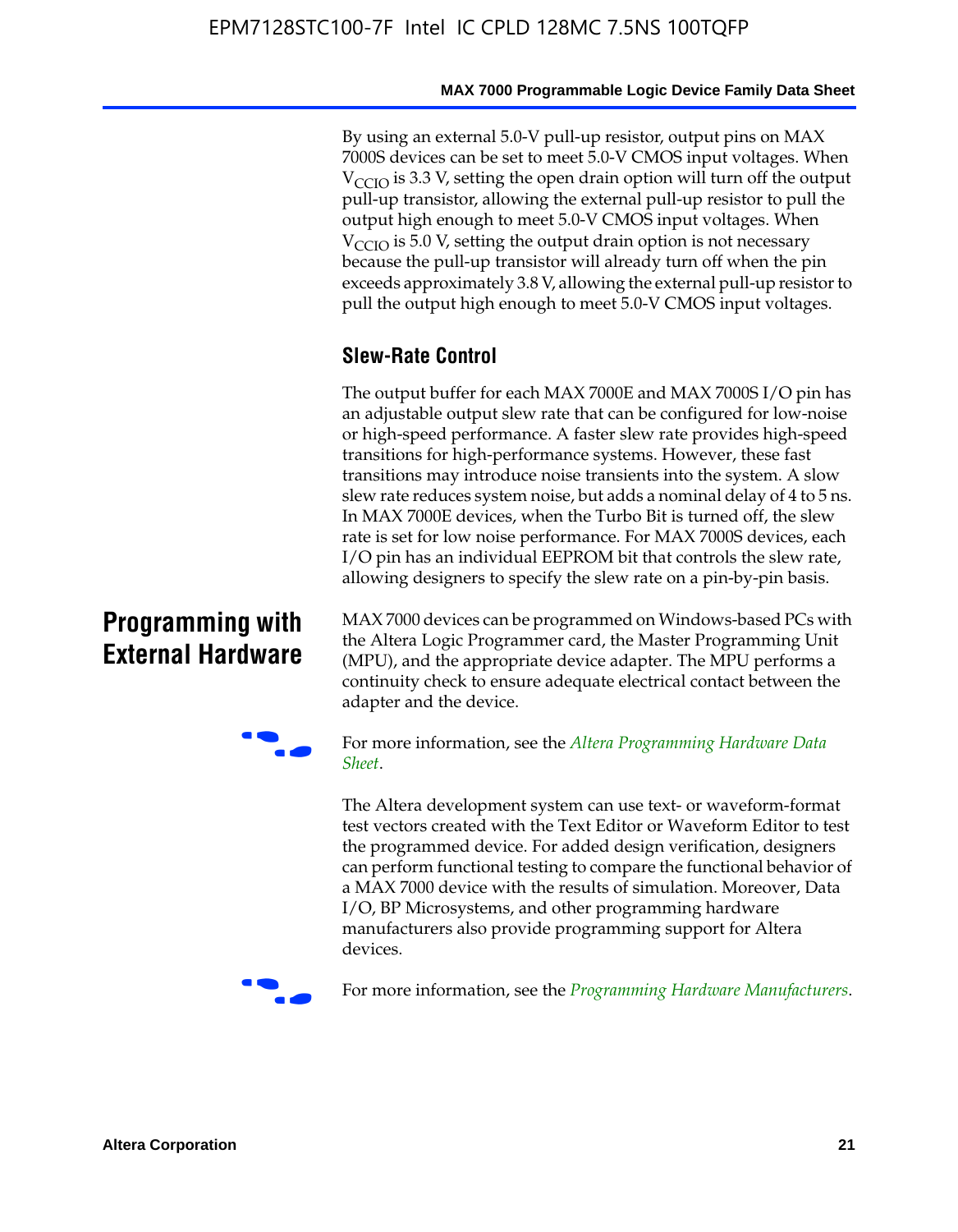# **MAX 7000 Programmable Logic Device Family Data Sheet**

# **IEEE Std. 1149.1 (JTAG) Boundary-Scan Support**

 $\mathsf{r}$ 

MAX 7000 devices support JTAG BST circuitry as specified by IEEE Std. 1149.1-1990. Table 9 describes the JTAG instructions supported by the MAX 7000 family. The pin-out tables (see the Altera web site (**http://www.altera.com**) or the *Altera Digital Library* for pin-out information) show the location of the JTAG control pins for each device. If the JTAG interface is not required, the JTAG pins are available as user I/O pins.

| Table 9. MAX 7000 JTAG Instructions |                                                                                                                |                                                                                                                                                                                                                                                                                                         |
|-------------------------------------|----------------------------------------------------------------------------------------------------------------|---------------------------------------------------------------------------------------------------------------------------------------------------------------------------------------------------------------------------------------------------------------------------------------------------------|
| <b>JTAG Instruction</b>             | <b>Devices</b>                                                                                                 | <b>Description</b>                                                                                                                                                                                                                                                                                      |
| SAMPLE/PRELOAD                      | <b>EPM7128S</b><br><b>EPM7160S</b><br><b>EPM7192S</b>                                                          | Allows a snapshot of signals at the device pins to be captured and<br>examined during normal device operation, and permits an initial data<br>pattern output at the device pins.                                                                                                                        |
|                                     | <b>EPM7256S</b>                                                                                                |                                                                                                                                                                                                                                                                                                         |
| <b>EXTEST</b>                       | <b>EPM7128S</b><br><b>EPM7160S</b><br><b>EPM7192S</b><br><b>EPM7256S</b>                                       | Allows the external circuitry and board-level interconnections to be<br>tested by forcing a test pattern at the output pins and capturing test<br>results at the input pins.                                                                                                                            |
| <b>BYPASS</b>                       | EPM7032S<br><b>EPM7064S</b><br><b>EPM7128S</b><br><b>EPM7160S</b><br><b>EPM7192S</b><br><b>EPM7256S</b>        | Places the 1-bit bypass register between the TDI and TDO pins, which<br>allows the BST data to pass synchronously through a selected device<br>to adjacent devices during normal device operation.                                                                                                      |
| <b>IDCODE</b>                       | EPM7032S<br><b>EPM7064S</b><br><b>EPM7128S</b><br><b>EPM7160S</b><br><b>EPM7192S</b><br><b>EPM7256S</b>        | Selects the IDCODE register and places it between TDI and TDO,<br>allowing the IDCODE to be serially shifted out of TDO.                                                                                                                                                                                |
| <b>ISP Instructions</b>             | <b>EPM7032S</b><br><b>EPM7064S</b><br><b>EPM7128S</b><br><b>EPM7160S</b><br><b>EPM7192S</b><br><b>EPM7256S</b> | These instructions are used when programming MAX 7000S devices<br>via the JTAG ports with the MasterBlaster, ByteBlasterMV, BitBlaster<br>download cable, or using a Jam File (.jam), Jam Byte-Code file (.jbc),<br>or Serial Vector Format file (.svf) via an embedded processor or test<br>equipment. |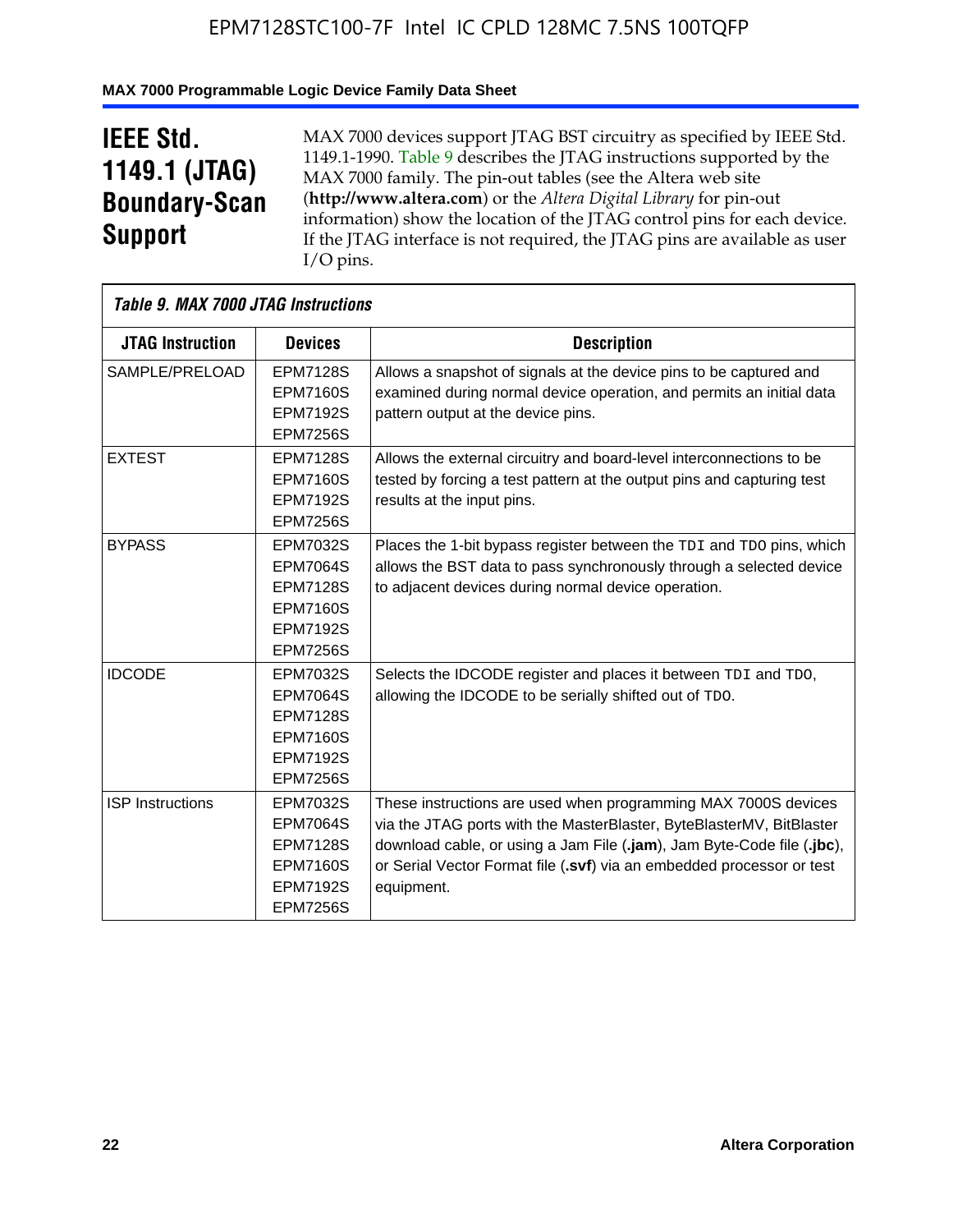The instruction register length of MAX 7000S devices is 10 bits. Tables 10 and 11 show the boundary-scan register length and device IDCODE information for MAX 7000S devices.

| Table 10. MAX 7000S Boundary-Scan Register Length |                                      |  |  |  |  |  |
|---------------------------------------------------|--------------------------------------|--|--|--|--|--|
| <b>Device</b>                                     | <b>Boundary-Scan Register Length</b> |  |  |  |  |  |
| <b>EPM7032S</b>                                   | 1 $(1)$                              |  |  |  |  |  |
| <b>EPM7064S</b>                                   | 1 $(1)$                              |  |  |  |  |  |
| <b>EPM7128S</b>                                   | 288                                  |  |  |  |  |  |
| <b>EPM7160S</b>                                   | 312                                  |  |  |  |  |  |
| <b>EPM7192S</b>                                   | 360                                  |  |  |  |  |  |
| <b>EPM7256S</b>                                   | 480                                  |  |  |  |  |  |

*Note:*

(1) This device does not support JTAG boundary-scan testing. Selecting either the EXTEST or SAMPLE/PRELOAD instruction will select the one-bit bypass register.

| Table 11, 32-Bit MAX 7000 Device IDCODE<br>Note (1) |                            |                              |                                                    |                  |  |  |
|-----------------------------------------------------|----------------------------|------------------------------|----------------------------------------------------|------------------|--|--|
| <b>Device</b>                                       |                            | <b>IDCODE (32 Bits)</b>      |                                                    |                  |  |  |
|                                                     | <b>Version</b><br>(4 Bits) | Part Number (16 Bits)        | <b>Manufacturer's</b><br><b>Identity (11 Bits)</b> | 1 (1 Bit)<br>(2) |  |  |
| EPM7032S                                            | 0000                       | 0010<br>0111<br>0000<br>0011 | 00001101110                                        | 1                |  |  |
| <b>EPM7064S</b>                                     | 0000                       | 0000<br>0110<br>0100<br>0111 | 00001101110                                        | 1                |  |  |
| <b>EPM7128S</b>                                     | 0000                       | 0001 0010<br>1000<br>0111    | 00001101110                                        | 1                |  |  |
| <b>EPM7160S</b>                                     | 0000                       | 0001<br>0110<br>0000<br>0111 | 00001101110                                        | $\mathbf{1}$     |  |  |
| <b>EPM7192S</b>                                     | 0000                       | 1001<br>0010<br>0111<br>0001 | 00001101110                                        | 1                |  |  |
| EPM7256S                                            | 0000                       | 0111<br>0010<br>0101<br>0110 | 00001101110                                        | 1                |  |  |

*Notes:*

(1) The most significant bit (MSB) is on the left.

(2) The least significant bit (LSB) for all JTAG IDCODEs is 1.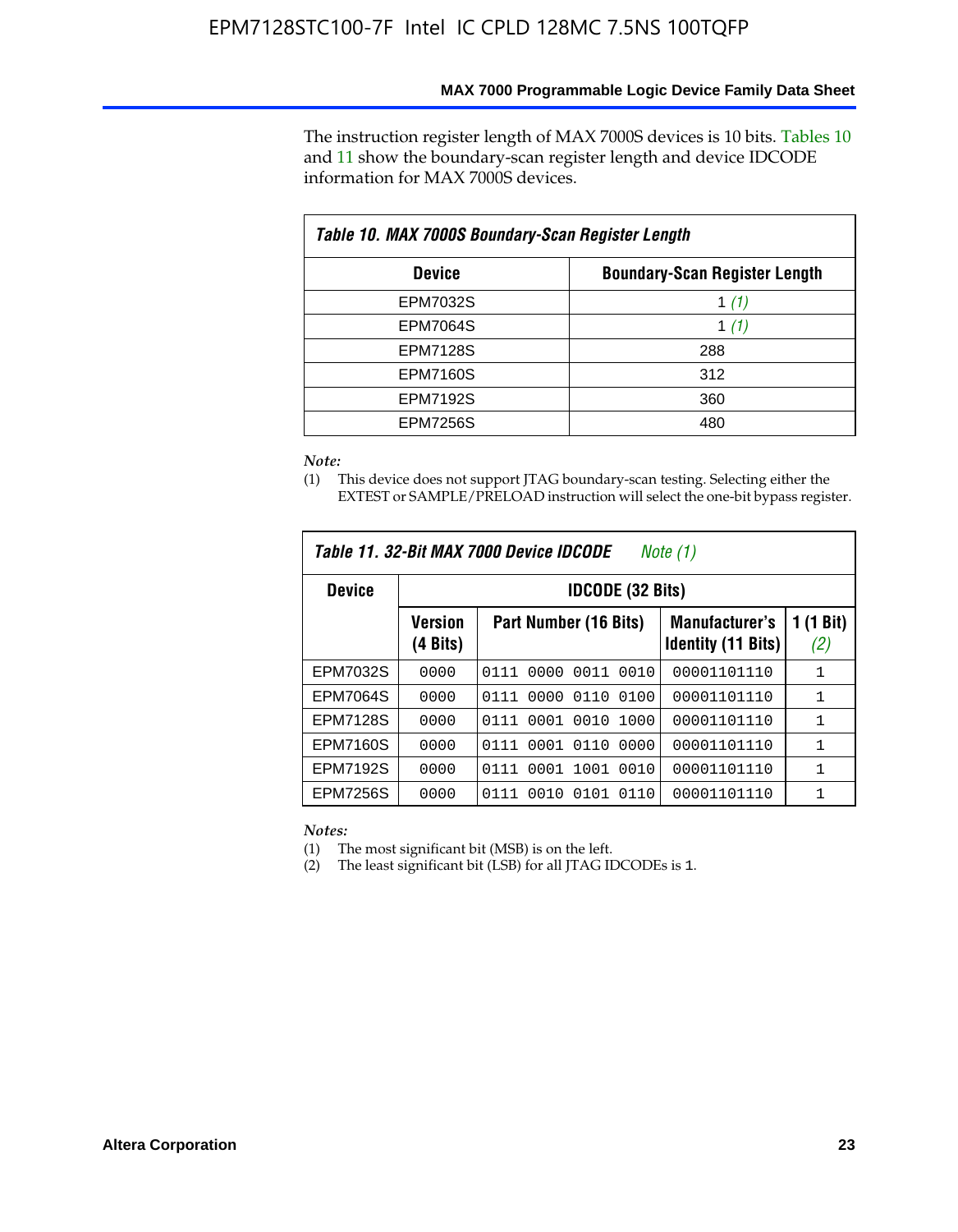#### **MAX 7000 Programmable Logic Device Family Data Sheet**

Figure 9 shows the timing requirements for the JTAG signals.



Table 12 shows the JTAG timing parameters and values for MAX 7000S devices.

|                    | Table 12. JTAG Timing Parameters & Values for MAX 7000S Devices |     |     |      |
|--------------------|-----------------------------------------------------------------|-----|-----|------|
| <b>Symbol</b>      | Parameter                                                       | Min | Max | Unit |
| t <sub>JCP</sub>   | <b>TCK clock period</b>                                         | 100 |     | ns   |
| t <sub>JCH</sub>   | TCK clock high time                                             | 50  |     | ns   |
| $t_{JCL}$          | TCK clock low time                                              | 50  |     | ns   |
| t <sub>JPSU</sub>  | JTAG port setup time                                            | 20  |     | ns   |
| t <sub>JPH</sub>   | JTAG port hold time                                             | 45  |     | ns   |
| <sup>t</sup> JPCO  | JTAG port clock to output                                       |     | 25  | ns   |
| t <sub>JPZX</sub>  | JTAG port high impedance to valid output                        |     | 25  | ns   |
| t <sub>JPXZ</sub>  | JTAG port valid output to high impedance                        |     | 25  | ns   |
| tjssu              | Capture register setup time                                     | 20  |     | ns   |
| $t_{\mathsf{JSH}}$ | Capture register hold time                                      | 45  |     | ns   |
| tjsco              | Update register clock to output                                 |     | 25  | ns   |
| t <sub>JSZX</sub>  | Update register high impedance to valid output                  |     | 25  | ns   |
| t <sub>JSXZ</sub>  | Update register valid output to high impedance                  |     | 25  | ns   |



For more information, see *Application Note 39 (IEEE 1149.1 (JTAG) Boundary-Scan Testing in Altera Devices)*.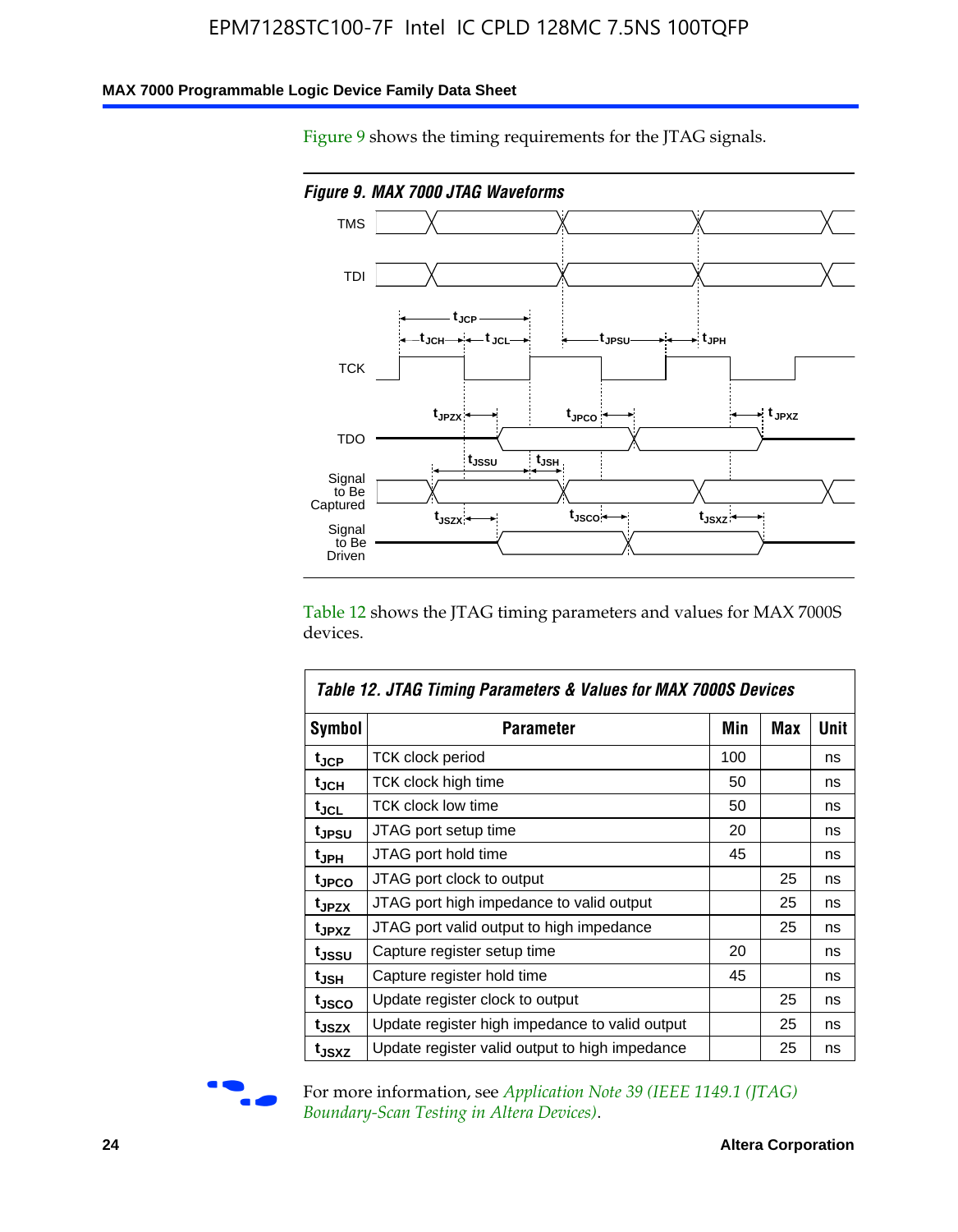#### **MAX 7000 Programmable Logic Device Family Data Sheet**

**Design Security** All MAX 7000 devices contain a programmable security bit that controls access to the data programmed into the device. When this bit is programmed, a proprietary design implemented in the device cannot be copied or retrieved. This feature provides a high level of design security because programmed data within EEPROM cells is invisible. The security bit that controls this function, as well as all other programmed data, is reset only when the device is reprogrammed.

#### **Generic Testing** Each MAX 7000 device is functionally tested. Complete testing of each programmable EEPROM bit and all internal logic elements ensures 100% programming yield. AC test measurements are taken under conditions equivalent to those shown in Figure 10. Test patterns can be used and then erased during early stages of the production flow.

#### *Figure 10. MAX 7000 AC Test Conditions*

*Power supply transients can affect AC measurements. Simultaneous transitions of multiple outputs should be avoided for accurate measurement. Threshold tests must not be performed under AC conditions. Large-amplitude, fast ground-current transients normally occur as the device outputs discharge the load capacitances. When these transients flow through the parasitic inductance between the device ground pin and the test system ground, significant reductions in observable noise immunity can result. Numbers in brackets are for 2.5-V devices and outputs. Numbers without brackets are for 3.3-V devices and outputs.*



# **QFP Carrier & Development Socket**

MAX 7000 and MAX 7000E devices in QFP packages with 10[0 or more](http://www.altera.com/literature/ds/dsqfp.pdf)  [pins are shipped in special plas](http://www.altera.com/literature/ds/dsqfp.pdf)tic carriers to protect the QFP leads. The carrier is used with a prototype development socket and special programming hardware available from Altera. This carrier technology makes it possible to program, test, erase, and reprogram a device without exposing the leads to mechanical stress.

For detailed information and carrier dimensions, refer to the *QFP Carrier & Development Socket Data Sheet*.

MAX 7000S devices are not shipped in carriers.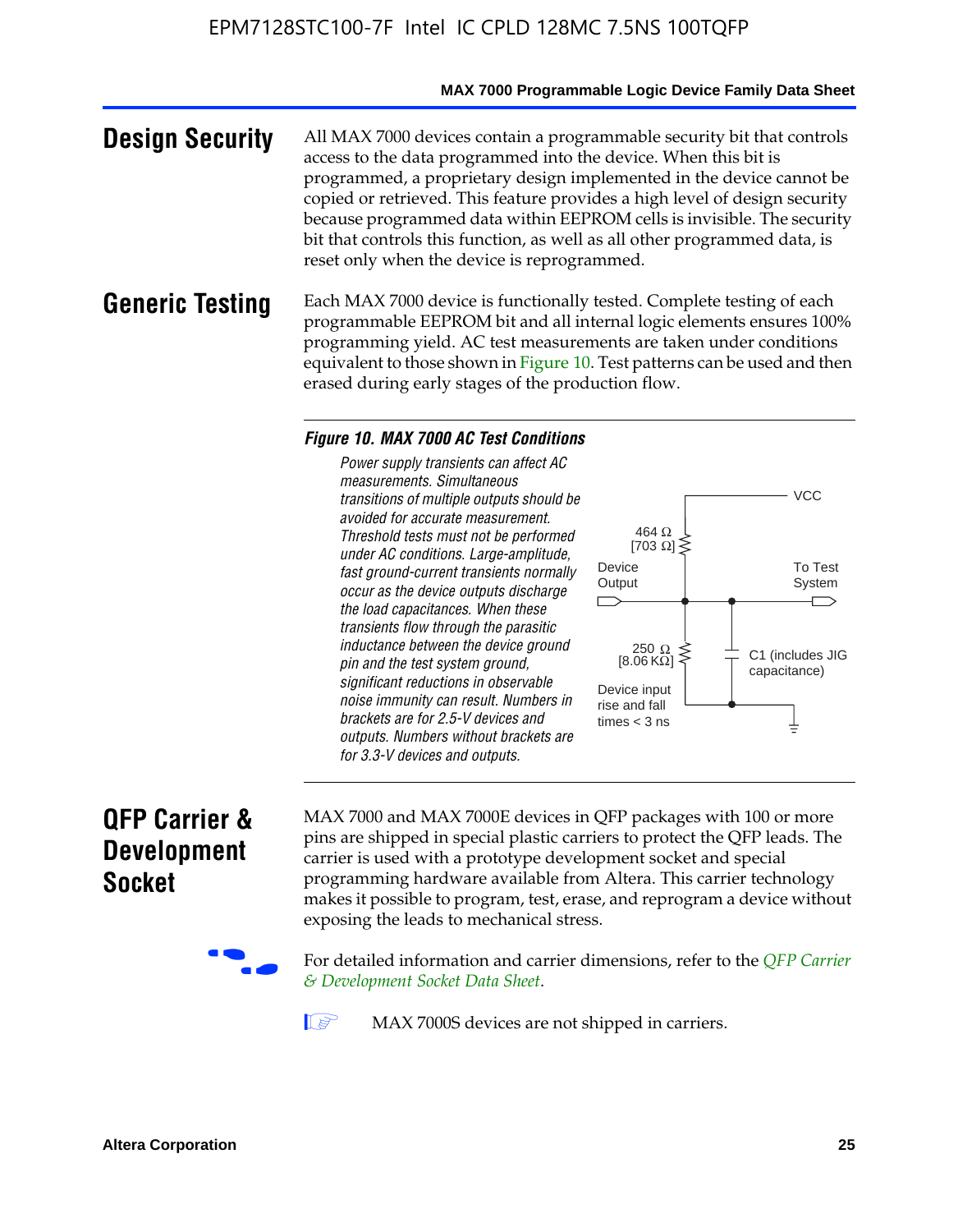## **MAX 7000 Programmable Logic Device Family Data Sheet**

# **Operating Conditions**

Tables 13 through 18 provide information about absolute maximum ratings, recommended operating conditions, operating conditions, and capacitance for 5.0-V MAX 7000 devices.

| Table 13. MAX 7000 5.0-V Device Absolute Maximum Ratings<br>Note (1)<br>Unit<br>Symbol<br><b>Conditions</b><br><b>Parameter</b><br>Min<br>Max<br>V<br>$V_{\rm CC}$<br>Supply voltage<br>With respect to ground (2)<br>7.0<br>$-2.0$<br>$V_{1}$<br>V<br>DC input voltage<br>7.0<br>$-2.0$<br>DC output current, per pin<br>$-25$<br>25<br>mA<br>$I_{\text{OUT}}$<br>° C<br>No bias<br>$-65$<br>$\mathsf{T}_{\text{STG}}$<br>Storage temperature<br>150<br>° C<br>Ambient temperature<br>Under bias<br>$-65$<br>135 |                      |                                    |     |     |
|-------------------------------------------------------------------------------------------------------------------------------------------------------------------------------------------------------------------------------------------------------------------------------------------------------------------------------------------------------------------------------------------------------------------------------------------------------------------------------------------------------------------|----------------------|------------------------------------|-----|-----|
|                                                                                                                                                                                                                                                                                                                                                                                                                                                                                                                   |                      |                                    |     |     |
|                                                                                                                                                                                                                                                                                                                                                                                                                                                                                                                   |                      |                                    |     |     |
|                                                                                                                                                                                                                                                                                                                                                                                                                                                                                                                   |                      |                                    |     |     |
|                                                                                                                                                                                                                                                                                                                                                                                                                                                                                                                   |                      |                                    |     |     |
|                                                                                                                                                                                                                                                                                                                                                                                                                                                                                                                   |                      |                                    |     |     |
| $\mathsf{T}_{\mathsf{AMB}}$                                                                                                                                                                                                                                                                                                                                                                                                                                                                                       |                      |                                    |     |     |
| $T_{\rm J}$                                                                                                                                                                                                                                                                                                                                                                                                                                                                                                       | Junction temperature | Ceramic packages, under bias       | 150 | ° C |
|                                                                                                                                                                                                                                                                                                                                                                                                                                                                                                                   |                      | PQFP and RQFP packages, under bias | 135 | ° C |

|                          | <b>Table 14. MAX 7000 5.0-V Device Recommended Operating Conditions</b> |                    |                |                       |              |  |  |  |
|--------------------------|-------------------------------------------------------------------------|--------------------|----------------|-----------------------|--------------|--|--|--|
| Symbol                   | <b>Parameter</b>                                                        | <b>Conditions</b>  | Min            | Max                   | <b>Unit</b>  |  |  |  |
| <b>V<sub>CCINT</sub></b> | Supply voltage for internal logic and<br>input buffers                  | (3), (4), (5)      | 4.75<br>(4.50) | 5.25<br>(5.50)        | $\vee$       |  |  |  |
| V <sub>CCIO</sub>        | Supply voltage for output drivers,<br>5.0-V operation                   | (3), (4)           | 4.75<br>(4.50) | 5.25<br>(5.50)        | $\vee$       |  |  |  |
|                          | Supply voltage for output drivers,<br>3.3-V operation                   | (3), (4), (6)      | 3.00<br>(3.00) | 3.60<br>(3.60)        | $\vee$       |  |  |  |
| V <sub>CCISP</sub>       | Supply voltage during ISP                                               | (7)                | 4.75           | 5.25                  | V            |  |  |  |
| $V_{1}$                  | Input voltage                                                           |                    | $-0.5(8)$      | $V_{\rm CCINT}$ + 0.5 | V            |  |  |  |
| $V_{\rm O}$              | Output voltage                                                          |                    | 0              | V <sub>CCIO</sub>     | V            |  |  |  |
| T <sub>A</sub>           | Ambient temperature                                                     | For commercial use | $\Omega$       | 70                    | $^{\circ}$ C |  |  |  |
|                          |                                                                         | For industrial use | $-40$          | 85                    | $^{\circ}$ C |  |  |  |
| $T_{\rm J}$              | Junction temperature                                                    | For commercial use | $\Omega$       | 90                    | ° C          |  |  |  |
|                          |                                                                         | For industrial use | $-40$          | 105                   | ° C          |  |  |  |
| $t_{\mathsf{R}}$         | Input rise time                                                         |                    |                | 40                    | ns           |  |  |  |
| $t_{\mathsf{F}}$         | Input fall time                                                         |                    |                | 40                    | ns           |  |  |  |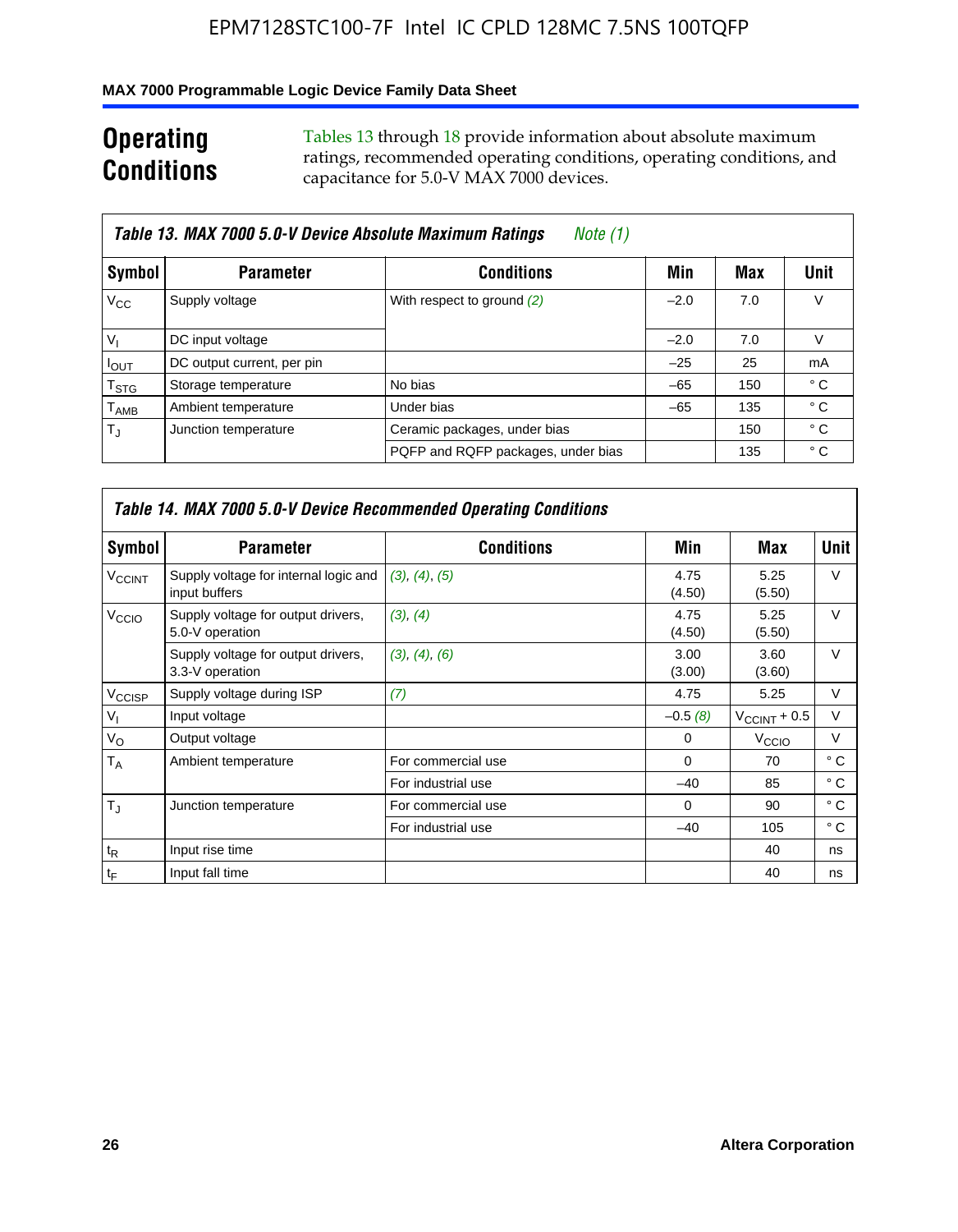|                 | Table 15. MAX 7000 5.0-V Device DC Operating Conditions<br>Note (9) |                                                                           |                      |                       |        |  |  |  |
|-----------------|---------------------------------------------------------------------|---------------------------------------------------------------------------|----------------------|-----------------------|--------|--|--|--|
| Symbol          | <b>Parameter</b>                                                    | <b>Conditions</b>                                                         | Min                  | Max                   | Unit   |  |  |  |
| V <sub>IH</sub> | High-level input voltage                                            |                                                                           | 2.0                  | $V_{\rm CCINT}$ + 0.5 | V      |  |  |  |
| $V_{IL}$        | Low-level input voltage                                             |                                                                           | $-0.5(8)$            | 0.8                   | V      |  |  |  |
| $V_{OH}$        | 5.0-V high-level TTL output voltage                                 | $I_{OH} = -4$ mA DC, $V_{CClO} = 4.75$ V (10)                             | 2.4                  |                       | V      |  |  |  |
|                 | 3.3-V high-level TTL output voltage                                 | $I_{OH} = -4$ mA DC, $V_{CClO} = 3.00$ V (10)                             | 2.4                  |                       | V      |  |  |  |
|                 | 3.3-V high-level CMOS output<br>voltage                             | $I_{OH} = -0.1$ mA DC, $V_{CCIO} = 3.0$ V (10)                            | $V_{\rm CClO}$ – 0.2 |                       | $\vee$ |  |  |  |
| $V_{OL}$        | 5.0-V low-level TTL output voltage                                  | $I_{\text{OI}}$ = 12 mA DC, $V_{\text{CCIO}}$ = 4.75 V (11)               |                      | 0.45                  | V      |  |  |  |
|                 | 3.3-V low-level TTL output voltage                                  | $I_{OL}$ = 12 mA DC, $V_{CClO}$ = 3.00 V (11)                             |                      | 0.45                  | $\vee$ |  |  |  |
|                 | 3.3-V low-level CMOS output<br>voltage                              | $I_{\text{OI}} = 0.1 \text{ mA DC}, V_{\text{CCIO}} = 3.0 \text{ V} (11)$ |                      | 0.2                   | $\vee$ |  |  |  |
| 4               | Leakage current of dedicated input<br>pins                          | $V_1 = -0.5$ to 5.5 V (11)                                                | $-10$                | 10                    | μA     |  |  |  |
| $I_{OZ}$        | I/O pin tri-state output off-state<br>current                       | $V_1 = -0.5$ to 5.5 V (11), (12)                                          | $-40$                | 40                    | μA     |  |  |  |

|                  | Table 16. MAX 7000 5.0-V Device Capacitance: EPM7032, EPM7064 & EPM7096 Devices<br><i>Note (13)</i> |                                     |  |    |    |
|------------------|-----------------------------------------------------------------------------------------------------|-------------------------------------|--|----|----|
| Symbol           | Min<br><b>Conditions</b><br><b>Parameter</b>                                                        |                                     |  |    |    |
| $C_{IN}$         | Input pin capacitance                                                                               | $V_{IN} = 0 V$ , f = 1.0 MHz        |  | 12 | рF |
| C <sub>I/O</sub> | I/O pin capacitance                                                                                 | $V_{\text{OUT}} = 0$ V, f = 1.0 MHz |  | 12 | рF |

|                  | Table 17. MAX 7000 5.0-V Device Capacitance: MAX 7000E Devices<br><i>Note (13)</i> |                                |     |     |        |  |
|------------------|------------------------------------------------------------------------------------|--------------------------------|-----|-----|--------|--|
| Symbol           | <b>Parameter</b>                                                                   | <b>Conditions</b>              | Min | Max | Unit I |  |
| $C_{IN}$         | Input pin capacitance                                                              | $V_{1N} = 0 V$ , f = 1.0 MHz   |     | 15  | pF     |  |
| C <sub>I/O</sub> | I/O pin capacitance                                                                | $V_{OIII} = 0 V$ , f = 1.0 MHz |     | 15  | pF     |  |

|                  | Table 18. MAX 7000 5.0-V Device Capacitance: MAX 7000S Devices | <i>Note (13)</i>                    |     |     |        |
|------------------|----------------------------------------------------------------|-------------------------------------|-----|-----|--------|
| Symbol           | <b>Parameter</b>                                               | <b>Conditions</b>                   | Min | Max | Unit I |
| $C_{IN}$         | Dedicated input pin capacitance                                | $V_{IN} = 0 V$ , f = 1.0 MHz        |     | 10  | pF     |
| C <sub>I/O</sub> | I/O pin capacitance                                            | $V_{\text{OUT}} = 0$ V, f = 1.0 MHz |     | 10  | pF     |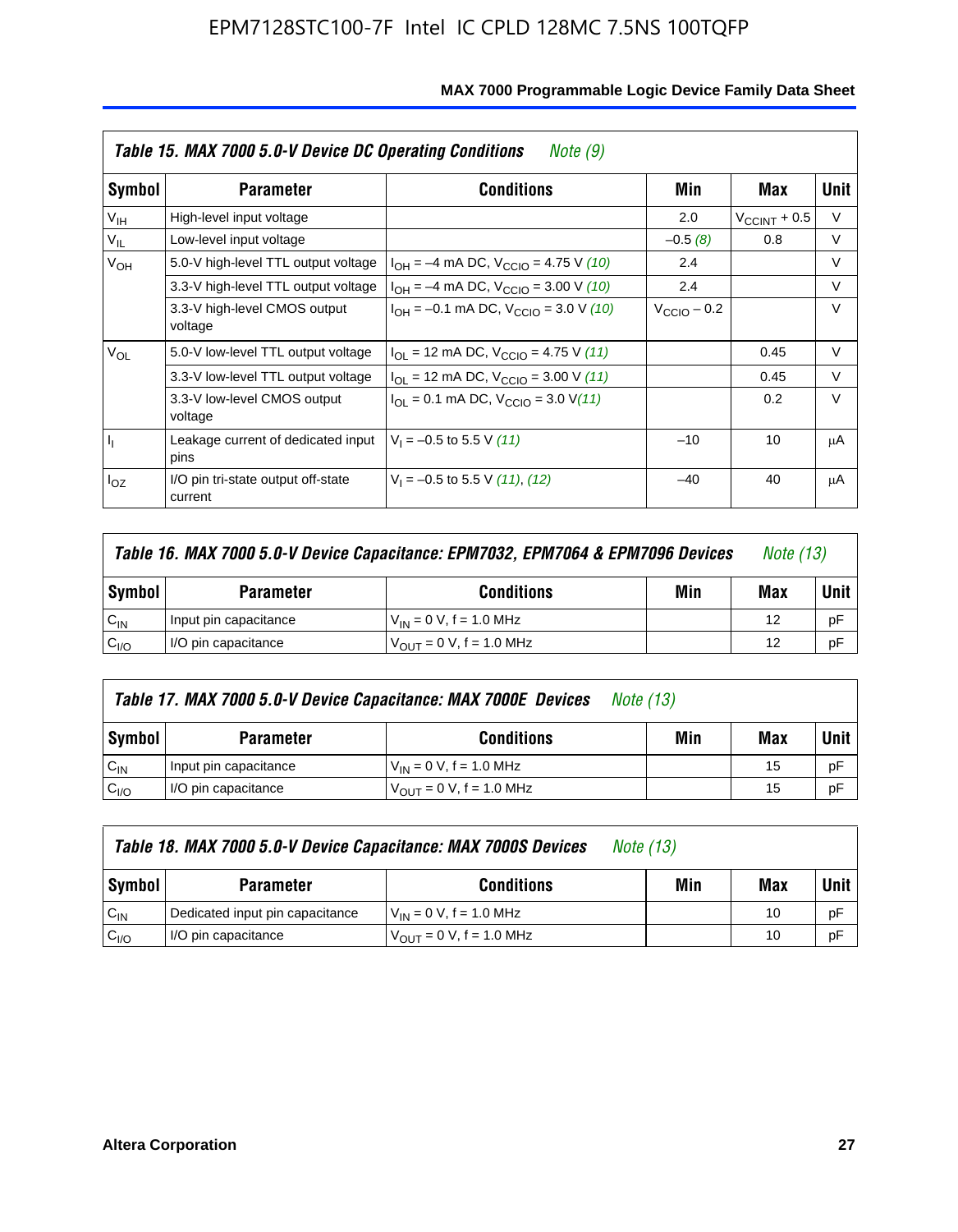#### **MAX 7000 Programmable Logic Device Family Data Sheet**

*Notes to tables:*

- (1) See the *Operating Requirements for Altera Devices Data Sheet*.
- (2) Minimum DC input voltage on I/O pins is –0.5 V and on 4 dedicated input pins is –0.3 V. During transitions, the inputs may undershoot to –2.0 V or overshoot to 7.0 V for input currents less than 100 mA and periods shorter than  $20$  ns.
- (3) Numbers in parentheses are for industrial-temperature-range devices.<br>(4)  $V_{CC}$  must rise monotonically.
- $V_{CC}$  must rise monotonically.
- (5) The POR time for all 7000S devices does not exceed 300 µs. The sufficient V<sub>CCINT</sub> voltage level for POR is 4.5 V. The device is fully initialized within the POR time after  $V_{\text{CCINT}}$  reaches the sufficient POR voltage level.
- (6) 3.3-V I/O operation is not available for 44-pin packages.
- (7) The  $V_{\text{CCISP}}$  parameter applies only to MAX 7000S devices.
- (8) During in-system programming, the minimum DC input voltage is –0.3 V.
- (9) These values are specified under the MAX 7000 recommended operating conditions in Table 14 on page 26.
- (10) The parameter is measured with 50% of the outputs each sourcing the specified current. The  $I_{OH}$  parameter refers to high-level TTL or CMOS output current.
- (11) The parameter is measured with 50% of the outputs each sinking the specified current. The  $I_{OL}$  parameter refers to low-level TTL, PCI, or CMOS output current.
- (12) When the JTAG interface is enabled in MAX 7000S devices, the input leakage current on the JTAG pins is typically –60 μA.
- (13) Capacitance is measured at 25° C and is sample-tested only. The OE1 pin has a maximum capacitance of 20 pF.

Figure 11 shows the typical output drive characteristics of MAX 7000 devices.

#### *Figure 11. Output Drive Characteristics of 5.0-V MAX 7000 Devices*



**Timing Model** MAX 7000 device timing can be analyzed with the Altera software, with a variety of popular industry-standard EDA simulators and timing analyzers, or with the timing model shown in Figure 12. MAX 7000 devices have fixed internal delays that enable the designer to determine the worst-case timing of any design. The Altera software provides timing simulation, point-to-point delay prediction, and detailed timing analysis for a device-wide performance evaluation.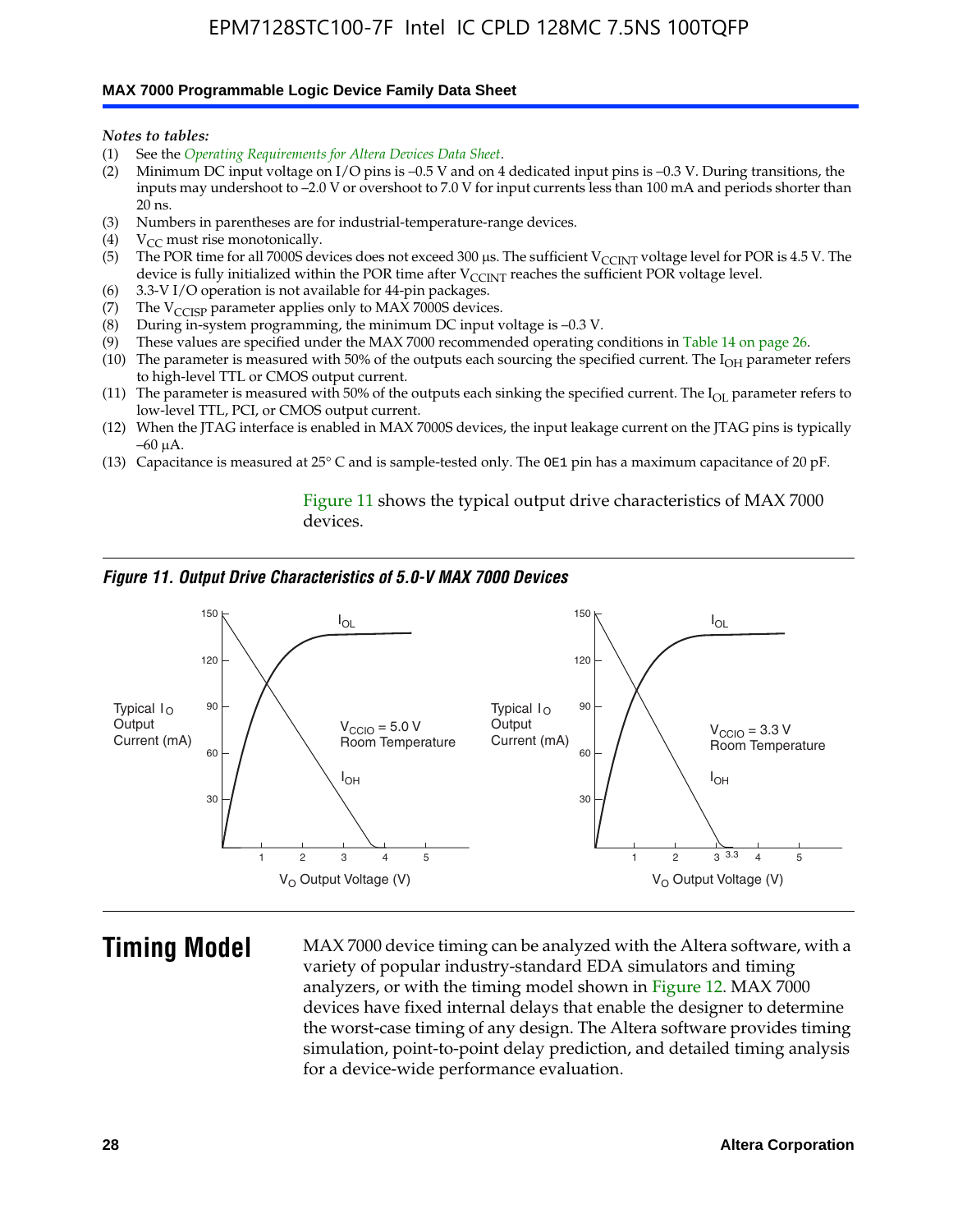

### **MAX 7000 Programmable Logic Device Family Data Sheet**

#### *Notes:*

- (1) Only available in MAX 7000E and MAX 7000S devices.
- (2) Not available in 44-pin devices.

[The tim](http://www.altera.com/literature/an/an094.pdf)ing characteristics [of any signal path can be derived from the](http://www.altera.com/literature/an/an094.pdf)  timing model and parameters of a particular device. External timing parameters, which represent pin-to-pin timing delays, can be calculated as the sum of internal parameters. Figure 13 shows the internal timing relationship of internal and external delay parameters.



For more infomration, see *Application Note 94 (Understanding MAX 7000 Timing)*.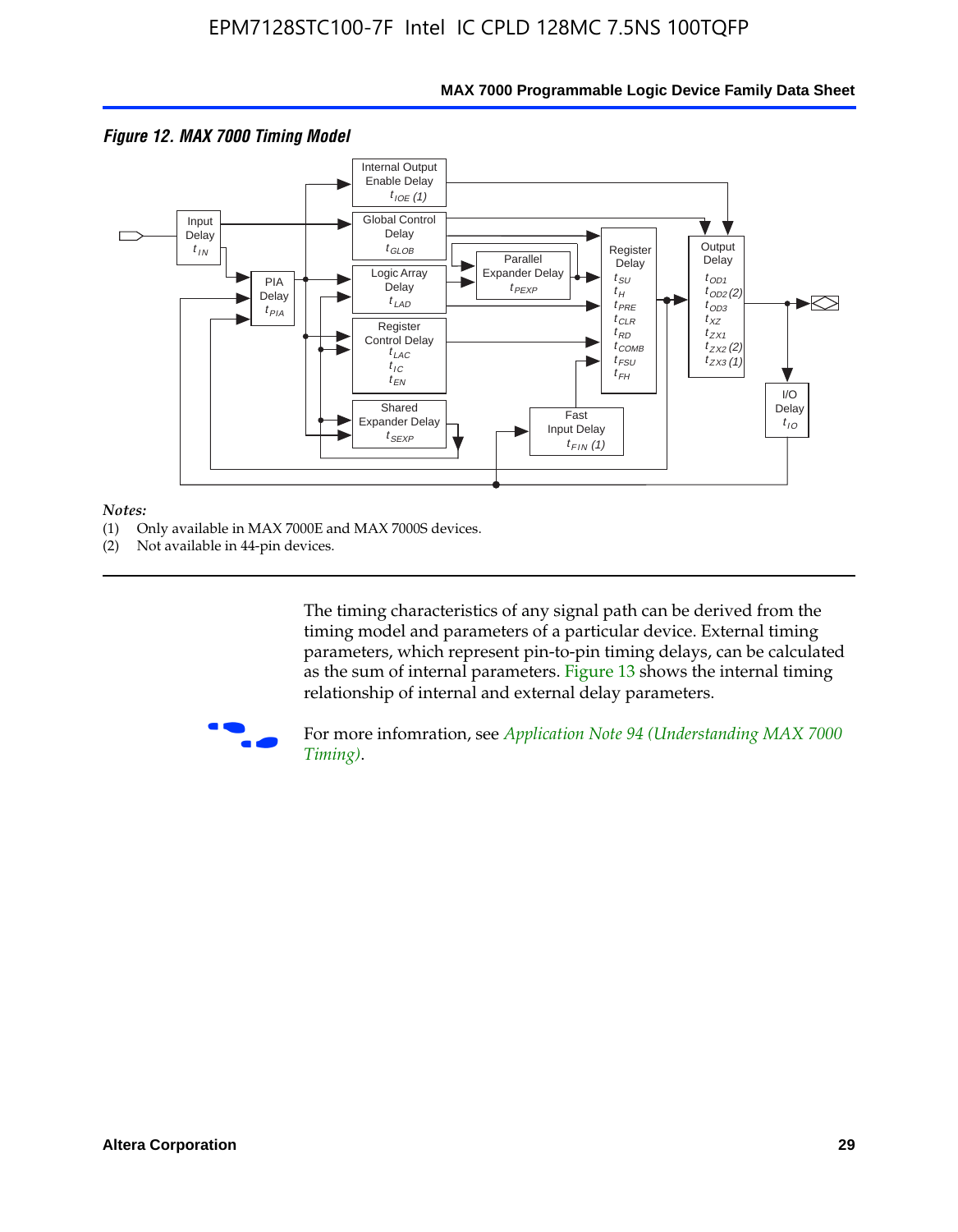#### *Figure 13. Switching Waveforms*



**30 Altera Corporation**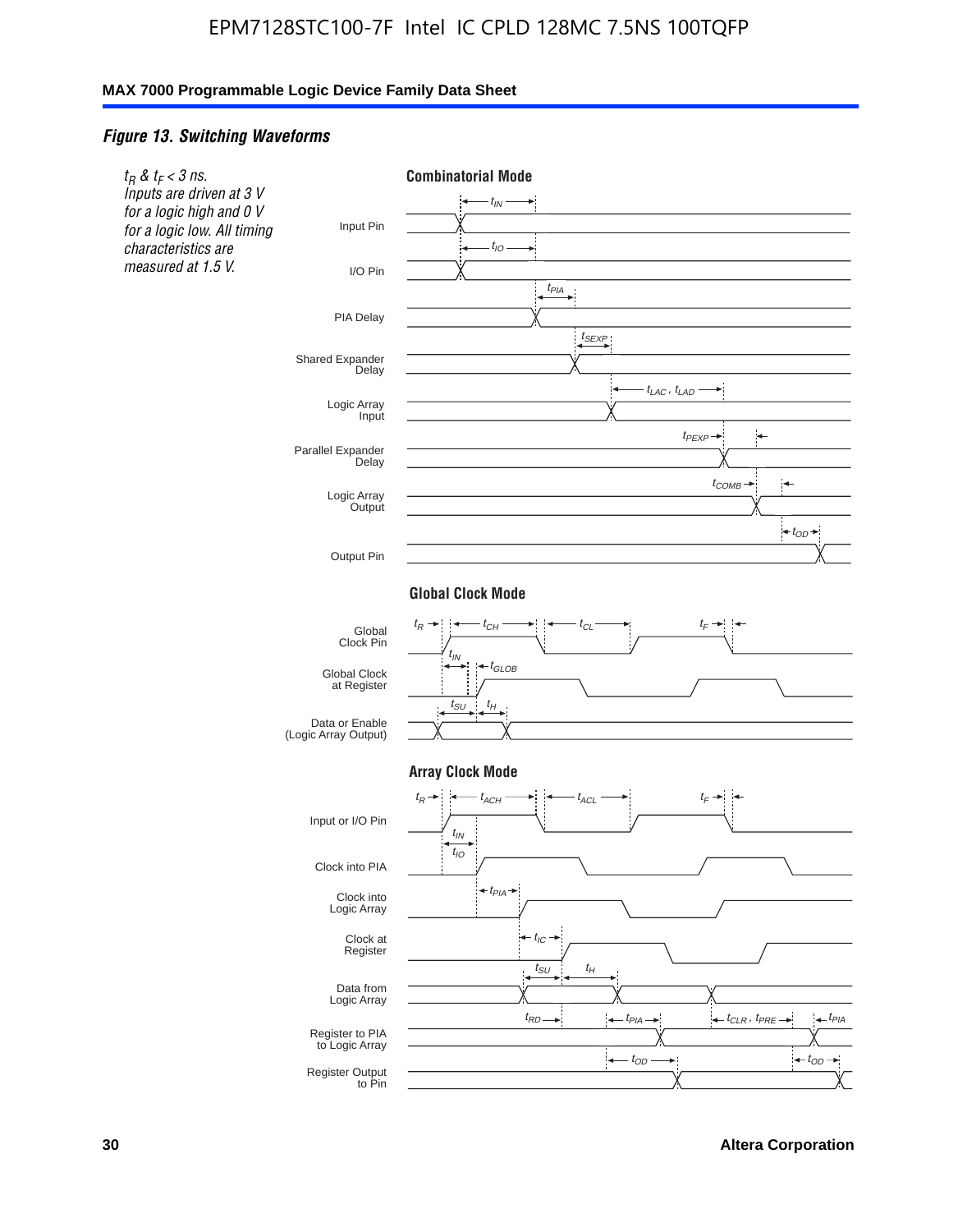operating conditions.

|                               | Table 19. MAX 7000 & MAX 7000E External Timing Parameters<br>Note $(1)$ |                    |       |                                  |       |     |            |  |
|-------------------------------|-------------------------------------------------------------------------|--------------------|-------|----------------------------------|-------|-----|------------|--|
| Symbol                        | <b>Parameter</b>                                                        | <b>Conditions</b>  |       | -6 Speed Grade<br>-7 Speed Grade |       |     |            |  |
|                               |                                                                         |                    | Min   | Max                              | Min   | Max |            |  |
| t <sub>PD1</sub>              | Input to non-registered output                                          | $C1 = 35 pF$       |       | 6.0                              |       | 7.5 | ns         |  |
| t <sub>PD2</sub>              | I/O input to non-registered output                                      | $C1 = 35 pF$       |       | 6.0                              |       | 7.5 | ns         |  |
| $t_{\scriptstyle\textrm{SU}}$ | Global clock setup time                                                 |                    | 5.0   |                                  | 6.0   |     | ns         |  |
| tμ                            | Global clock hold time                                                  |                    | 0.0   |                                  | 0.0   |     | ns         |  |
| t <sub>FSU</sub>              | Global clock setup time of fast input                                   | (2)                | 2.5   |                                  | 3.0   |     | ns         |  |
| $t_{FH}$                      | Global clock hold time of fast input                                    | (2)                | 0.5   |                                  | 0.5   |     | ns         |  |
| $t_{CO1}$                     | Global clock to output delay                                            | $C1 = 35 pF$       |       | 4.0                              |       | 4.5 | ns         |  |
| $t_{CH}$                      | Global clock high time                                                  |                    | 2.5   |                                  | 3.0   |     | ns         |  |
| $t_{CL}$                      | Global clock low time                                                   |                    | 2.5   |                                  | 3.0   |     | ns         |  |
| t <sub>ASU</sub>              | Array clock setup time                                                  |                    | 2.5   |                                  | 3.0   |     | ns         |  |
| $t_{AH}$                      | Array clock hold time                                                   |                    | 2.0   |                                  | 2.0   |     | ns         |  |
| t <sub>ACO1</sub>             | Array clock to output delay                                             | $C1 = 35 pF$       |       | 6.5                              |       | 7.5 | ns         |  |
| t <sub>ACH</sub>              | Array clock high time                                                   |                    | 3.0   |                                  | 3.0   |     | ns         |  |
| $t_{\sf ACL}$                 | Array clock low time                                                    |                    | 3.0   |                                  | 3.0   |     | ns         |  |
| t <sub>CPPW</sub>             | Minimum pulse width for clear and<br>preset                             | (3)                | 3.0   |                                  | 3.0   |     | ns         |  |
| t <sub>ODH</sub>              | Output data hold time after clock                                       | $C1 = 35$ pF $(4)$ | 1.0   |                                  | 1.0   |     | ns         |  |
| $\mathfrak{t}_{\textsf{CNT}}$ | Minimum global clock period                                             |                    |       | 6.6                              |       | 8.0 | ns         |  |
| $f_{\text{CNT}}$              | Maximum internal global clock<br>frequency                              | (5)                | 151.5 |                                  | 125.0 |     | <b>MHz</b> |  |
| <b>t<sub>ACNT</sub></b>       | Minimum array clock period                                              |                    |       | 6.6                              |       | 8.0 | ns         |  |
| <b>f<sub>ACNT</sub></b>       | Maximum internal array clock<br>frequency                               | (5)                | 151.5 |                                  | 125.0 |     | <b>MHz</b> |  |
| $f_{MAX}$                     | Maximum clock frequency                                                 | (6)                | 200   |                                  | 166.7 |     | <b>MHz</b> |  |

**MAX 7000 Programmable Logic Device Family Data Sheet**

Tables 19 through 26 show the MAX 7000 and MAX 7000E AC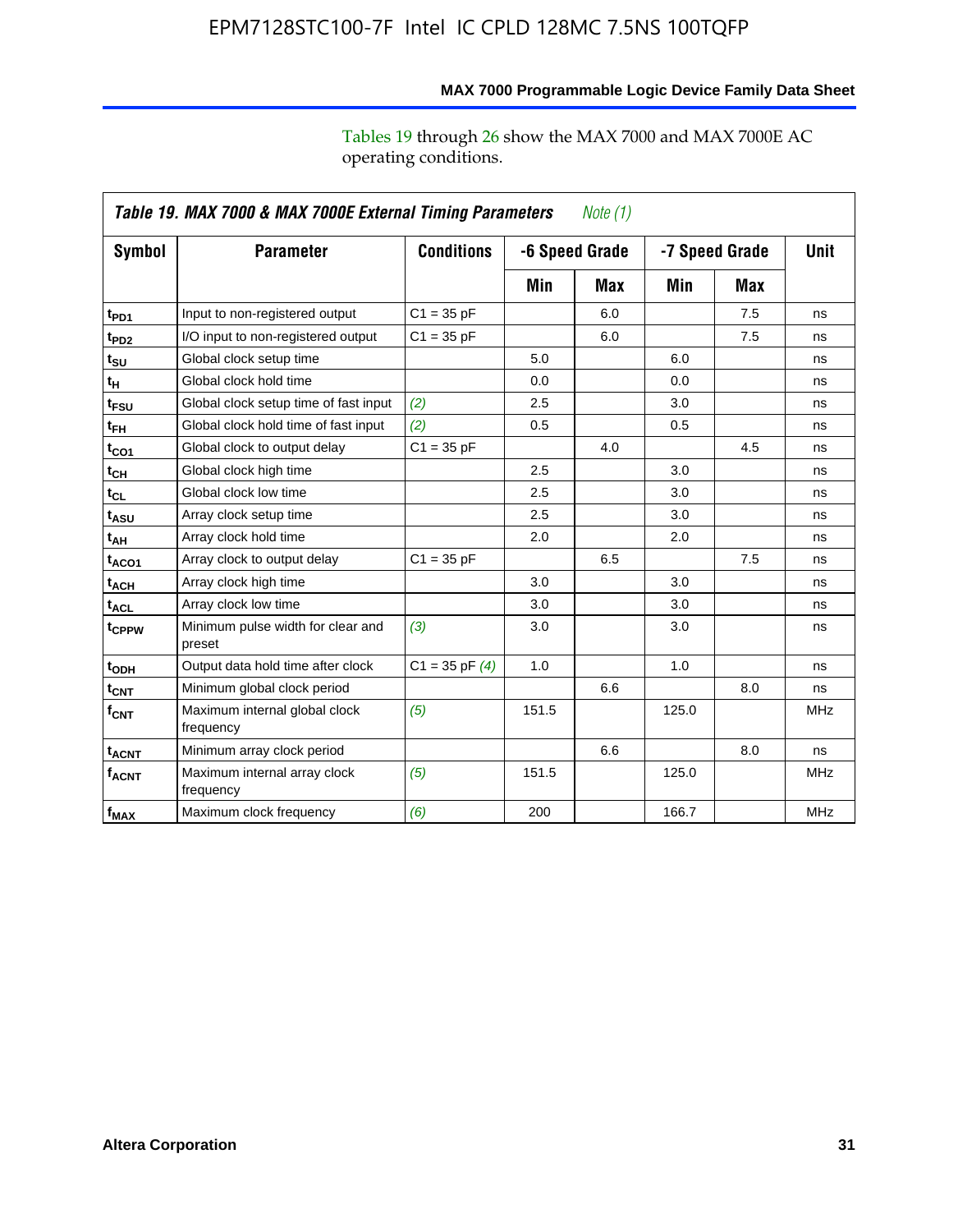| <b>Symbol</b>               | <b>Parameter</b>                                                                                             | <b>Conditions</b>  |     | Speed Grade -6 |     | Speed Grade -7 | Unit |
|-----------------------------|--------------------------------------------------------------------------------------------------------------|--------------------|-----|----------------|-----|----------------|------|
|                             |                                                                                                              |                    | Min | Max            | Min | Max            |      |
| $t_{IN}$                    | Input pad and buffer delay                                                                                   |                    |     | 0.4            |     | 0.5            | ns   |
| $t_{IO}$                    | I/O input pad and buffer delay                                                                               |                    |     | 0.4            |     | 0.5            | ns   |
| $t_{\sf FIN}$               | Fast input delay                                                                                             | (2)                |     | 0.8            |     | 1.0            | ns   |
| <sup>t</sup> SEXP           | Shared expander delay                                                                                        |                    |     | 3.5            |     | 4.0            | ns   |
| t <sub>PEXP</sub>           | Parallel expander delay                                                                                      |                    |     | 0.8            |     | 0.8            | ns   |
| t <sub>LAD</sub>            | Logic array delay                                                                                            |                    |     | 2.0            |     | 3.0            | ns   |
| $t_{LAC}$                   | Logic control array delay                                                                                    |                    |     | 2.0            |     | 3.0            | ns   |
| $t_{IOE}$                   | Internal output enable delay                                                                                 | (2)                |     |                |     | 2.0            | ns   |
| $t_{OD1}$                   | Output buffer and pad delay<br>Slow slew rate = off, $V_{\text{CCIO}} = 5.0 V$                               | $C1 = 35 pF$       |     | 2.0            |     | 2.0            | ns   |
| $t_{OD2}$                   | Output buffer and pad delay<br>Slow slew rate = off, $V_{\text{CCIO}} = 3.3$ V                               | $C1 = 35$ pF $(7)$ |     | 2.5            |     | 2.5            | ns   |
| $t_{OD3}$                   | Output buffer and pad delay<br>Slow slew rate $=$ on,<br>$V_{\text{CCIO}} = 5.0 \text{ V or } 3.3 \text{ V}$ | $C1 = 35$ pF $(2)$ |     | 7.0            |     | 7.0            | ns   |
| $t_{ZX1}$                   | Output buffer enable delay<br>Slow slew rate = off, $V_{\text{CCIO}} = 5.0 V$                                | $C1 = 35 pF$       |     | 4.0            |     | 4.0            | ns   |
| t <sub>ZX2</sub>            | Output buffer enable delay<br>Slow slew rate = off, $V_{\text{CCIO}} = 3.3 \text{ V}$                        | $C1 = 35$ pF $(7)$ |     | 4.5            |     | 4.5            | ns   |
| tzx3                        | Output buffer enable delay<br>Slow slew rate $=$ on<br>$V_{\text{CCIO}} = 5.0 \text{ V}$ or 3.3 V            | $C1 = 35$ pF $(2)$ |     | 9.0            |     | 9.0            | ns   |
| $t_{\mathsf{XZ}}$           | Output buffer disable delay                                                                                  | $C1 = 5pF$         |     | 4.0            |     | 4.0            | ns   |
| $t_{\scriptstyle\text{SU}}$ | Register setup time                                                                                          |                    | 3.0 |                | 3.0 |                | ns   |
| $t_H$                       | Register hold time                                                                                           |                    | 1.5 |                | 2.0 |                | ns   |
| t <sub>FSU</sub>            | Register setup time of fast input                                                                            | (2)                | 2.5 |                | 3.0 |                | ns   |
| $t_{FH}$                    | Register hold time of fast input                                                                             | (2)                | 0.5 |                | 0.5 |                | ns   |
| t <sub>RD</sub>             | Register delay                                                                                               |                    |     | 0.8            |     | 1.0            | ns   |
| $t_{\mathsf{COMB}}$         | Combinatorial delay                                                                                          |                    |     | 0.8            |     | 1.0            | ns   |
| $t_{IC}$                    | Array clock delay                                                                                            |                    |     | 2.5            |     | 3.0            | ns   |
| $t_{EN}$                    | Register enable time                                                                                         |                    |     | 2.0            |     | 3.0            | ns   |
| t <sub>GLOB</sub>           | Global control delay                                                                                         |                    |     | 0.8            |     | 1.0            | ns   |
| $t_{PRE}$                   | Register preset time                                                                                         |                    |     | 2.0            |     | 2.0            | ns   |
| $t_{\sf CLR}$               | Register clear time                                                                                          |                    |     | 2.0            |     | 2.0            | ns   |
| $t_{PIA}$                   | PIA delay                                                                                                    |                    |     | 0.8            |     | 1.0            | ns   |
| $t_{LPA}$                   | Low-power adder                                                                                              | (8)                |     | 10.0           |     | 10.0           | ns   |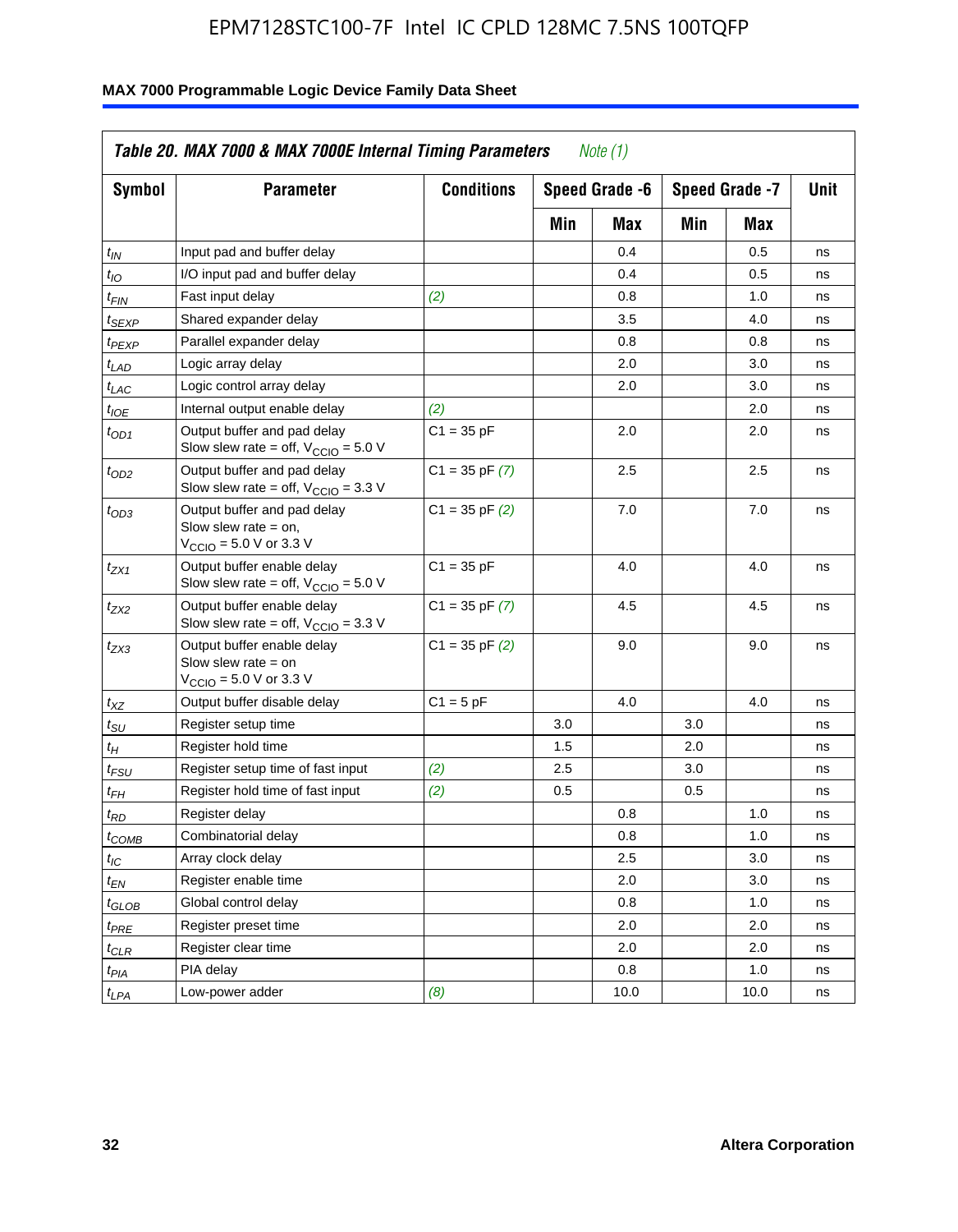| Symbol                       | <b>Parameter</b>                            | <b>Speed Grade</b> |       | <b>Unit</b>             |       |                                          |            |
|------------------------------|---------------------------------------------|--------------------|-------|-------------------------|-------|------------------------------------------|------------|
|                              |                                             |                    |       | <b>MAX 7000E (-10P)</b> |       | MAX 7000 (-10)<br><b>MAX 7000E (-10)</b> |            |
|                              |                                             |                    | Min   | <b>Max</b>              | Min   | Max                                      |            |
| t <sub>PD1</sub>             | Input to non-registered output              | $C1 = 35 pF$       |       | 10.0                    |       | 10.0                                     | ns         |
| t <sub>PD2</sub>             | I/O input to non-registered output          | $C1 = 35 pF$       |       | 10.0                    |       | 10.0                                     | ns         |
| t <sub>su</sub>              | Global clock setup time                     |                    | 7.0   |                         | 8.0   |                                          | ns         |
| tμ                           | Global clock hold time                      |                    | 0.0   |                         | 0.0   |                                          | ns         |
| t <sub>FSU</sub>             | Global clock setup time of fast input       | (2)                | 3.0   |                         | 3.0   |                                          | ns         |
| t <sub>FH</sub>              | Global clock hold time of fast input        | (2)                | 0.5   |                         | 0.5   |                                          | ns         |
| t <sub>CO1</sub>             | Global clock to output delay                | $C1 = 35 pF$       |       | 5.0                     |       | 5                                        | ns         |
| $\mathfrak{t}_{\textsf{CH}}$ | Global clock high time                      |                    | 4.0   |                         | 4.0   |                                          | ns         |
| $t_{CL}$                     | Global clock low time                       |                    | 4.0   |                         | 4.0   |                                          | ns         |
| t <sub>ASU</sub>             | Array clock setup time                      |                    | 2.0   |                         | 3.0   |                                          | ns         |
| t <sub>АН</sub>              | Array clock hold time                       |                    | 3.0   |                         | 3.0   |                                          | ns         |
| t <sub>ACO1</sub>            | Array clock to output delay                 | $C1 = 35 pF$       |       | 10.0                    |       | 10.0                                     | ns         |
| t <sub>ACH</sub>             | Array clock high time                       |                    | 4.0   |                         | 4.0   |                                          | ns         |
| $t_{\sf ACL}$                | Array clock low time                        |                    | 4.0   |                         | 4.0   |                                          | ns         |
| t <sub>CPPW</sub>            | Minimum pulse width for clear and<br>preset | (3)                | 4.0   |                         | 4.0   |                                          | ns         |
| t <sub>ODH</sub>             | Output data hold time after clock           | $C1 = 35$ pF $(4)$ | 1.0   |                         | 1.0   |                                          | ns         |
| $t_{\mathsf{CNT}}$           | Minimum global clock period                 |                    |       | 10.0                    |       | 10.0                                     | ns         |
| $f_{\mathsf{CNT}}$           | Maximum internal global clock<br>frequency  | (5)                | 100.0 |                         | 100.0 |                                          | <b>MHz</b> |
| <b>t<sub>ACNT</sub></b>      | Minimum array clock period                  |                    |       | 10.0                    |       | 10.0                                     | ns         |
| f <sub>ACNT</sub>            | Maximum internal array clock<br>frequency   | (5)                | 100.0 |                         | 100.0 |                                          | <b>MHz</b> |
| $f_{MAX}$                    | Maximum clock frequency                     | (6)                | 125.0 |                         | 125.0 |                                          | <b>MHz</b> |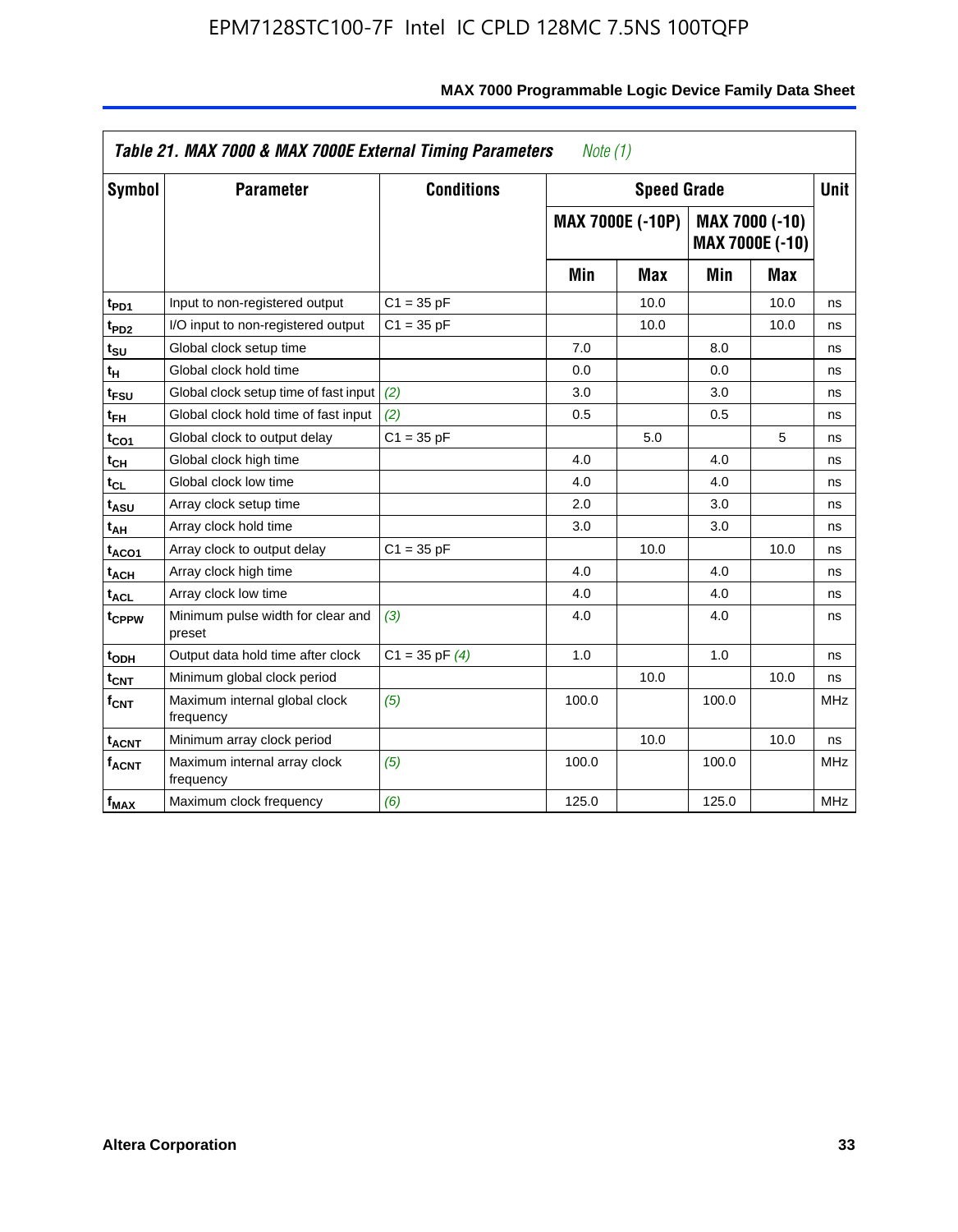| Symbol                      | <b>Parameter</b>                                                                                            | <b>Conditions</b>  |     | <b>Speed Grade</b>      |     |                                   | Unit |
|-----------------------------|-------------------------------------------------------------------------------------------------------------|--------------------|-----|-------------------------|-----|-----------------------------------|------|
|                             |                                                                                                             |                    |     | <b>MAX 7000E (-10P)</b> |     | MAX 7000 (-10)<br>MAX 7000E (-10) |      |
|                             |                                                                                                             |                    | Min | Max                     | Min | Max                               |      |
| $t_{IN}$                    | Input pad and buffer delay                                                                                  |                    |     | 0.5                     |     | 1.0                               | ns   |
| $t_{IO}$                    | I/O input pad and buffer delay                                                                              |                    |     | 0.5                     |     | 1.0                               | ns   |
| t <sub>FIN</sub>            | Fast input delay                                                                                            | (2)                |     | 1.0                     |     | 1.0                               | ns   |
| $t_{SEXP}$                  | Shared expander delay                                                                                       |                    |     | 5.0                     |     | 5.0                               | ns   |
| $t_{PEXP}$                  | Parallel expander delay                                                                                     |                    |     | 0.8                     |     | 0.8                               | ns   |
| t <sub>LAD</sub>            | Logic array delay                                                                                           |                    |     | 5.0                     |     | 5.0                               | ns   |
| $t_{LAC}$                   | Logic control array delay                                                                                   |                    |     | 5.0                     |     | 5.0                               | ns   |
| $t_{IOE}$                   | Internal output enable delay                                                                                | (2)                |     | 2.0                     |     | 2.0                               | ns   |
| $t_{OD1}$                   | Output buffer and pad delay<br>Slow slew rate $=$ off<br>V <sub>CCIO</sub> = 5.0 V                          | $C1 = 35 pF$       |     | 1.5                     |     | 2.0                               | ns   |
| $t_{OD2}$                   | Output buffer and pad delay<br>Slow slew rate $=$ off<br>$V_{\text{CCIO}} = 3.3 \text{ V}$                  | $C1 = 35$ pF $(7)$ |     | 2.0                     |     | 2.5                               | ns   |
| $t_{OD3}$                   | Output buffer and pad delay<br>Slow slew rate $=$ on<br>$V_{\text{CCIO}} = 5.0 \text{ V or } 3.3 \text{ V}$ | $C1 = 35$ pF $(2)$ |     | 5.5                     |     | 6.0                               | ns   |
| t <sub>ZX1</sub>            | Output buffer enable delay<br>Slow slew rate $=$ off<br>$VCCIO = 5.0 V$                                     | $C1 = 35 pF$       |     | 5.0                     |     | 5.0                               | ns   |
| t <sub>ZX2</sub>            | Output buffer enable delay<br>Slow slew rate $=$ off<br>$VCCIO = 3.3 V$                                     | $C1 = 35$ pF $(7)$ |     | 5.5                     |     | 5.5                               | ns   |
| t <sub>ZX3</sub>            | Output buffer enable delay<br>Slow slew rate $=$ on<br>$V_{\text{CCIO}} = 5.0 \text{ V or } 3.3 \text{ V}$  | $C1 = 35$ pF $(2)$ |     | 9.0                     |     | 9.0                               | ns   |
| $t_{XZ}$                    | Output buffer disable delay                                                                                 | $C1 = 5 pF$        |     | 5.0                     |     | 5.0                               | ns   |
| $t_{\scriptstyle\text{SU}}$ | Register setup time                                                                                         |                    | 2.0 |                         | 3.0 |                                   | ns   |
| $t_H$                       | Register hold time                                                                                          |                    | 3.0 |                         | 3.0 |                                   | ns   |
| $t_{\it FSU}$               | Register setup time of fast input                                                                           | (2)                | 3.0 |                         | 3.0 |                                   | ns   |
| $t_{FH}$                    | Register hold time of fast input                                                                            | (2)                | 0.5 |                         | 0.5 |                                   | ns   |
| t <sub>RD</sub>             | Register delay                                                                                              |                    |     | 2.0                     |     | 1.0                               | ns   |
| $t_{COMB}$                  | Combinatorial delay                                                                                         |                    |     | 2.0                     |     | 1.0                               | ns   |
| ЧC                          | Array clock delay                                                                                           |                    |     | 5.0                     |     | 5.0                               | ns   |
| $t_{EN}$                    | Register enable time                                                                                        |                    |     | 5.0                     |     | 5.0                               | ns   |
| $t_{GLOB}$                  | Global control delay                                                                                        |                    |     | 1.0                     |     | 1.0                               | ns   |
| $t_{PRE}$                   | Register preset time                                                                                        |                    |     | 3.0                     |     | 3.0                               | ns   |
| $t_{CLR}$                   | Register clear time                                                                                         |                    |     | 3.0                     |     | 3.0                               | ns   |
| t <sub>PIA</sub>            | PIA delay                                                                                                   |                    |     | 1.0                     |     | 1.0                               | ns   |
| $t_{LPA}$                   | Low-power adder                                                                                             | (8)                |     | 11.0                    |     | 11.0                              | ns   |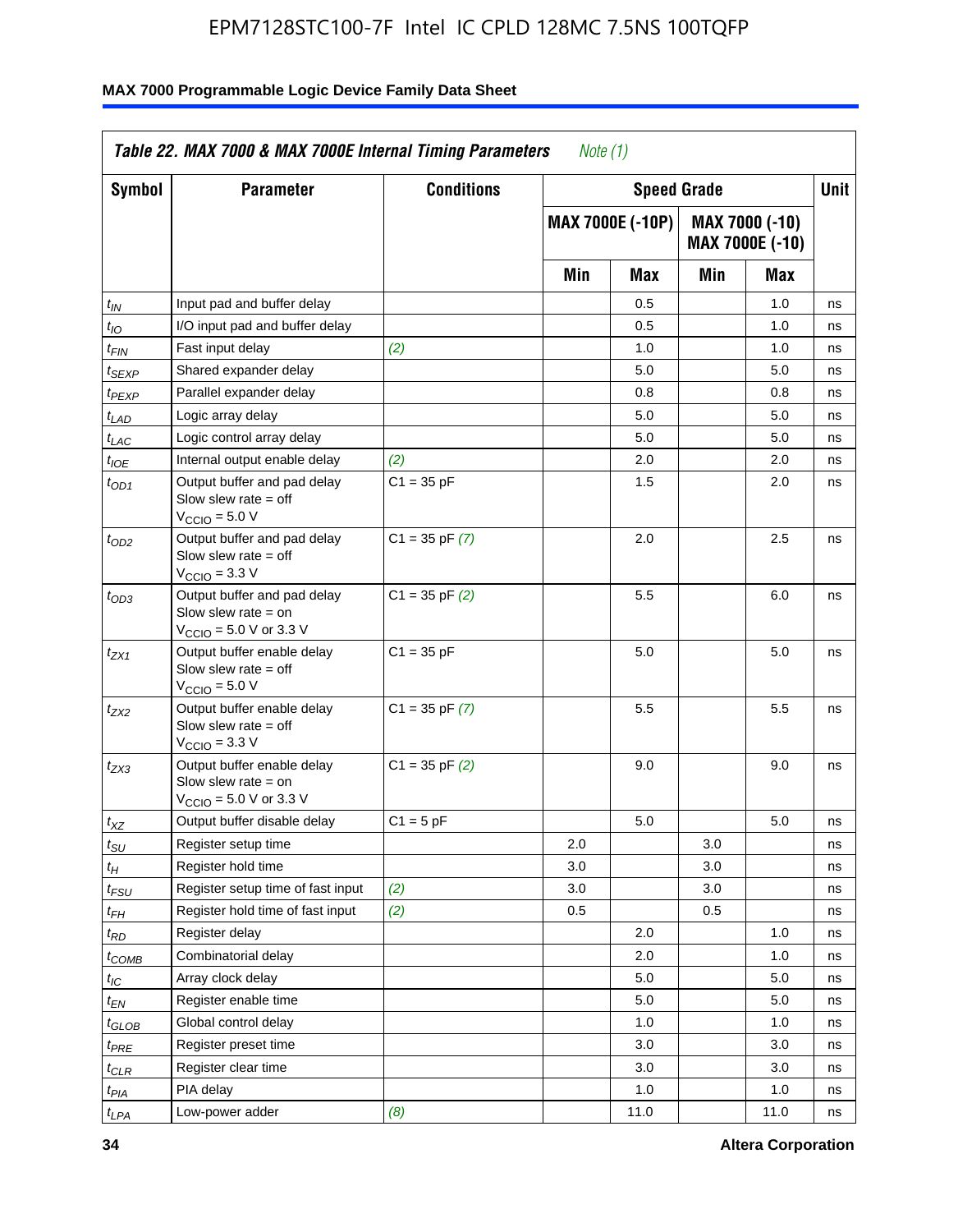| <b>Symbol</b>                | <b>Parameter</b>                            | <b>Conditions</b>  |       | <b>Speed Grade</b>      |       |                                   | <b>Unit</b> |
|------------------------------|---------------------------------------------|--------------------|-------|-------------------------|-------|-----------------------------------|-------------|
|                              |                                             |                    |       | <b>MAX 7000E (-12P)</b> |       | MAX 7000 (-12)<br>MAX 7000E (-12) |             |
|                              |                                             |                    | Min   | <b>Max</b>              | Min   | <b>Max</b>                        |             |
| t <sub>PD1</sub>             | Input to non-registered output              | $C1 = 35 pF$       |       | 12.0                    |       | 12.0                              | ns          |
| t <sub>PD2</sub>             | I/O input to non-registered output          | $C1 = 35 pF$       |       | 12.0                    |       | 12.0                              | ns          |
| t <sub>su</sub>              | Global clock setup time                     |                    | 7.0   |                         | 10.0  |                                   | ns          |
| tμ                           | Global clock hold time                      |                    | 0.0   |                         | 0.0   |                                   | ns          |
| t <sub>FSU</sub>             | Global clock setup time of fast input       | (2)                | 3.0   |                         | 3.0   |                                   | ns          |
| t <sub>FH</sub>              | Global clock hold time of fast input        | (2)                | 0.0   |                         | 0.0   |                                   | ns          |
| t <sub>CO1</sub>             | Global clock to output delay                | $C1 = 35 pF$       |       | 6.0                     |       | 6.0                               | ns          |
| $t_{\mathsf{CH}}$            | Global clock high time                      |                    | 4.0   |                         | 4.0   |                                   | ns          |
| $\mathfrak{t}_{\texttt{CL}}$ | Global clock low time                       |                    | 4.0   |                         | 4.0   |                                   | ns          |
| t <sub>ASU</sub>             | Array clock setup time                      |                    | 3.0   |                         | 4.0   |                                   | ns          |
| t <sub>АН</sub>              | Array clock hold time                       |                    | 4.0   |                         | 4.0   |                                   | ns          |
| t <sub>ACO1</sub>            | Array clock to output delay                 | $C1 = 35 pF$       |       | 12.0                    |       | 12.0                              | ns          |
| t <sub>ACH</sub>             | Array clock high time                       |                    | 5.0   |                         | 5.0   |                                   | ns          |
| $t_{\sf ACL}$                | Array clock low time                        |                    | 5.0   |                         | 5.0   |                                   | ns          |
| t <sub>CPPW</sub>            | Minimum pulse width for clear and<br>preset | (3)                | 5.0   |                         | 5.0   |                                   | ns          |
| t <sub>ODH</sub>             | Output data hold time after clock           | $C1 = 35$ pF $(4)$ | 1.0   |                         | 1.0   |                                   | ns          |
| $t_{\mathsf{CNT}}$           | Minimum global clock period                 |                    |       | 11.0                    |       | 11.0                              | ns          |
| $f_{\mathsf{CNT}}$           | Maximum internal global clock<br>frequency  | (5)                | 90.9  |                         | 90.9  |                                   | <b>MHz</b>  |
| <b>t<sub>ACNT</sub></b>      | Minimum array clock period                  |                    |       | 11.0                    |       | 11.0                              | ns          |
| f <sub>ACNT</sub>            | Maximum internal array clock<br>frequency   | (5)                | 90.9  |                         | 90.9  |                                   | <b>MHz</b>  |
| $f_{MAX}$                    | Maximum clock frequency                     | (6)                | 125.0 |                         | 125.0 |                                   | <b>MHz</b>  |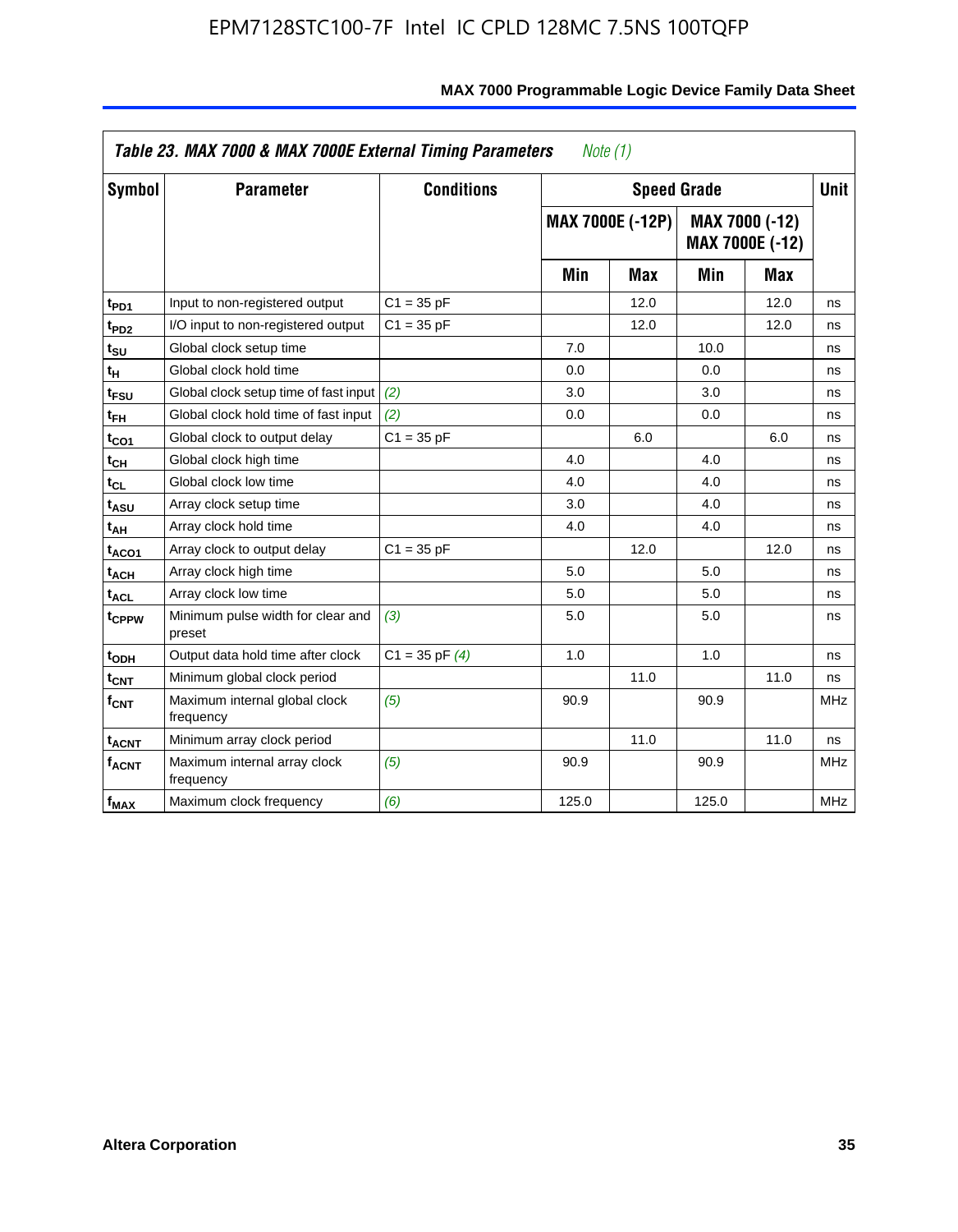| <b>Symbol</b>               | <b>Parameter</b>                                                                                           | <b>Conditions</b>  |     | <b>Speed Grade</b>      |     |                                          | <b>Unit</b> |
|-----------------------------|------------------------------------------------------------------------------------------------------------|--------------------|-----|-------------------------|-----|------------------------------------------|-------------|
|                             |                                                                                                            |                    |     | <b>MAX 7000E (-12P)</b> |     | MAX 7000 (-12)<br><b>MAX 7000E (-12)</b> |             |
|                             |                                                                                                            |                    | Min | Max                     | Min | Max                                      |             |
| $t_{\mathsf{IN}}$           | Input pad and buffer delay                                                                                 |                    |     | 1.0                     |     | 2.0                                      | ns          |
| $t_{IO}$                    | I/O input pad and buffer delay                                                                             |                    |     | 1.0                     |     | 2.0                                      | ns          |
| $t_{\sf FIN}$               | Fast input delay                                                                                           | (2)                |     | 1.0                     |     | 1.0                                      | ns          |
| t <sub>SEXP</sub>           | Shared expander delay                                                                                      |                    |     | 7.0                     |     | 7.0                                      | ns          |
| t <sub>PEXP</sub>           | Parallel expander delay                                                                                    |                    |     | 1.0                     |     | 1.0                                      | ns          |
| t <sub>LAD</sub>            | Logic array delay                                                                                          |                    |     | 7.0                     |     | 5.0                                      | ns          |
| $t_{LAC}$                   | Logic control array delay                                                                                  |                    |     | 5.0                     |     | 5.0                                      | ns          |
| $t_{IOE}$                   | Internal output enable delay                                                                               | (2)                |     | 2.0                     |     | 2.0                                      | ns          |
| $t_{OD1}$                   | Output buffer and pad delay<br>Slow slew rate $=$ off<br>$V_{\text{CCIO}} = 5.0 V$                         | $C1 = 35 pF$       |     | 1.0                     |     | 3.0                                      | ns          |
| $t_{OD2}$                   | Output buffer and pad delay<br>Slow slew rate $=$ off<br>V <sub>CCIO</sub> = 3.3 V                         | $C1 = 35$ pF $(7)$ |     | 2.0                     |     | 4.0                                      | ns          |
| $t_{OD3}$                   | Output buffer and pad delay<br>Slow slew rate = on<br>$V_{\text{CCIO}} = 5.0 \text{ V or } 3.3 \text{ V}$  | $C1 = 35$ pF $(2)$ |     | 5.0                     |     | 7.0                                      | ns          |
| $t_{ZX1}$                   | Output buffer enable delay<br>Slow slew rate $=$ off<br>$V_{\text{CCIO}} = 5.0 V$                          | $C1 = 35 pF$       |     | 6.0                     |     | 6.0                                      | ns          |
| t <sub>ZX2</sub>            | Output buffer enable delay<br>Slow slew rate $=$ off<br>$V_{\text{CCIO}} = 3.3 \text{ V}$                  | $C1 = 35$ pF $(7)$ |     | 7.0                     |     | 7.0                                      | ns          |
| $t_{ZX3}$                   | Output buffer enable delay<br>Slow slew rate $=$ on<br>$V_{\text{CCIO}} = 5.0 \text{ V or } 3.3 \text{ V}$ | $C1 = 35$ pF $(2)$ |     | 10.0                    |     | 10.0                                     | ns          |
| $t_{\mathsf{XZ}}$           | Output buffer disable delay                                                                                | $C1 = 5 pF$        |     | 6.0                     |     | 6.0                                      | ns          |
| $t_{\scriptstyle\text{SU}}$ | Register setup time                                                                                        |                    | 1.0 |                         | 4.0 |                                          | ns          |
| t <sub>Η</sub>              | Register hold time                                                                                         |                    | 6.0 |                         | 4.0 |                                          | ns          |
| $t_{\mathit{FSU}}$          | Register setup time of fast input                                                                          | (2)                | 4.0 |                         | 2.0 |                                          | ns          |
| t <sub>FН</sub>             | Register hold time of fast input                                                                           | (2)                | 0.0 |                         | 2.0 |                                          | ns          |
| $t_{RD}$                    | Register delay                                                                                             |                    |     | 2.0                     |     | 1.0                                      | ns          |
| $t_{COMB}$                  | Combinatorial delay                                                                                        |                    |     | 2.0                     |     | 1.0                                      | ns          |
| ЧC                          | Array clock delay                                                                                          |                    |     | $5.0\,$                 |     | 5.0                                      | 115         |
| $t_{EN}$                    | Register enable time                                                                                       |                    |     | 7.0                     |     | 5.0                                      | ns          |
| $t_{GLOB}$                  | Global control delay                                                                                       |                    |     | 2.0                     |     | 0.0                                      | ns          |
| t <sub>PRE</sub>            | Register preset time                                                                                       |                    |     | 4.0                     |     | 3.0                                      | ns          |
| $t_{CLR}$                   | Register clear time                                                                                        |                    |     | 4.0                     |     | 3.0                                      | ns          |
| t <sub>PIA</sub>            | PIA delay                                                                                                  |                    |     | 1.0                     |     | 1.0                                      | ns          |
| $t_{LPA}$                   | Low-power adder                                                                                            | (8)                |     | 12.0                    |     | 12.0                                     | ns          |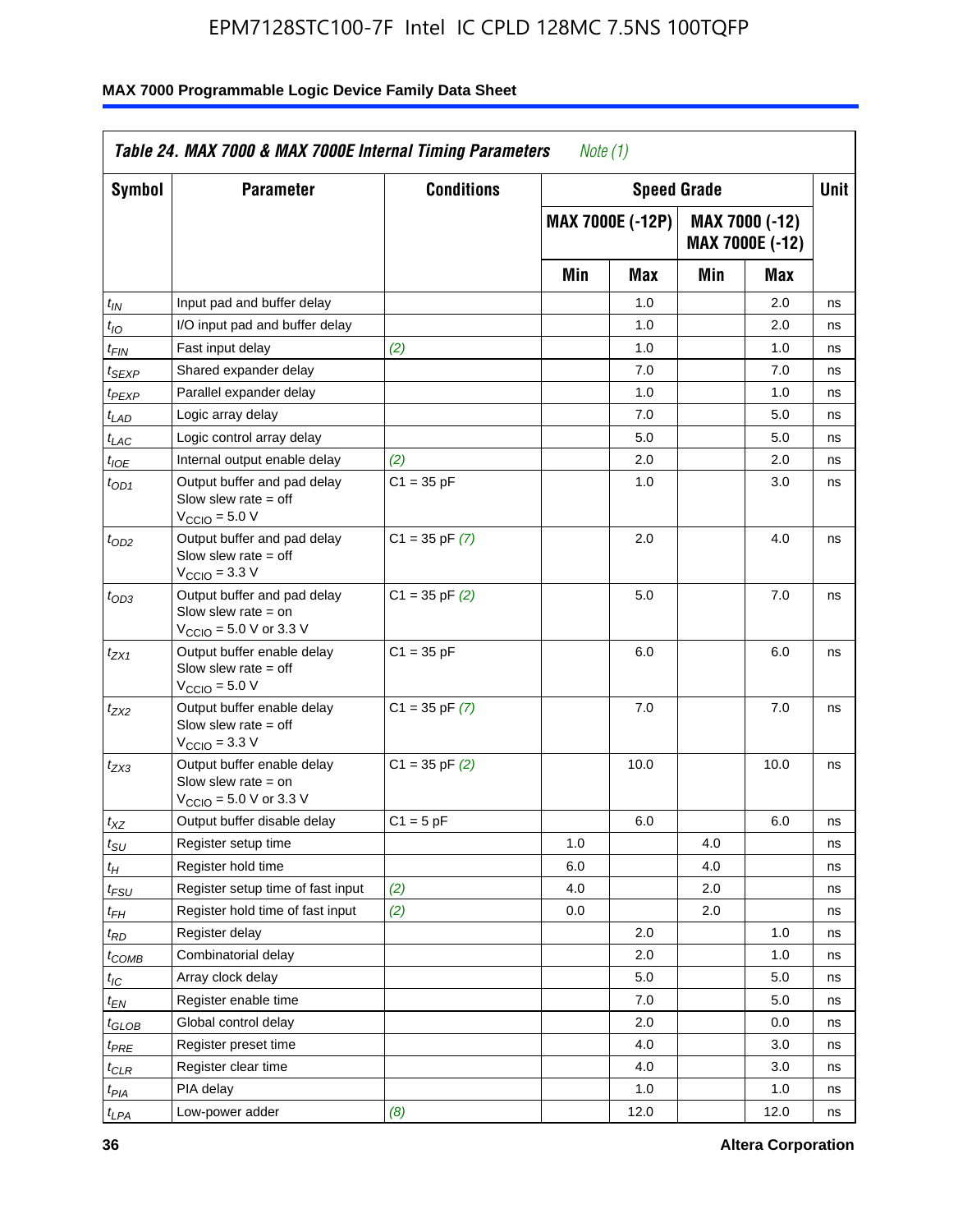| <b>Symbol</b>           | <b>Parameter</b>                            | <b>Conditions</b>  |      |            |                          | <b>Speed Grade</b> |      |            | <b>Unit</b> |
|-------------------------|---------------------------------------------|--------------------|------|------------|--------------------------|--------------------|------|------------|-------------|
|                         |                                             |                    |      | $-15$      |                          | $-15T$             |      | $-20$      |             |
|                         |                                             |                    | Min  | <b>Max</b> | Min                      | <b>Max</b>         | Min  | <b>Max</b> |             |
| t <sub>PD1</sub>        | Input to non-registered output              | $C1 = 35 pF$       |      | 15.0       |                          | 15.0               |      | 20.0       | ns          |
| t <sub>PD2</sub>        | I/O input to non-registered<br>output       | $C1 = 35 pF$       |      | 15.0       |                          | 15.0               |      | 20.0       | ns          |
| tsu                     | Global clock setup time                     |                    | 11.0 |            | 11.0                     |                    | 12.0 |            | ns          |
| $t_H$                   | Global clock hold time                      |                    | 0.0  |            | 0.0                      |                    | 0.0  |            | ns          |
| t <sub>FSU</sub>        | Global clock setup time of fast<br>input    | (2)                | 3.0  |            | -                        |                    | 5.0  |            | ns          |
| $t_{FH}$                | Global clock hold time of fast<br>input     | (2)                | 0.0  |            | $\overline{\phantom{0}}$ |                    | 0.0  |            | ns          |
| $t_{CO1}$               | Global clock to output delay                | $C1 = 35 pF$       |      | 8.0        |                          | 8.0                |      | 12.0       | ns          |
| $t_{\mathsf{CH}}$       | Global clock high time                      |                    | 5.0  |            | 6.0                      |                    | 6.0  |            | ns          |
| t <sub>CL</sub>         | Global clock low time                       |                    | 5.0  |            | 6.0                      |                    | 6.0  |            | ns          |
| t <sub>ASU</sub>        | Array clock setup time                      |                    | 4.0  |            | 4.0                      |                    | 5.0  |            | ns          |
| t <sub>АН</sub>         | Array clock hold time                       |                    | 4.0  |            | 4.0                      |                    | 5.0  |            | ns          |
| t <sub>ACO1</sub>       | Array clock to output delay                 | $C1 = 35 pF$       |      | 15.0       |                          | 15.0               |      | 20.0       | ns          |
| $t_{\sf ACH}$           | Array clock high time                       |                    | 6.0  |            | 6.5                      |                    | 8.0  |            | ns          |
| t <sub>ACL</sub>        | Array clock low time                        |                    | 6.0  |            | 6.5                      |                    | 8.0  |            | ns          |
| t <sub>CPPW</sub>       | Minimum pulse width for clear<br>and preset | (3)                | 6.0  |            | 6.5                      |                    | 8.0  |            | ns          |
| $t_{ODH}$               | Output data hold time after<br>clock        | $C1 = 35$ pF $(4)$ | 1.0  |            | 1.0                      |                    | 1.0  |            | ns          |
| $t_{\mathsf{CNT}}$      | Minimum global clock period                 |                    |      | 13.0       |                          | 13.0               |      | 16.0       | ns          |
| f <sub>CNT</sub>        | Maximum internal global clock<br>frequency  | (5)                | 76.9 |            | 76.9                     |                    | 62.5 |            | <b>MHz</b>  |
| <b>t<sub>ACNT</sub></b> | Minimum array clock period                  |                    |      | 13.0       |                          | 13.0               |      | 16.0       | ns          |
| <b>fACNT</b>            | Maximum internal array clock<br>frequency   | (5)                | 76.9 |            | 76.9                     |                    | 62.5 |            | <b>MHz</b>  |
| $f_{MAX}$               | Maximum clock frequency                     | (6)                | 100  |            | 83.3                     |                    | 83.3 |            | MHz         |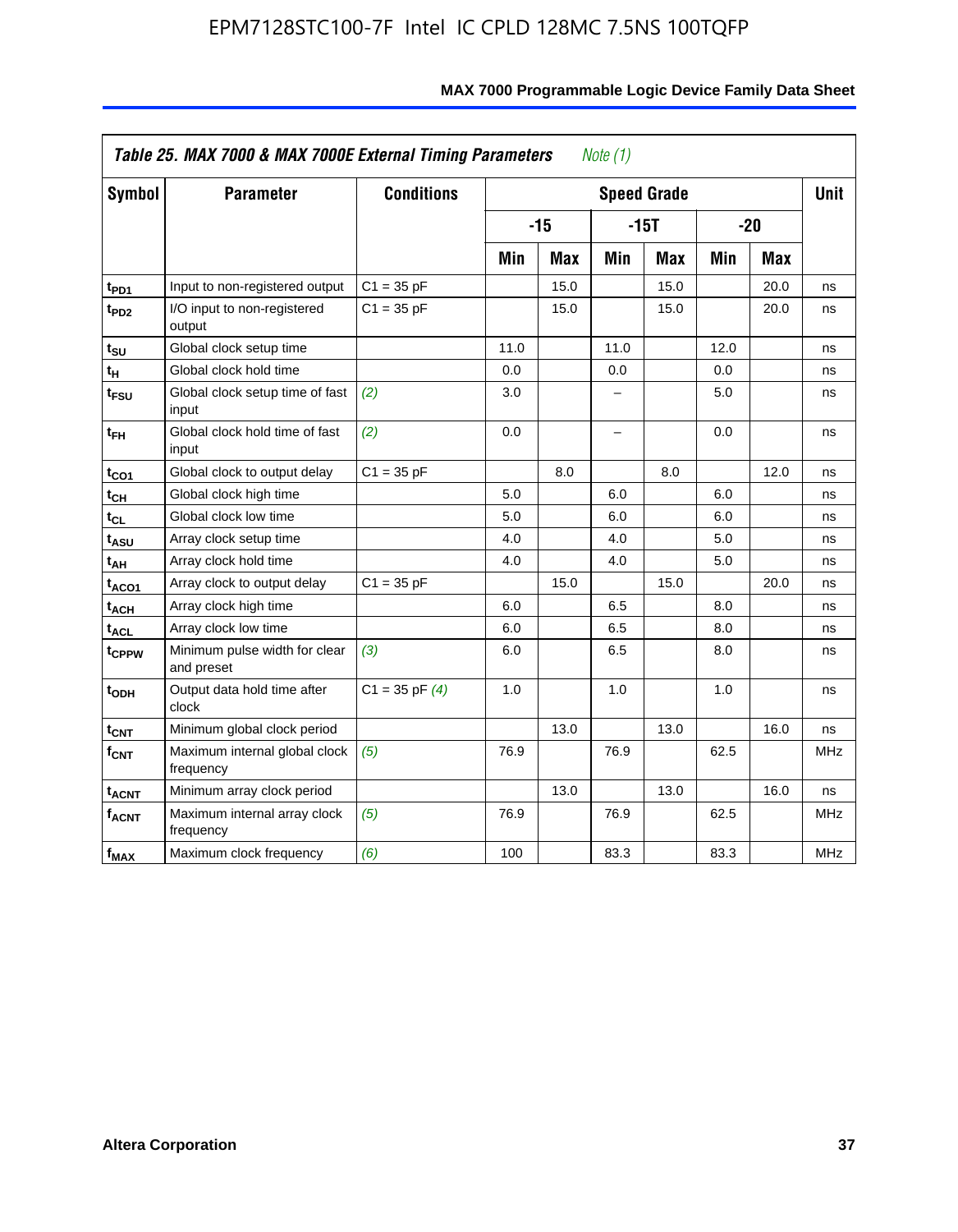| <b>Symbol</b>                 | <b>Parameter</b>                                                                                            | <b>Conditions</b>  |     |       |                          | <b>Speed Grade</b> |     |      | <b>Unit</b> |
|-------------------------------|-------------------------------------------------------------------------------------------------------------|--------------------|-----|-------|--------------------------|--------------------|-----|------|-------------|
|                               |                                                                                                             |                    |     | $-15$ |                          | $-15T$             |     | -20  |             |
|                               |                                                                                                             |                    | Min | Max   | Min                      | Max                | Min | Max  |             |
| $t_{IN}$                      | Input pad and buffer delay                                                                                  |                    |     | 2.0   |                          | 2.0                |     | 3.0  | ns          |
| $t_{IO}$                      | I/O input pad and buffer delay                                                                              |                    |     | 2.0   |                          | 2.0                |     | 3.0  | ns          |
| $t_{\textit{FIN}}$            | Fast input delay                                                                                            | (2)                |     | 2.0   |                          | $\equiv$           |     | 4.0  | ns          |
| $t_{SEXP}$                    | Shared expander delay                                                                                       |                    |     | 8.0   |                          | 10.0               |     | 9.0  | ns          |
| t <sub>PEXP</sub>             | Parallel expander delay                                                                                     |                    |     | 1.0   |                          | 1.0                |     | 2.0  | ns          |
| t <sub>LAD</sub>              | Logic array delay                                                                                           |                    |     | 6.0   |                          | 6.0                |     | 8.0  | ns          |
| $t_{LAC}$                     | Logic control array delay                                                                                   |                    |     | 6.0   |                          | 6.0                |     | 8.0  | ns          |
| $t_{IOE}$                     | Internal output enable delay                                                                                | (2)                |     | 3.0   |                          | $\overline{a}$     |     | 4.0  | ns          |
| $t_{OD1}$                     | Output buffer and pad delay<br>Slow slew rate $=$ off<br>$V_{\text{CCIO}} = 5.0 V$                          | $C1 = 35 pF$       |     | 4.0   |                          | 4.0                |     | 5.0  | ns          |
| $t_{OD2}$                     | Output buffer and pad delay<br>Slow slew rate $=$ off<br>$V_{\text{CCIO}} = 3.3 \text{ V}$                  | $C1 = 35 pF(7)$    |     | 5.0   |                          | L,                 |     | 6.0  | ns          |
| $t_{OD3}$                     | Output buffer and pad delay<br>Slow slew rate $=$ on<br>$V_{\text{CCIO}} = 5.0 \text{ V or } 3.3 \text{ V}$ | $C1 = 35$ pF $(2)$ |     | 8.0   |                          |                    |     | 9.0  | ns          |
| $t_{ZX1}$                     | Output buffer enable delay<br>Slow slew rate $=$ off<br>$V_{\text{CCIO}} = 5.0 V$                           | $C1 = 35 pF$       |     | 6.0   |                          | 6.0                |     | 10.0 | ns          |
| t <sub>ZX2</sub>              | Output buffer enable delay<br>Slow slew rate $=$ off<br>$V_{\text{CCIO}} = 3.3 \text{ V}$                   | $C1 = 35 pF(7)$    |     | 7.0   |                          | L,                 |     | 11.0 | ns          |
| t <sub>ZX3</sub>              | Output buffer enable delay<br>Slow slew rate $=$ on<br>$V_{\text{CCIO}} = 5.0 \text{ V or } 3.3 \text{ V}$  | $C1 = 35$ pF $(2)$ |     | 10.0  |                          |                    |     | 14.0 | ns          |
| $t_{\mathsf{XZ}}$             | Output buffer disable delay                                                                                 | $C1 = 5 pF$        |     | 6.0   |                          | 6.0                |     | 10.0 | ns          |
| $t_{\scriptstyle\text{SU}}$   | Register setup time                                                                                         |                    | 4.0 |       | 4.0                      |                    | 4.0 |      | ns          |
| tμ                            | Register hold time                                                                                          |                    | 4.0 |       | 4.0                      |                    | 5.0 |      | ns          |
| t <sub>FSU</sub>              | Register setup time of fast input                                                                           | (2)                | 2.0 |       | $\overline{\phantom{0}}$ |                    | 4.0 |      | ns          |
| t <sub>FH</sub>               | Register hold time of fast input                                                                            | (2)                | 2.0 |       | $\overline{\phantom{0}}$ |                    | 3.0 |      | ns          |
| $t_{RD}$                      | Register delay                                                                                              |                    |     | 1.0   |                          | 1.0                |     | 1.0  | ns          |
| $t_{COMB}$                    | Combinatorial delay                                                                                         |                    |     | 1.0   |                          | 1.0                |     | 1.0  | ns          |
| $t_{IC}$                      | Array clock delay                                                                                           |                    |     | 6.0   |                          | 6.0                |     | 8.0  | ns          |
| $t_{EN}$                      | Register enable time                                                                                        |                    |     | 6.0   |                          | 6.0                |     | 8.0  | ns          |
| $t_{\scriptstyle\text{GLOB}}$ | Global control delay                                                                                        |                    |     | 1.0   |                          | 1.0                |     | 3.0  | ns          |
| $t_{PRE}$                     | Register preset time                                                                                        |                    |     | 4.0   |                          | 4.0                |     | 4.0  | ns          |
| $t_{\sf CLR}$                 | Register clear time                                                                                         |                    |     | 4.0   |                          | 4.0                |     | 4.0  | ns          |
| $t_{PIA}$                     | PIA delay                                                                                                   |                    |     | 2.0   |                          | 2.0                |     | 3.0  | ns          |
| $t_{LPA}$                     | Low-power adder                                                                                             | (8)                |     | 13.0  |                          | 15.0               |     | 15.0 | ns          |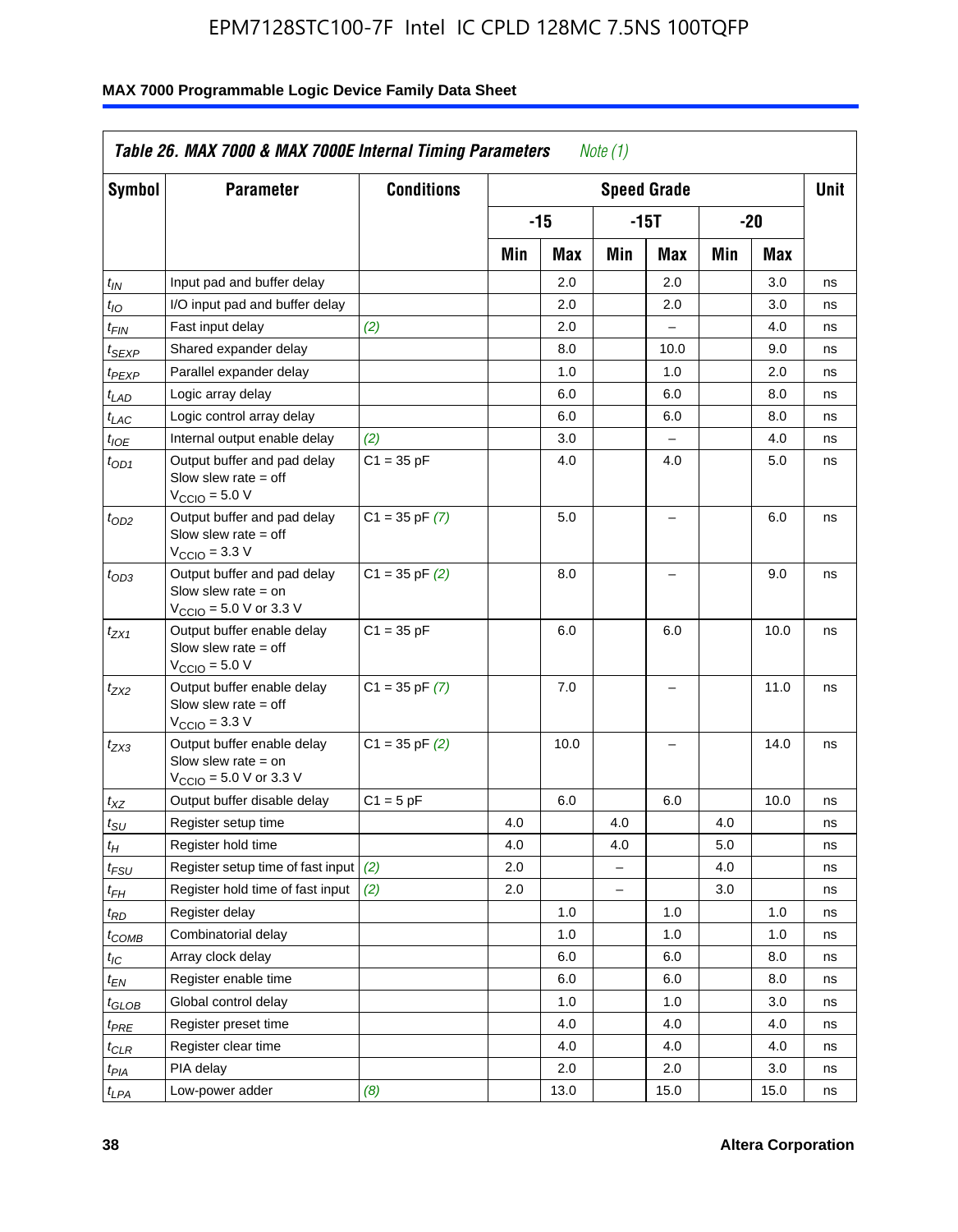**MAX 7000 Programmable Logic Device Family Data Sheet**

#### *Notes to tables:*

- (1) These values are specified under the recommended operating conditions shown in Table 14. See Figure 13 for more information on switching waveforms.
- (2) This parameter applies to MAX 7000E devices only.
- (3) This minimum pulse width for preset and clear applies for both global clear and array controls. The *tLPA* parameter must be added to this minimum width if the clear or reset signal incorporates the  $t_{LAD}$  parameter into the signal path.
- (4) This parameter is a guideline that is sample-tested only and is based on extensive device characterization. This parameter applies for both global and array clocking.
- (5) These parameters are measured with a 16-bit loadable, enabled, up/down counter programmed into each LAB.
- (6) The  $f_{MAX}$  values represent the highest frequency for pipelined data.
- (7) Operating conditions:  $V_{\text{CCIO}} = 3.3 \text{ V} \pm 10\%$  for commercial and industrial use.
- (8) The  $t_{LPA}$  parameter must be added to the  $t_{LAD}$ ,  $t_{LAC}$ ,  $t_{IC}$ ,  $t_{EN}$ ,  $t_{SEXP}$ ,  $t_{ACL}$ , and  $t_{CPPW}$  parameters for macrocells running in the low-power mode.

|                    | Table 27. EPM7032S External Timing Parameters (Part 1 of 2) |                    |       |            |       | Note (1) |                    |            |       |            |             |
|--------------------|-------------------------------------------------------------|--------------------|-------|------------|-------|----------|--------------------|------------|-------|------------|-------------|
| Symbol             | <b>Parameter</b>                                            | <b>Conditions</b>  |       |            |       |          | <b>Speed Grade</b> |            |       |            | <b>Unit</b> |
|                    |                                                             |                    |       | -5         |       | -6       |                    | -7         |       | $-10$      |             |
|                    |                                                             |                    | Min   | <b>Max</b> | Min   | Max      | Min                | <b>Max</b> | Min   | <b>Max</b> |             |
| t <sub>PD1</sub>   | Input to non-registered output                              | $C1 = 35 pF$       |       | 5.0        |       | 6.0      |                    | 7.5        |       | 10.0       | ns          |
| $t_{PD2}$          | I/O input to non-registered<br>output                       | $C1 = 35 pF$       |       | 5.0        |       | 6.0      |                    | 7.5        |       | 10.0       | ns          |
| tsu                | Global clock setup time                                     |                    | 2.9   |            | 4.0   |          | 5.0                |            | 7.0   |            | ns          |
| t <sub>H</sub>     | Global clock hold time                                      |                    | 0.0   |            | 0.0   |          | 0.0                |            | 0.0   |            | ns          |
| $t_{\text{FSU}}$   | Global clock setup time of fast<br>input                    |                    | 2.5   |            | 2.5   |          | 2.5                |            | 3.0   |            | ns          |
| $t_{FH}$           | Global clock hold time of fast<br>input                     |                    | 0.0   |            | 0.0   |          | 0.0                |            | 0.5   |            | ns          |
| $t_{CO1}$          | Global clock to output delay                                | $C1 = 35 pF$       |       | 3.2        |       | 3.5      |                    | 4.3        |       | 5.0        | ns          |
| $t_{\mathsf{CH}}$  | Global clock high time                                      |                    | 2.0   |            | 2.5   |          | 3.0                |            | 4.0   |            | ns          |
| $t_{CL}$           | Global clock low time                                       |                    | 2.0   |            | 2.5   |          | 3.0                |            | 4.0   |            | ns          |
| t <sub>ASU</sub>   | Array clock setup time                                      |                    | 0.7   |            | 0.9   |          | 1.1                |            | 2.0   |            | ns          |
| t <sub>АН</sub>    | Array clock hold time                                       |                    | 1.8   |            | 2.1   |          | 2.7                |            | 3.0   |            | ns          |
| t <sub>ACO1</sub>  | Array clock to output delay                                 | $C1 = 35 pF$       |       | 5.4        |       | 6.6      |                    | 8.2        |       | 10.0       | ns          |
| $t_{ACH}$          | Array clock high time                                       |                    | 2.5   |            | 2.5   |          | 3.0                |            | 4.0   |            | ns          |
| t <sub>ACL</sub>   | Array clock low time                                        |                    | 2.5   |            | 2.5   |          | 3.0                |            | 4.0   |            | ns          |
| t <sub>CPPW</sub>  | Minimum pulse width for clear<br>and preset                 | (2)                | 2.5   |            | 2.5   |          | 3.0                |            | 4.0   |            | ns          |
| t <sub>ODH</sub>   | Output data hold time after<br>clock                        | $C1 = 35$ pF $(3)$ | 1.0   |            | 1.0   |          | 1.0                |            | 1.0   |            | ns          |
| $t_{\mathsf{CNT}}$ | Minimum global clock period                                 |                    |       | 5.7        |       | 7.0      |                    | 8.6        |       | 10.0       | ns          |
| $f_{\mathsf{CNT}}$ | Maximum internal global clock<br>frequency                  | (4)                | 175.4 |            | 142.9 |          | 116.3              |            | 100.0 |            | <b>MHz</b>  |
| t <sub>ACNT</sub>  | Minimum array clock period                                  |                    |       | 5.7        |       | 7.0      |                    | 8.6        |       | 10.0       | ns          |

#### Tables 27 and 28 show the EPM7032S AC operating conditions.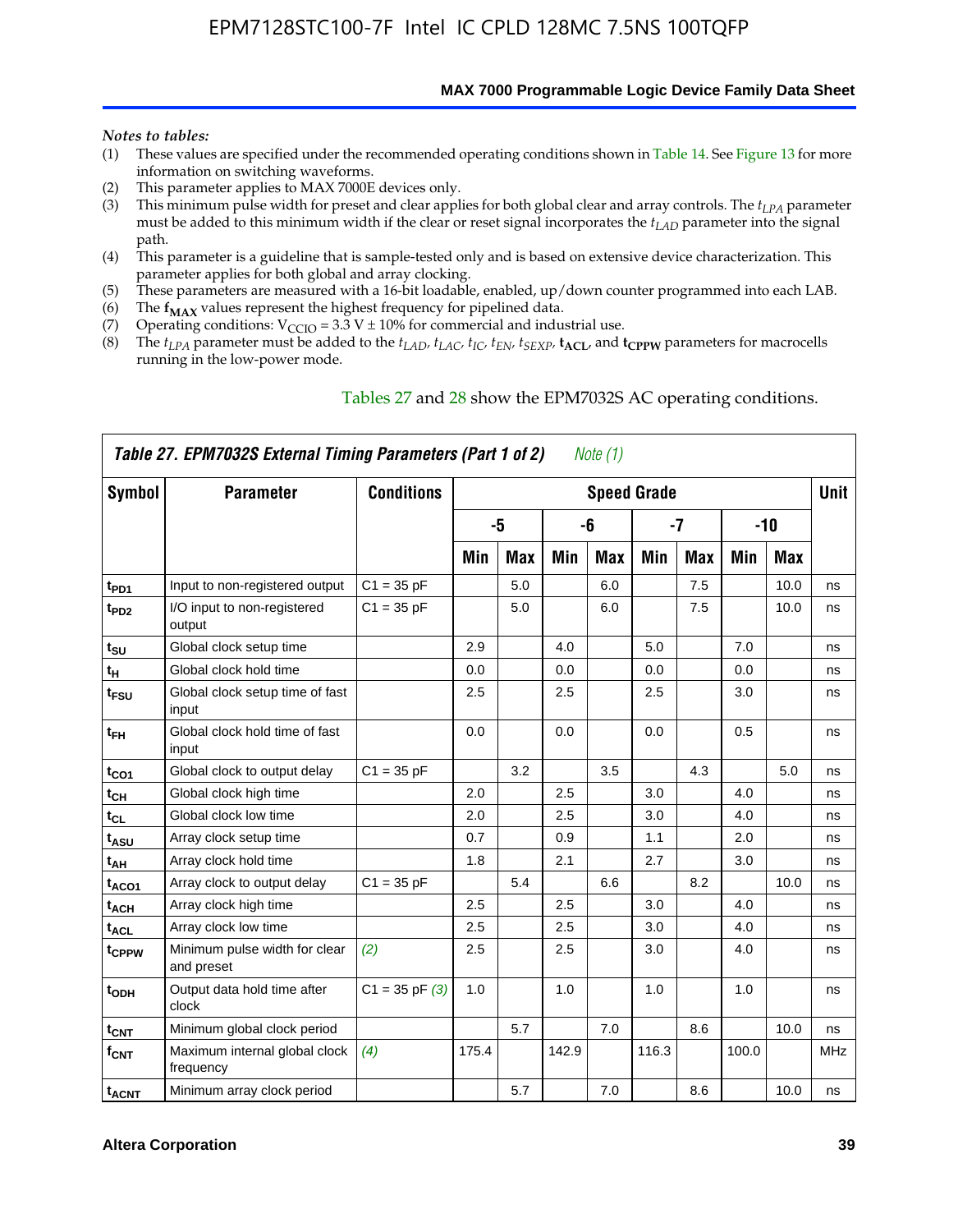| Table 27. EPM7032S External Timing Parameters (Part 2 of 2)<br>Note (1) |                                           |                   |       |                       |       |            |                    |     |       |            |            |  |  |
|-------------------------------------------------------------------------|-------------------------------------------|-------------------|-------|-----------------------|-------|------------|--------------------|-----|-------|------------|------------|--|--|
| Symbol                                                                  | <b>Parameter</b>                          | <b>Conditions</b> |       |                       |       |            | <b>Speed Grade</b> |     |       |            | Unit       |  |  |
|                                                                         |                                           |                   |       | -7<br>-10<br>-6<br>-5 |       |            |                    |     |       |            |            |  |  |
|                                                                         |                                           |                   | Min   | <b>Max</b>            | Min   | <b>Max</b> | Min                | Max | Min   | <b>Max</b> |            |  |  |
| <b>fACNT</b>                                                            | Maximum internal array clock<br>frequency | (4)               | 175.4 |                       | 142.9 |            | 116.3              |     | 100.0 |            | <b>MHz</b> |  |  |
| f <sub>MAX</sub>                                                        | Maximum clock frequency                   | (5)               | 250.0 |                       | 200.0 |            | 166.7              |     | 125.0 |            | <b>MHz</b> |  |  |

| Symbol                        | <b>Parameter</b>                     | <b>Conditions</b>  |     |            |     | <b>Speed Grade</b> |     |            |     |            | <b>Unit</b> |
|-------------------------------|--------------------------------------|--------------------|-----|------------|-----|--------------------|-----|------------|-----|------------|-------------|
|                               |                                      |                    |     | -5         |     | -6                 |     | $-7$       |     | $-10$      |             |
|                               |                                      |                    | Min | <b>Max</b> | Min | <b>Max</b>         | Min | <b>Max</b> | Min | <b>Max</b> |             |
| $t_{IN}$                      | Input pad and buffer delay           |                    |     | 0.2        |     | 0.2                |     | 0.3        |     | 0.5        | ns          |
| $t_{IO}$                      | I/O input pad and buffer delay       |                    |     | 0.2        |     | 0.2                |     | 0.3        |     | 0.5        | ns          |
| $t_{\textit{FIN}}$            | Fast input delay                     |                    |     | 2.2        |     | 2.1                |     | 2.5        |     | 1.0        | ns          |
| $t_{SEXP}$                    | Shared expander delay                |                    |     | 3.1        |     | 3.8                |     | 4.6        |     | 5.0        | ns          |
| $t_{PEXP}$                    | Parallel expander delay              |                    |     | 0.9        |     | 1.1                |     | 1.4        |     | 0.8        | ns          |
| $t_{LAD}$                     | Logic array delay                    |                    |     | 2.6        |     | 3.3                |     | 4.0        |     | 5.0        | ns          |
| $t_{LAC}$                     | Logic control array delay            |                    |     | 2.5        |     | 3.3                |     | 4.0        |     | 5.0        | ns          |
| $t_{IOE}$                     | Internal output enable delay         |                    |     | 0.7        |     | 0.8                |     | 1.0        |     | 2.0        | ns          |
| $t_{OD1}$                     | Output buffer and pad delay          | $C1 = 35 pF$       |     | 0.2        |     | 0.3                |     | 0.4        |     | 1.5        | ns          |
| $t_{OD2}$                     | Output buffer and pad delay          | $C1 = 35$ pF $(6)$ |     | 0.7        |     | 0.8                |     | 0.9        |     | 2.0        | ns          |
| $t_{OD3}$                     | Output buffer and pad delay          | $C1 = 35 pF$       |     | 5.2        |     | 5.3                |     | 5.4        |     | 5.5        | ns          |
| $t_{ZX1}$                     | Output buffer enable delay           | $C1 = 35 pF$       |     | 4.0        |     | 4.0                |     | 4.0        |     | 5.0        | ns          |
| t <sub>ZX2</sub>              | Output buffer enable delay           | $C1 = 35$ pF $(6)$ |     | 4.5        |     | 4.5                |     | 4.5        |     | 5.5        | ns          |
| $t_{ZX3}$                     | Output buffer enable delay           | $C1 = 35 pF$       |     | 9.0        |     | 9.0                |     | 9.0        |     | 9.0        | ns          |
| $t_{XZ}$                      | Output buffer disable delay          | $C1 = 5pF$         |     | 4.0        |     | 4.0                |     | 4.0        |     | 5.0        | ns          |
| $t_{\rm SU}$                  | Register setup time                  |                    | 0.8 |            | 1.0 |                    | 1.3 |            | 2.0 |            | ns          |
| $t_{H}$                       | Register hold time                   |                    | 1.7 |            | 2.0 |                    | 2.5 |            | 3.0 |            | ns          |
| $t_{\mathit{FSU}}$            | Register setup time of fast<br>input |                    | 1.9 |            | 1.8 |                    | 1.7 |            | 3.0 |            | ns          |
| $t_{FH}$                      | Register hold time of fast<br>input  |                    | 0.6 |            | 0.7 |                    | 0.8 |            | 0.5 |            | ns          |
| $t_{RD}$                      | Register delay                       |                    |     | 1.2        |     | 1.6                |     | 1.9        |     | 2.0        | ns          |
| $t_{COMB}$                    | Combinatorial delay                  |                    |     | 0.9        |     | 1.1                |     | 1.4        |     | 2.0        | ns          |
| $t_{IC}$                      | Array clock delay                    |                    |     | 2.7        |     | 3.4                |     | 4.2        |     | 5.0        | ns          |
| $t_{EN}$                      | Register enable time                 |                    |     | 2.6        |     | 3.3                |     | 4.0        |     | 5.0        | ns          |
| $t_{\scriptstyle\text{GLOB}}$ | Global control delay                 |                    |     | 1.6        |     | 1.4                |     | 1.7        |     | 1.0        | ns          |
| $t_{PRE}$                     | Register preset time                 |                    |     | 2.0        |     | 2.4                |     | 3.0        |     | 3.0        | ns          |
| $t_{CLR}$                     | Register clear time                  |                    |     | 2.0        |     | 2.4                |     | 3.0        |     | 3.0        | ns          |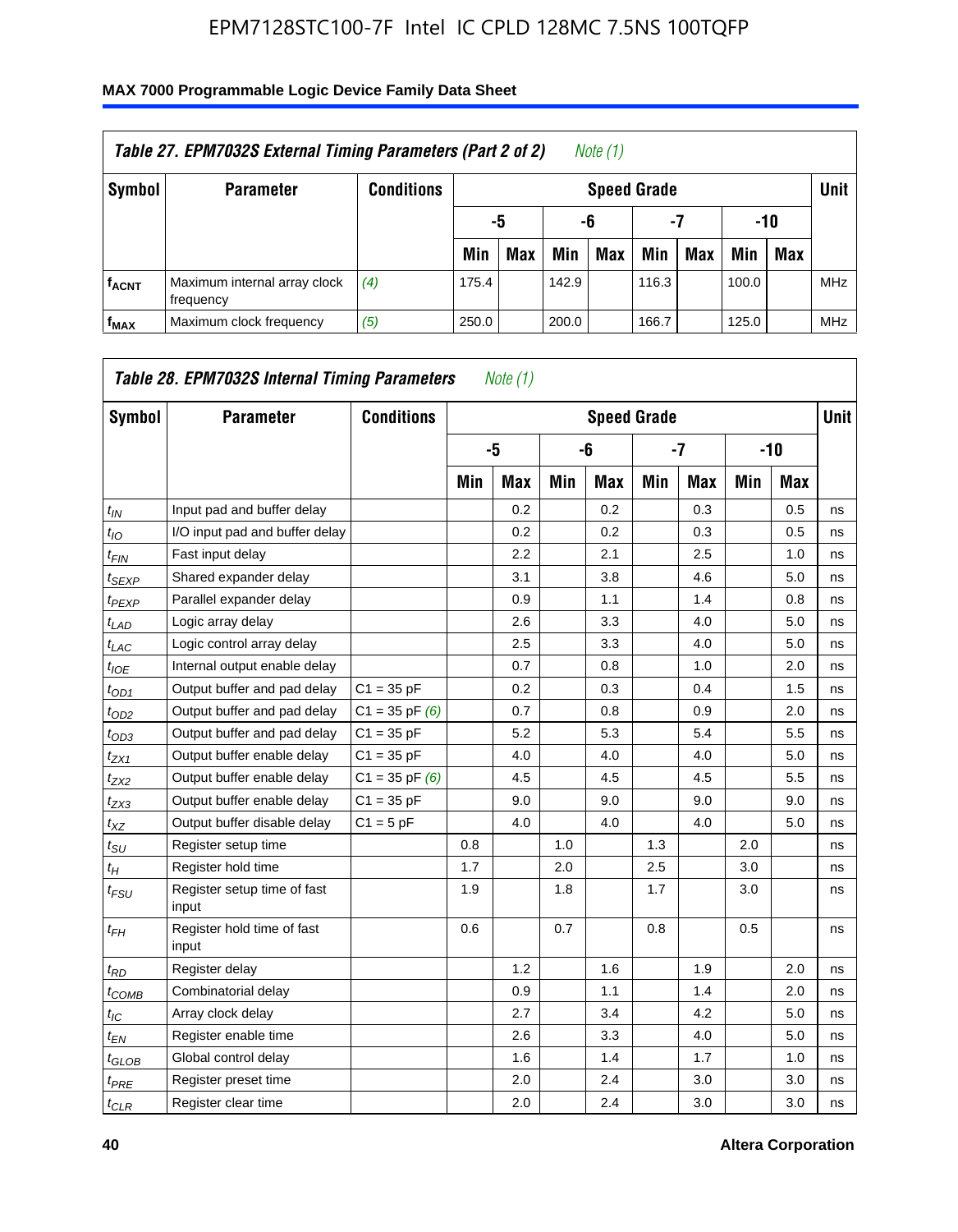| <b>Table 28. EPM7032S Internal Timing Parameters</b><br>Note $(1)$  |                  |                   |                          |                       |     |                    |     |            |     |            |      |  |
|---------------------------------------------------------------------|------------------|-------------------|--------------------------|-----------------------|-----|--------------------|-----|------------|-----|------------|------|--|
| Symbol                                                              | <b>Parameter</b> | <b>Conditions</b> |                          |                       |     | <b>Speed Grade</b> |     |            |     |            | Unit |  |
|                                                                     |                  |                   |                          | -5<br>-10<br>-6<br>-7 |     |                    |     |            |     |            |      |  |
|                                                                     |                  |                   | Min                      | Max                   | Min | Max                | Min | <b>Max</b> | Min | <b>Max</b> |      |  |
| $t_{PIA}$                                                           | PIA delay        |                   | 1.0<br>1.1<br>1.4<br>1.1 |                       |     |                    |     |            |     |            | ns   |  |
| Low-power adder<br>(8)<br>$t_{LPA}$<br>12.0<br>10.0<br>10.0<br>11.0 |                  |                   |                          |                       |     |                    |     |            |     |            | ns   |  |

#### **MAX 7000 Programmable Logic Device Family Data Sheet**

*Notes to tables:*

(1) These values are specified under the recommended operating conditions shown in Table 14. See Figure 13 for more information on switching waveforms.

(2) This minimum pulse width for preset and clear applies for both global clear and array controls. The  $t_{LPA}$  parameter must be added to this minimum width if the clear or reset signal incorporates the *t<sub>LAD</sub>* parameter into the signal path.

(3) This parameter is a guideline that is sample-tested only and is based on extensive device characterization. This parameter applies for both global and array clocking.

(4) These parameters are measured with a 16-bit loadable, enabled, up/down counter programmed into each LAB.

(5) The  $f_{MAX}$  values represent the highest frequency for pipelined data.

(6) Operating conditions:  $V_{\text{CCIO}} = 3.3 \text{ V} \pm 10\%$  for commercial and industrial use.

(7) For EPM7064S-5, EPM7064S-6, EPM7128S-6, EPM7160S-6, EPM7160S-7, EPM7192S-7, and EPM7256S-7 devices, these values are specified for a PIA fan-out of one LAB (16 macrocells). For each additional LAB fan-out in these devices, add an additional 0.1 ns to the PIA timing value.

(8) The  $t_{LPA}$  parameter must be added to the  $t_{LAD}$ ,  $t_{LAC}$ ,  $t_{IC}$ ,  $t_{EN}$ ,  $t_{SEXP}$ ,  $t_{ACL}$ , and  $t_{CPPW}$  parameters for macrocells running in the low-power mode.

|                  | Table 29. EPM7064S External Timing Parameters (Part 1 of 2) |                   |     |     |     | Note (1)           |     |      |     |      |      |
|------------------|-------------------------------------------------------------|-------------------|-----|-----|-----|--------------------|-----|------|-----|------|------|
| Symbol           | <b>Parameter</b>                                            | <b>Conditions</b> |     |     |     | <b>Speed Grade</b> |     |      |     |      | Unit |
|                  |                                                             |                   |     | -5  |     | -6                 |     | $-7$ |     | -10  |      |
|                  |                                                             |                   | Min | Max | Min | Max                | Min | Max  | Min | Max  |      |
| t <sub>PD1</sub> | Input to non-registered output                              | $C1 = 35 pF$      |     | 5.0 |     | 6.0                |     | 7.5  |     | 10.0 | ns   |
| t <sub>PD2</sub> | I/O input to non-registered<br>output                       | $C1 = 35 pF$      |     | 5.0 |     | 6.0                |     | 7.5  |     | 10.0 | ns   |
| $t_{\text{SU}}$  | Global clock setup time                                     |                   | 2.9 |     | 3.6 |                    | 6.0 |      | 7.0 |      | ns   |
| $t_H$            | Global clock hold time                                      |                   | 0.0 |     | 0.0 |                    | 0.0 |      | 0.0 |      | ns   |
| t <sub>FSU</sub> | Global clock setup time of fast<br>input                    |                   | 2.5 |     | 2.5 |                    | 3.0 |      | 3.0 |      | ns   |
| $t_{FH}$         | Global clock hold time of fast<br>input                     |                   | 0.0 |     | 0.0 |                    | 0.5 |      | 0.5 |      | ns   |
| $t_{CO1}$        | Global clock to output delay                                | $C1 = 35 pF$      |     | 3.2 |     | 4.0                |     | 4.5  |     | 5.0  | ns   |
| $t_{CH}$         | Global clock high time                                      |                   | 2.0 |     | 2.5 |                    | 3.0 |      | 4.0 |      | ns   |
| $t_{CL}$         | Global clock low time                                       |                   | 2.0 |     | 2.5 |                    | 3.0 |      | 4.0 |      | ns   |
| t <sub>ASU</sub> | Array clock setup time                                      |                   | 0.7 |     | 0.9 |                    | 3.0 |      | 2.0 |      | ns   |
| $t_{AH}$         | Array clock hold time                                       |                   | 1.8 |     | 2.1 |                    | 2.0 |      | 3.0 |      | ns   |

Tables 29 and 30 show the EPM7064S AC operating conditions.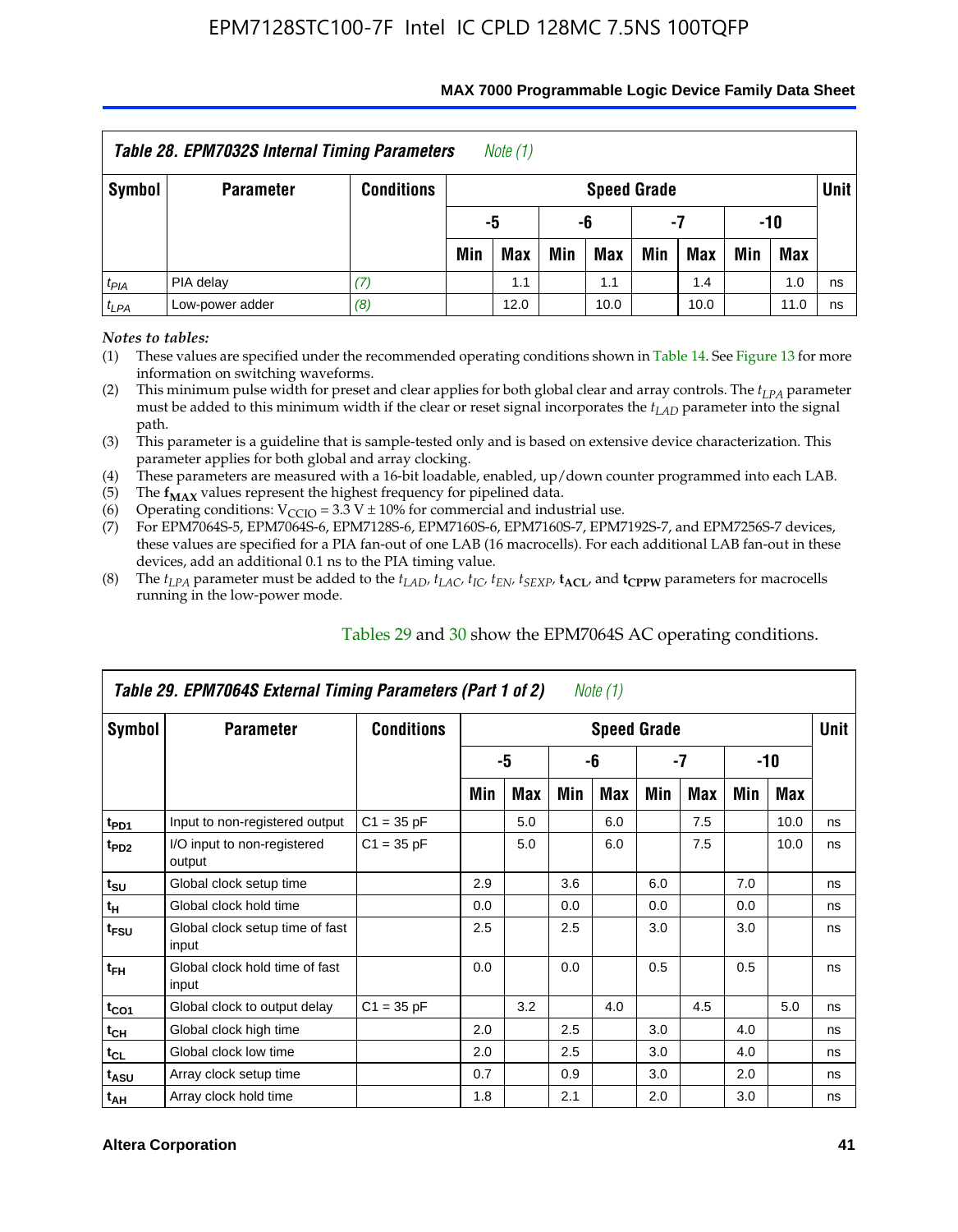|                         | Table 29. EPM7064S External Timing Parameters (Part 2 of 2) |                    |       |     |       | Note (1) |                    |     |       |      |             |
|-------------------------|-------------------------------------------------------------|--------------------|-------|-----|-------|----------|--------------------|-----|-------|------|-------------|
| Symbol                  | <b>Parameter</b>                                            | <b>Conditions</b>  |       |     |       |          | <b>Speed Grade</b> |     |       |      | <b>Unit</b> |
|                         |                                                             |                    |       | -5  |       | -6       | -7                 |     |       | -10  |             |
|                         |                                                             |                    | Min   | Max | Min   | Max      | Min                | Max | Min   | Max  |             |
| t <sub>ACO1</sub>       | Array clock to output delay                                 | $C1 = 35 pF$       |       | 5.4 |       | 6.7      |                    | 7.5 |       | 10.0 | ns          |
| $t_{\sf ACH}$           | Array clock high time                                       |                    | 2.5   |     | 2.5   |          | 3.0                |     | 4.0   |      | ns          |
| t <sub>ACL</sub>        | Array clock low time                                        |                    | 2.5   |     | 2.5   |          | 3.0                |     | 4.0   |      | ns          |
| t <sub>CPPW</sub>       | Minimum pulse width for clear<br>and preset                 | (2)                | 2.5   |     | 2.5   |          | 3.0                |     | 4.0   |      | ns          |
| $t_{ODH}$               | Output data hold time after<br>clock                        | $C1 = 35$ pF $(3)$ | 1.0   |     | 1.0   |          | 1.0                |     | 1.0   |      | ns          |
| $t_{\text{CNT}}$        | Minimum global clock period                                 |                    |       | 5.7 |       | 7.1      |                    | 8.0 |       | 10.0 | ns          |
| <b>f</b> <sub>CNT</sub> | Maximum internal global clock<br>frequency                  | (4)                | 175.4 |     | 140.8 |          | 125.0              |     | 100.0 |      | <b>MHz</b>  |
| t <sub>ACNT</sub>       | Minimum array clock period                                  |                    |       | 5.7 |       | 7.1      |                    | 8.0 |       | 10.0 | ns          |
| <b>f<sub>ACNT</sub></b> | Maximum internal array clock<br>frequency                   | (4)                | 175.4 |     | 140.8 |          | 125.0              |     | 100.0 |      | <b>MHz</b>  |
| $f_{MAX}$               | Maximum clock frequency                                     | (5)                | 250.0 |     | 200.0 |          | 166.7              |     | 125.0 |      | <b>MHz</b>  |

# **MAX 7000 Programmable Logic Device Family Data Sheet**

| Symbol           | <b>Parameter</b>               | <b>Conditions</b>  |     |     |     | <b>Speed Grade</b> |     |     |     |     | <b>Unit</b> |
|------------------|--------------------------------|--------------------|-----|-----|-----|--------------------|-----|-----|-----|-----|-------------|
|                  |                                |                    |     | -5  |     | -6                 |     | -7  |     | -10 |             |
|                  |                                |                    | Min | Max | Min | Max                | Min | Max | Min | Max |             |
| $t_{IN}$         | Input pad and buffer delay     |                    |     | 0.2 |     | 0.2                |     | 0.5 |     | 0.5 | ns          |
| $t_{IO}$         | I/O input pad and buffer delay |                    |     | 0.2 |     | 0.2                |     | 0.5 |     | 0.5 | ns          |
| t <sub>FIN</sub> | Fast input delay               |                    |     | 2.2 |     | 2.6                |     | 1.0 |     | 1.0 | ns          |
| $t_{SEXP}$       | Shared expander delay          |                    |     | 3.1 |     | 3.8                |     | 4.0 |     | 5.0 | ns          |
| $t_{PEXP}$       | Parallel expander delay        |                    |     | 0.9 |     | 1.1                |     | 0.8 |     | 0.8 | ns          |
| $t_{LAD}$        | Logic array delay              |                    |     | 2.6 |     | 3.2                |     | 3.0 |     | 5.0 | ns          |
| $t_{LAC}$        | Logic control array delay      |                    |     | 2.5 |     | 3.2                |     | 3.0 |     | 5.0 | ns          |
| $t_{IOE}$        | Internal output enable delay   |                    |     | 0.7 |     | 0.8                |     | 2.0 |     | 2.0 | ns          |
| $t_{OD1}$        | Output buffer and pad delay    | $C1 = 35 pF$       |     | 0.2 |     | 0.3                |     | 2.0 |     | 1.5 | ns          |
| $t_{OD2}$        | Output buffer and pad delay    | $C1 = 35$ pF $(6)$ |     | 0.7 |     | 0.8                |     | 2.5 |     | 2.0 | ns          |
| $t_{OD3}$        | Output buffer and pad delay    | $C1 = 35 pF$       |     | 5.2 |     | 5.3                |     | 7.0 |     | 5.5 | ns          |
| $t_{ZX1}$        | Output buffer enable delay     | $C1 = 35 pF$       |     | 4.0 |     | 4.0                |     | 4.0 |     | 5.0 | ns          |
| $t_{ZX2}$        | Output buffer enable delay     | $C1 = 35$ pF $(6)$ |     | 4.5 |     | 4.5                |     | 4.5 |     | 5.5 | ns          |
| $t_{ZX3}$        | Output buffer enable delay     | $C1 = 35 pF$       |     | 9.0 |     | 9.0                |     | 9.0 |     | 9.0 | ns          |
| $t_{XZ}$         | Output buffer disable delay    | $C1 = 5pF$         |     | 4.0 |     | 4.0                |     | 4.0 |     | 5.0 | ns          |
| $t_{\rm SU}$     | Register setup time            |                    | 0.8 |     | 1.0 |                    | 3.0 |     | 2.0 |     | ns          |
| $t_H\,$          | Register hold time             |                    | 1.7 |     | 2.0 |                    | 2.0 |     | 3.0 |     | ns          |

 $\Gamma$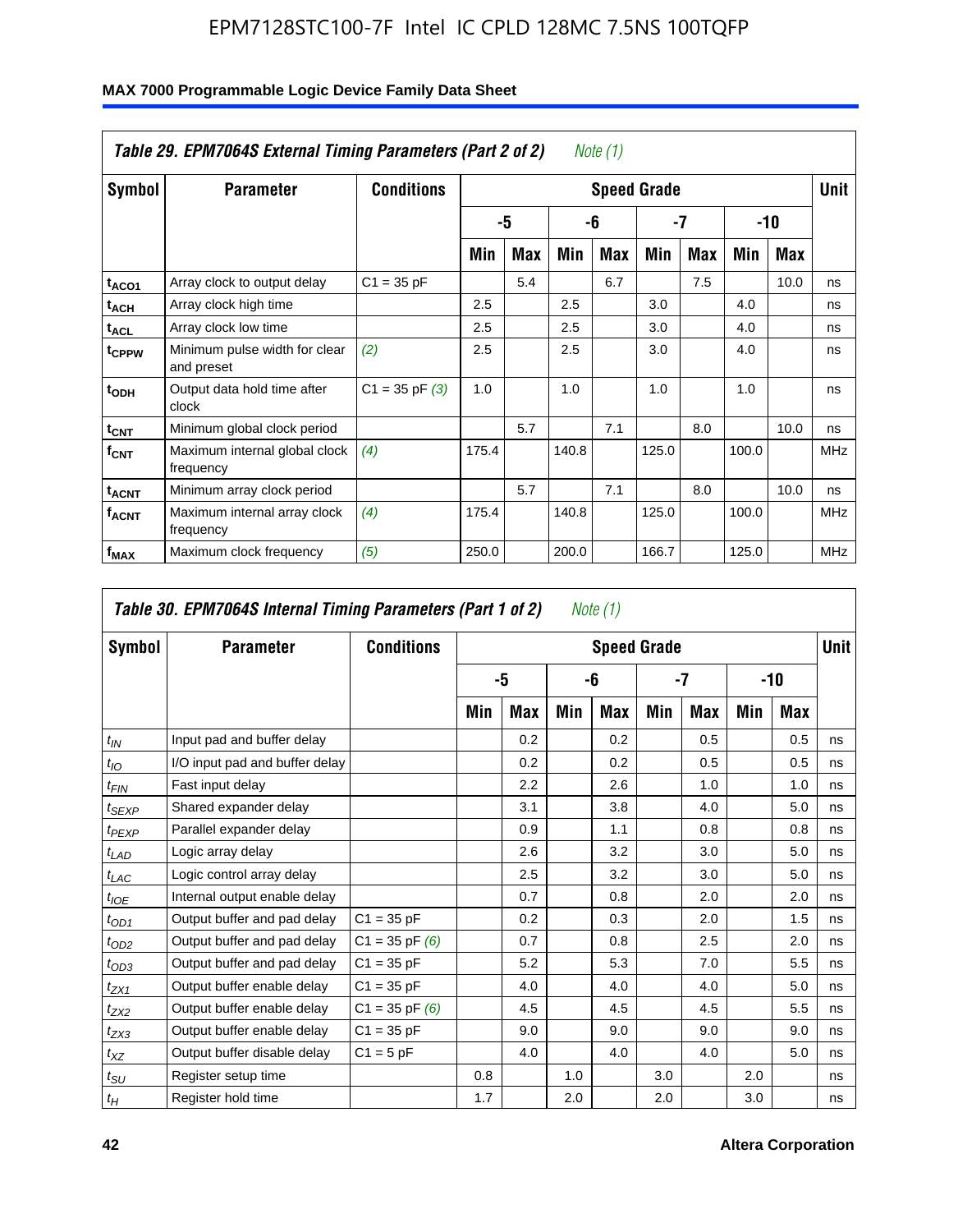|                   | Table 30. EPM7064S Internal Timing Parameters (Part 2 of 2) |                   |     |      |     | Note (1)           |     |      |     |            |             |
|-------------------|-------------------------------------------------------------|-------------------|-----|------|-----|--------------------|-----|------|-----|------------|-------------|
| Symbol            | <b>Parameter</b>                                            | <b>Conditions</b> |     |      |     | <b>Speed Grade</b> |     |      |     |            | <b>Unit</b> |
|                   |                                                             |                   |     | -5   |     | -6                 |     | -7   |     | $-10$      |             |
|                   |                                                             |                   | Min | Max  | Min | Max                | Min | Max  | Min | <b>Max</b> |             |
| $t_{FSU}$         | Register setup time of fast<br>input                        |                   | 1.9 |      | 1.8 |                    | 3.0 |      | 3.0 |            | ns          |
| $t_{FH}$          | Register hold time of fast<br>input                         |                   | 0.6 |      | 0.7 |                    | 0.5 |      | 0.5 |            | ns          |
| $t_{RD}$          | Register delay                                              |                   |     | 1.2  |     | 1.6                |     | 1.0  |     | 2.0        | ns          |
| $t_{COMB}$        | Combinatorial delay                                         |                   |     | 0.9  |     | 1.0                |     | 1.0  |     | 2.0        | ns          |
| $t_{IC}$          | Array clock delay                                           |                   |     | 2.7  |     | 3.3                |     | 3.0  |     | 5.0        | ns          |
| $t_{EN}$          | Register enable time                                        |                   |     | 2.6  |     | 3.2                |     | 3.0  |     | 5.0        | ns          |
| $t_{\text{GLOB}}$ | Global control delay                                        |                   |     | 1.6  |     | 1.9                |     | 1.0  |     | 1.0        | ns          |
| $t_{PRE}$         | Register preset time                                        |                   |     | 2.0  |     | 2.4                |     | 2.0  |     | 3.0        | ns          |
| $t_{CLR}$         | Register clear time                                         |                   |     | 2.0  |     | 2.4                |     | 2.0  |     | 3.0        | ns          |
| $t_{PIA}$         | PIA delay                                                   | (7)               |     | 1.1  |     | 1.3                |     | 1.0  |     | 1.0        | ns          |
| $t_{LPA}$         | Low-power adder                                             | (8)               |     | 12.0 |     | 11.0               |     | 10.0 |     | 11.0       | ns          |

#### **MAX 7000 Programmable Logic Device Family Data Sheet**

#### *Notes to tables:*

- (1) These values are specified under the recommended operating conditions shown in Table 14. See Figure 13 for more information on switching waveforms.
- (2) This minimum pulse width for preset and clear applies for both global clear and array controls. The  $t_{LPA}$  parameter must be added to this minimum width if the clear or reset signal incorporates the *t<sub>LAD</sub>* parameter into the signal path.
- (3) This parameter is a guideline that is sample-tested only and is based on extensive device characterization. This parameter applies for both global and array clocking.
- (4) These parameters are measured with a 16-bit loadable, enabled, up/down counter programmed into each LAB.
- (5) The  $f_{MAX}$  values represent the highest frequency for pipelined data.
- (6) Operating conditions:  $V_{\text{CGO}} = 3.3 \text{ V} \pm 10\%$  for commercial and industrial use.
- (7) For EPM7064S-5, EPM7064S-6, EPM7128S-6, EPM7160S-6, EPM7160S-7, EPM7192S-7, and EPM7256S-7 devices, these values are specified for a PIA fan-out of one LAB (16 macrocells). For each additional LAB fan-out in these devices, add an additional 0.1 ns to the PIA timing value.
- (8) The  $t_{LPA}$  parameter must be added to the  $t_{LAD}$ ,  $t_{LAC}$ ,  $t_{IC}$ ,  $t_{EN}$ ,  $t_{SEXP}$ ,  $t_{ACL}$ , and  $t_{CPPW}$  parameters for macrocells running in the low-power mode.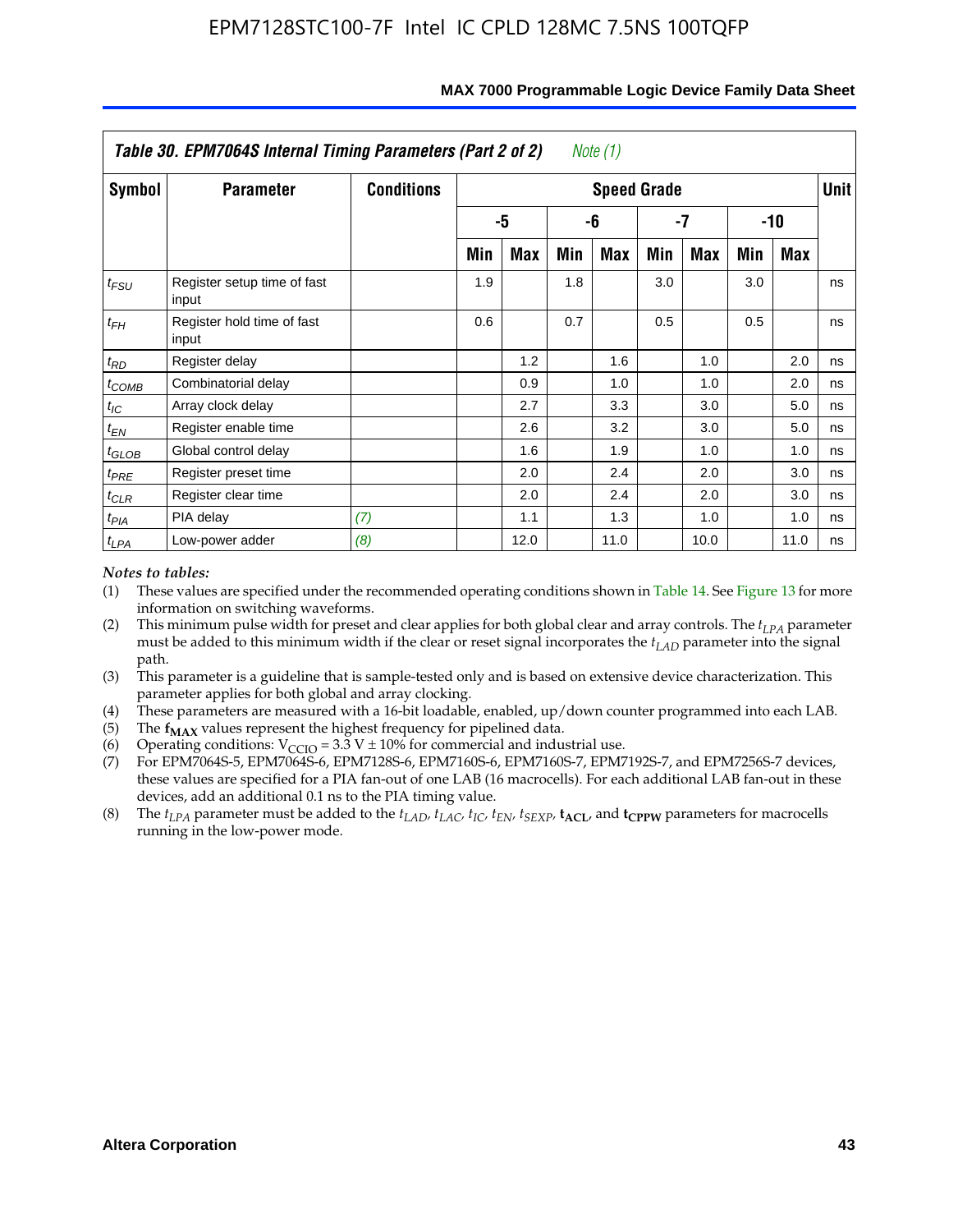# **MAX 7000 Programmable Logic Device Family Data Sheet**

|                         | Table 31. EPM7128S External Timing Parameters |                    |       | Note (1)   |       |            |                    |       |       |       |             |
|-------------------------|-----------------------------------------------|--------------------|-------|------------|-------|------------|--------------------|-------|-------|-------|-------------|
| Symbol                  | <b>Parameter</b>                              | <b>Conditions</b>  |       |            |       |            | <b>Speed Grade</b> |       |       |       | <b>Unit</b> |
|                         |                                               |                    |       | -6         |       | -7         |                    | $-10$ |       | $-15$ |             |
|                         |                                               |                    | Min   | <b>Max</b> | Min   | <b>Max</b> | Min                | Max   | Min   | Max   |             |
| t <sub>PD1</sub>        | Input to non-registered output                | $C1 = 35 pF$       |       | 6.0        |       | 7.5        |                    | 10.0  |       | 15.0  | ns          |
| $t_{PD2}$               | I/O input to non-registered<br>output         | $C1 = 35 pF$       |       | 6.0        |       | 7.5        |                    | 10.0  |       | 15.0  | ns          |
| t <sub>SU</sub>         | Global clock setup time                       |                    | 3.4   |            | 6.0   |            | 7.0                |       | 11.0  |       | ns          |
| t <sub>H</sub>          | Global clock hold time                        |                    | 0.0   |            | 0.0   |            | 0.0                |       | 0.0   |       | ns          |
| t <sub>FSU</sub>        | Global clock setup time of fast<br>input      |                    | 2.5   |            | 3.0   |            | 3.0                |       | 3.0   |       | ns          |
| t <sub>ЕН</sub>         | Global clock hold time of fast<br>input       |                    | 0.0   |            | 0.5   |            | 0.5                |       | 0.0   |       | ns          |
| t <sub>CO1</sub>        | Global clock to output delay                  | $C1 = 35 pF$       |       | 4.0        |       | 4.5        |                    | 5.0   |       | 8.0   | ns          |
| $t_{\mathsf{CH}}$       | Global clock high time                        |                    | 3.0   |            | 3.0   |            | 4.0                |       | 5.0   |       | ns          |
| $t_{CL}$                | Global clock low time                         |                    | 3.0   |            | 3.0   |            | 4.0                |       | 5.0   |       | ns          |
| $t_{ASU}$               | Array clock setup time                        |                    | 0.9   |            | 3.0   |            | 2.0                |       | 4.0   |       | ns          |
| t <sub>АН</sub>         | Array clock hold time                         |                    | 1.8   |            | 2.0   |            | 5.0                |       | 4.0   |       | ns          |
| t <sub>ACO1</sub>       | Array clock to output delay                   | $C1 = 35 pF$       |       | 6.5        |       | 7.5        |                    | 10.0  |       | 15.0  | ns          |
| t <sub>АСН</sub>        | Array clock high time                         |                    | 3.0   |            | 3.0   |            | 4.0                |       | 6.0   |       | ns          |
| t <sub>ACL</sub>        | Array clock low time                          |                    | 3.0   |            | 3.0   |            | 4.0                |       | 6.0   |       | ns          |
| tcppw                   | Minimum pulse width for clear<br>and preset   | (2)                | 3.0   |            | 3.0   |            | 4.0                |       | 6.0   |       | ns          |
| t <sub>ODH</sub>        | Output data hold time after<br>clock          | $C1 = 35$ pF $(3)$ | 1.0   |            | 1.0   |            | 1.0                |       | 1.0   |       | ns          |
| $t_{\mathsf{CNT}}$      | Minimum global clock period                   |                    |       | 6.8        |       | 8.0        |                    | 10.0  |       | 13.0  | ns          |
| $f_{\text{CNT}}$        | Maximum internal global clock<br>frequency    | (4)                | 147.1 |            | 125.0 |            | 100.0              |       | 76.9  |       | MHz         |
| t <sub>ACNT</sub>       | Minimum array clock period                    |                    |       | 6.8        |       | 8.0        |                    | 10.0  |       | 13.0  | ns          |
| <b>f<sub>ACNT</sub></b> | Maximum internal array clock<br>frequency     | (4)                | 147.1 |            | 125.0 |            | 100.0              |       | 76.9  |       | <b>MHz</b>  |
| f <sub>MAX</sub>        | Maximum clock frequency                       | (5)                | 166.7 |            | 166.7 |            | 125.0              |       | 100.0 |       | <b>MHz</b>  |

# Tables 31 and 32 show the EPM7128S AC operating conditions.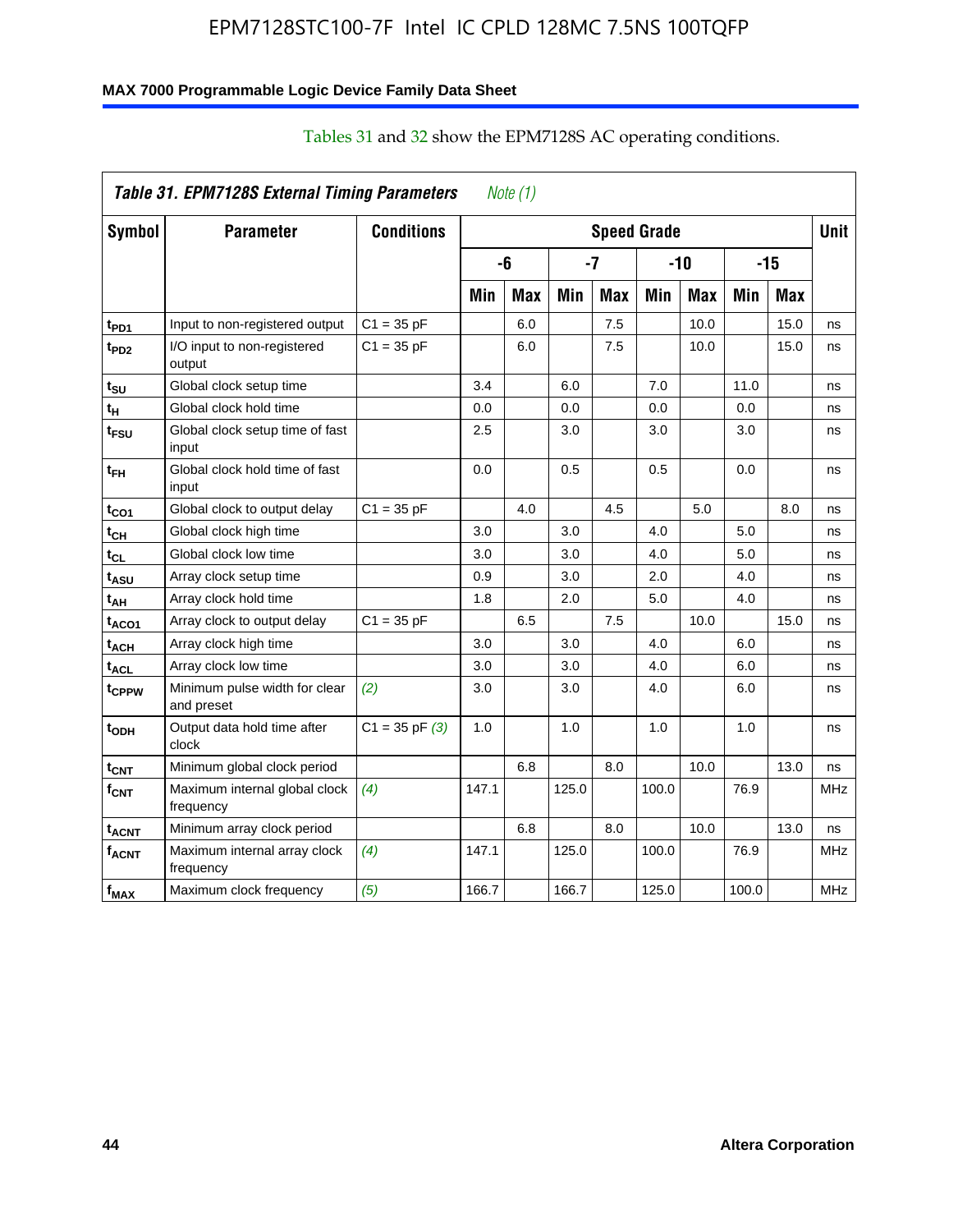|                             | Table 32. EPM7128S Internal Timing Parameters |                    |     | Note $(1)$ |     |                    |     |            |     |            |             |
|-----------------------------|-----------------------------------------------|--------------------|-----|------------|-----|--------------------|-----|------------|-----|------------|-------------|
| Symbol                      | <b>Parameter</b>                              | <b>Conditions</b>  |     |            |     | <b>Speed Grade</b> |     |            |     |            | <b>Unit</b> |
|                             |                                               |                    |     | -6         |     | -7                 |     | -10        |     | $-15$      |             |
|                             |                                               |                    | Min | <b>Max</b> | Min | <b>Max</b>         | Min | <b>Max</b> | Min | <b>Max</b> |             |
| $t_{IN}$                    | Input pad and buffer delay                    |                    |     | 0.2        |     | 0.5                |     | 0.5        |     | 2.0        | ns          |
| $t_{IO}$                    | I/O input pad and buffer delay                |                    |     | 0.2        |     | 0.5                |     | 0.5        |     | 2.0        | ns          |
| $t_{\textit{FIN}}$          | Fast input delay                              |                    |     | 2.6        |     | 1.0                |     | 1.0        |     | 2.0        | ns          |
| $t_{SEXP}$                  | Shared expander delay                         |                    |     | 3.7        |     | 4.0                |     | 5.0        |     | 8.0        | ns          |
| t <sub>PEXP</sub>           | Parallel expander delay                       |                    |     | 1.1        |     | 0.8                |     | 0.8        |     | 1.0        | ns          |
| t <sub>LAD</sub>            | Logic array delay                             |                    |     | 3.0        |     | 3.0                |     | 5.0        |     | 6.0        | ns          |
| $t_{LAC}$                   | Logic control array delay                     |                    |     | 3.0        |     | 3.0                |     | 5.0        |     | 6.0        | ns          |
| $t_{IOE}$                   | Internal output enable delay                  |                    |     | 0.7        |     | 2.0                |     | 2.0        |     | 3.0        | ns          |
| $t_{OD1}$                   | Output buffer and pad delay                   | $C1 = 35 pF$       |     | 0.4        |     | 2.0                |     | 1.5        |     | 4.0        | ns          |
| $t_{OD2}$                   | Output buffer and pad delay                   | $C1 = 35$ pF $(6)$ |     | 0.9        |     | 2.5                |     | 2.0        |     | 5.0        | ns          |
| $t_{OD3}$                   | Output buffer and pad delay                   | $C1 = 35 pF$       |     | 5.4        |     | 7.0                |     | 5.5        |     | 8.0        | ns          |
| t <sub>ZX1</sub>            | Output buffer enable delay                    | $C1 = 35 pF$       |     | 4.0        |     | 4.0                |     | 5.0        |     | 6.0        | ns          |
| t <sub>ZX2</sub>            | Output buffer enable delay                    | $C1 = 35$ pF $(6)$ |     | 4.5        |     | 4.5                |     | 5.5        |     | 7.0        | ns          |
| t <sub>ZX3</sub>            | Output buffer enable delay                    | $C1 = 35 pF$       |     | 9.0        |     | 9.0                |     | 9.0        |     | 10.0       | ns          |
| $t_{\mathsf{XZ}}$           | Output buffer disable delay                   | $C1 = 5$ pF        |     | 4.0        |     | 4.0                |     | 5.0        |     | 6.0        | ns          |
| $t_{\scriptstyle\text{SU}}$ | Register setup time                           |                    | 1.0 |            | 3.0 |                    | 2.0 |            | 4.0 |            | ns          |
| $t_H$                       | Register hold time                            |                    | 1.7 |            | 2.0 |                    | 5.0 |            | 4.0 |            | ns          |
| $t_{\it FSU}$               | Register setup time of fast<br>input          |                    | 1.9 |            | 3.0 |                    | 3.0 |            | 2.0 |            | ns          |
| $t_{FH}$                    | Register hold time of fast<br>input           |                    | 0.6 |            | 0.5 |                    | 0.5 |            | 1.0 |            | ns          |
| $t_{RD}$                    | Register delay                                |                    |     | 1.4        |     | 1.0                |     | 2.0        |     | 1.0        | ns          |
| t <sub>COMB</sub>           | Combinatorial delay                           |                    |     | 1.0        |     | 1.0                |     | 2.0        |     | 1.0        | ns          |
| $t_{\text{IC}}$             | Array clock delay                             |                    |     | 3.1        |     | 3.0                |     | 5.0        |     | 6.0        | ns          |
| $t_{EN}$                    | Register enable time                          |                    |     | 3.0        |     | 3.0                |     | 5.0        |     | 6.0        | ns          |
| $t_{\scriptstyle\rm GLOB}$  | Global control delay                          |                    |     | 2.0        |     | 1.0                |     | 1.0        |     | 1.0        | ns          |
| $t_{PRE}$                   | Register preset time                          |                    |     | 2.4        |     | 2.0                |     | 3.0        |     | 4.0        | ns          |
| $t_{CLR}$                   | Register clear time                           |                    |     | 2.4        |     | 2.0                |     | 3.0        |     | 4.0        | ns          |
| t <sub>PIA</sub>            | PIA delay                                     | (7)                |     | 1.4        |     | 1.0                |     | 1.0        |     | 2.0        | ns          |
| $t_{LPA}$                   | Low-power adder                               | (8)                |     | 11.0       |     | 10.0               |     | 11.0       |     | 13.0       | ns          |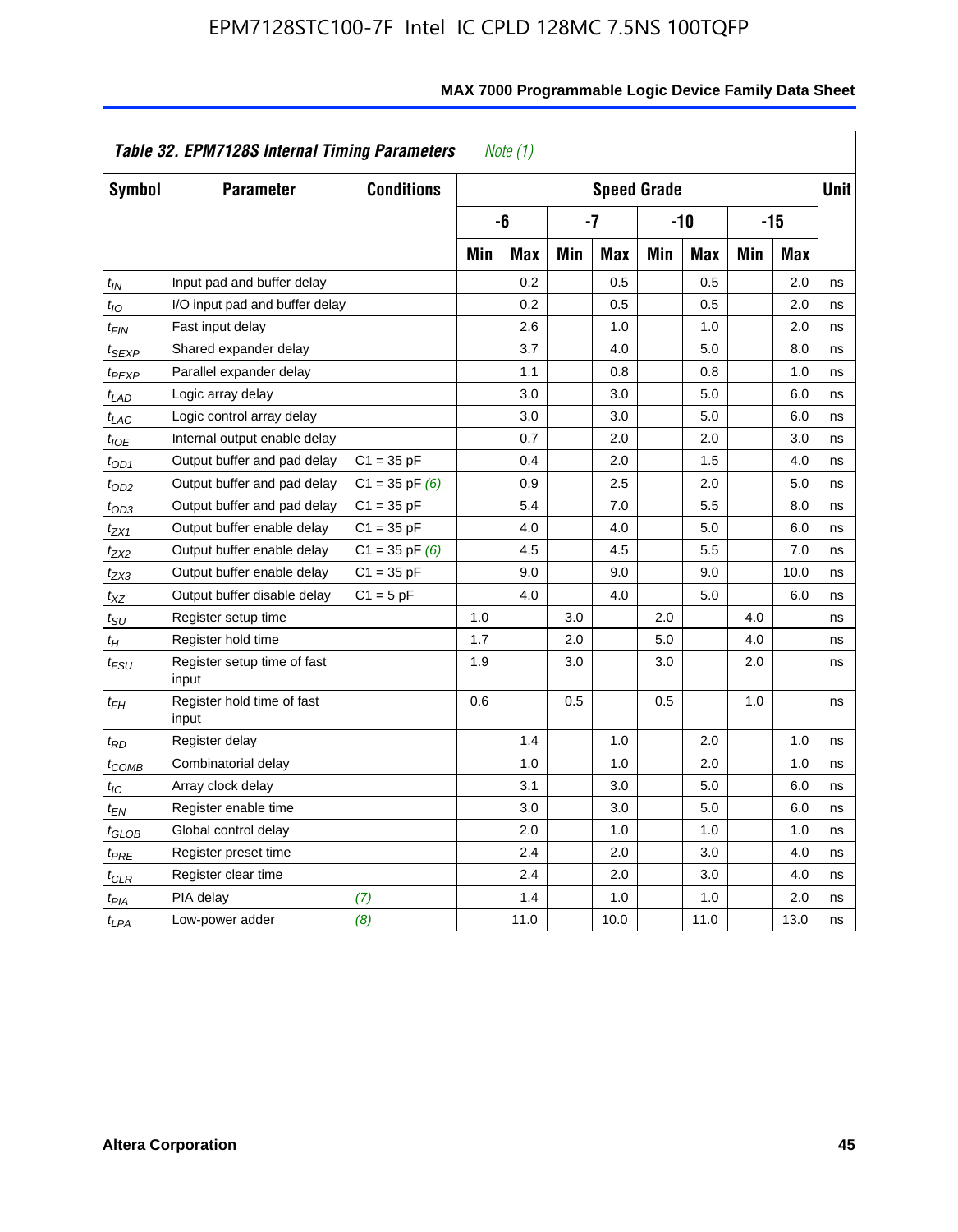#### **MAX 7000 Programmable Logic Device Family Data Sheet**

*Notes to tables:*

- (1) These values are specified under the recommended operating conditions shown in Table 14. See Figure 13 for more information on switching waveforms.
- (2) This minimum pulse width for preset and clear applies for both global clear and array controls. The  $t_{LPA}$  parameter must be added to this minimum width if the clear or reset signal incorporates the *tLAD* parameter into the signal path.
- (3) This parameter is a guideline that is sample-tested only and is based on extensive device characterization. This parameter applies for both global and array clocking.
- (4) These parameters are measured with a 16-bit loadable, enabled, up/down counter programmed into each LAB.
- (5) The  $f_{MAX}$  values represent the highest frequency for pipelined data.
- (6) Operating conditions:  $V_{\text{CCIO}} = 3.3 \text{ V} \pm 10\%$  for commercial and industrial use.
- (7) For EPM7064S-5, EPM7064S-6, EPM7128S-6, EPM7160S-6, EPM7160S-7, EPM7192S-7, and EPM7256S-7 devices, these values are specified for a PIA fan-out of one LAB (16 macrocells). For each additional LAB fan-out in these devices, add an additional 0.1 ns to the PIA timing value.
- (8) The  $t_{LPA}$  parameter must be added to the  $t_{LAD}$ ,  $t_{LAC}$ ,  $t_{IC}$ ,  $t_{EN}$ ,  $t_{SEXP}$ ,  $t_{ACL}$ , and  $t_{CPPW}$  parameters for macrocells running in the low-power mode.

|                  | Table 33. EPM7160S External Timing Parameters (Part 1 of 2) |                    |       |            |       | Note $(1)$ |                    |            |      |      |            |
|------------------|-------------------------------------------------------------|--------------------|-------|------------|-------|------------|--------------------|------------|------|------|------------|
| Symbol           | <b>Parameter</b>                                            | <b>Conditions</b>  |       |            |       |            | <b>Speed Grade</b> |            |      |      | Unit       |
|                  |                                                             |                    |       | -6         |       | -7         |                    | -10        |      | -15  |            |
|                  |                                                             |                    | Min   | <b>Max</b> | Min   | <b>Max</b> | Min                | <b>Max</b> | Min  | Max  |            |
| t <sub>PD1</sub> | Input to non-registered output                              | $C1 = 35 pF$       |       | 6.0        |       | 7.5        |                    | 10.0       |      | 15.0 | ns         |
| t <sub>PD2</sub> | I/O input to non-registered<br>output                       | $C1 = 35 pF$       |       | 6.0        |       | 7.5        |                    | 10.0       |      | 15.0 | ns         |
| $t_{\text{SU}}$  | Global clock setup time                                     |                    | 3.4   |            | 4.2   |            | 7.0                |            | 11.0 |      | ns         |
| $t_H$            | Global clock hold time                                      |                    | 0.0   |            | 0.0   |            | 0.0                |            | 0.0  |      | ns         |
| t <sub>FSU</sub> | Global clock setup time of fast<br>input                    |                    | 2.5   |            | 3.0   |            | 3.0                |            | 3.0  |      | ns         |
| $t_{FH}$         | Global clock hold time of fast<br>input                     |                    | 0.0   |            | 0.0   |            | 0.5                |            | 0.0  |      | ns         |
| $t_{CO1}$        | Global clock to output delay                                | $C1 = 35 pF$       |       | 3.9        |       | 4.8        |                    | 5          |      | 8    | ns         |
| $t_{CH}$         | Global clock high time                                      |                    | 3.0   |            | 3.0   |            | 4.0                |            | 5.0  |      | ns         |
| $t_{CL}$         | Global clock low time                                       |                    | 3.0   |            | 3.0   |            | 4.0                |            | 5.0  |      | ns         |
| t <sub>ASU</sub> | Array clock setup time                                      |                    | 0.9   |            | 1.1   |            | 2.0                |            | 4.0  |      | ns         |
| t <sub>АН</sub>  | Array clock hold time                                       |                    | 1.7   |            | 2.1   |            | 3.0                |            | 4.0  |      | ns         |
| $t_{ACO1}$       | Array clock to output delay                                 | $C1 = 35 pF$       |       | 6.4        |       | 7.9        |                    | 10.0       |      | 15.0 | ns         |
| $t_{ACH}$        | Array clock high time                                       |                    | 3.0   |            | 3.0   |            | 4.0                |            | 6.0  |      | ns         |
| $t_{\sf ACL}$    | Array clock low time                                        |                    | 3.0   |            | 3.0   |            | 4.0                |            | 6.0  |      | ns         |
| tcppw            | Minimum pulse width for clear<br>and preset                 | (2)                | 2.5   |            | 3.0   |            | 4.0                |            | 6.0  |      | ns         |
| t <sub>ODH</sub> | Output data hold time after<br>clock                        | $C1 = 35$ pF $(3)$ | 1.0   |            | 1.0   |            | 1.0                |            | 1.0  |      | ns         |
| $t_{\text{CNT}}$ | Minimum global clock period                                 |                    |       | 6.7        |       | 8.2        |                    | 10.0       |      | 13.0 | ns         |
| $f_{\text{CNT}}$ | Maximum internal global clock<br>frequency                  | (4)                | 149.3 |            | 122.0 |            | 100.0              |            | 76.9 |      | <b>MHz</b> |

#### Tables 33 and 34 show the EPM7160S AC operating conditions.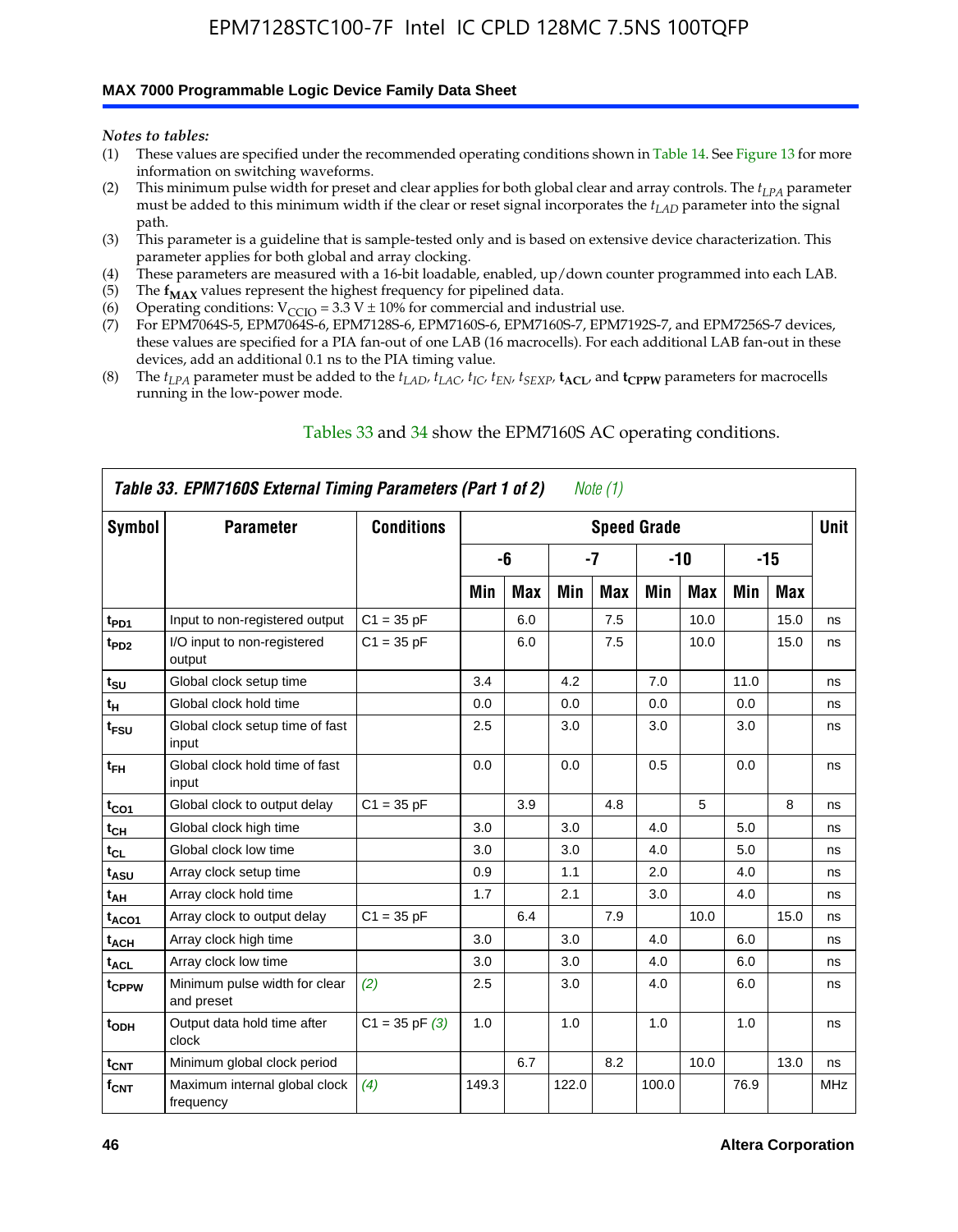|                         | Table 33. EPM7160S External Timing Parameters (Part 2 of 2) |                   |                    |                        |       | Note (1)   |       |      |       |            |            |  |  |
|-------------------------|-------------------------------------------------------------|-------------------|--------------------|------------------------|-------|------------|-------|------|-------|------------|------------|--|--|
| Symbol                  | <b>Parameter</b>                                            | <b>Conditions</b> | <b>Speed Grade</b> |                        |       |            |       |      |       |            |            |  |  |
|                         |                                                             |                   |                    | -7<br>-10<br>-15<br>-6 |       |            |       |      |       |            |            |  |  |
|                         |                                                             |                   | Min                | <b>Max</b>             | Min   | <b>Max</b> | Min   | Max  | Min   | <b>Max</b> |            |  |  |
| <sup>t</sup> acnt       | Minimum array clock period                                  |                   |                    | 6.7                    |       | 8.2        |       | 10.0 |       | 13.0       | ns         |  |  |
| <b>f<sub>ACNT</sub></b> | Maximum internal array clock<br>frequency                   | (4)               | 149.3              |                        | 122.0 |            | 100.0 |      | 76.9  |            | <b>MHz</b> |  |  |
| $f_{MAX}$               | Maximum clock frequency                                     | (5)               | 166.7              |                        | 166.7 |            | 125.0 |      | 100.0 |            | <b>MHz</b> |  |  |

| Symbol            | <b>Parameter</b>                     | <b>Conditions</b>  |     |            |     | <b>Speed Grade</b> |     |            |     |       | <b>Unit</b> |
|-------------------|--------------------------------------|--------------------|-----|------------|-----|--------------------|-----|------------|-----|-------|-------------|
|                   |                                      |                    |     | -6         |     | $-7$               |     | -10        |     | $-15$ |             |
|                   |                                      |                    | Min | <b>Max</b> | Min | <b>Max</b>         | Min | <b>Max</b> | Min | Max   |             |
| $t_{IN}$          | Input pad and buffer delay           |                    |     | 0.2        |     | 0.3                |     | 0.5        |     | 2.0   | ns          |
| $t_{IO}$          | I/O input pad and buffer delay       |                    |     | 0.2        |     | 0.3                |     | 0.5        |     | 2.0   | ns          |
| $t_{FIN}$         | Fast input delay                     |                    |     | 2.6        |     | 3.2                |     | 1.0        |     | 2.0   | ns          |
| $t_{SEXP}$        | Shared expander delay                |                    |     | 3.6        |     | 4.3                |     | 5.0        |     | 8.0   | ns          |
| <sup>t</sup> PEXP | Parallel expander delay              |                    |     | 1.0        |     | 1.3                |     | 0.8        |     | 1.0   | ns          |
| $t_{LAD}$         | Logic array delay                    |                    |     | 2.8        |     | 3.4                |     | 5.0        |     | 6.0   | ns          |
| $t_{LAC}$         | Logic control array delay            |                    |     | 2.8        |     | 3.4                |     | 5.0        |     | 6.0   | ns          |
| $t_{IOE}$         | Internal output enable delay         |                    |     | 0.7        |     | 0.9                |     | 2.0        |     | 3.0   | ns          |
| $t_{OD1}$         | Output buffer and pad delay          | $C1 = 35 pF$       |     | 0.4        |     | 0.5                |     | 1.5        |     | 4.0   | ns          |
| $t_{OD2}$         | Output buffer and pad delay          | $C1 = 35$ pF $(6)$ |     | 0.9        |     | 1.0                |     | 2.0        |     | 5.0   | ns          |
| $t_{OD3}$         | Output buffer and pad delay          | $C1 = 35 pF$       |     | 5.4        |     | 5.5                |     | 5.5        |     | 8.0   | ns          |
| $t_{ZX1}$         | Output buffer enable delay           | $C1 = 35 pF$       |     | 4.0        |     | 4.0                |     | 5.0        |     | 6.0   | ns          |
| $t_{ZX2}$         | Output buffer enable delay           | $C1 = 35$ pF $(6)$ |     | 4.5        |     | 4.5                |     | 5.5        |     | 7.0   | ns          |
| $t_{ZX3}$         | Output buffer enable delay           | $C1 = 35 pF$       |     | 9.0        |     | 9.0                |     | 9.0        |     | 10.0  | ns          |
| $t_{XZ}$          | Output buffer disable delay          | $C1 = 5pF$         |     | 4.0        |     | 4.0                |     | 5.0        |     | 6.0   | ns          |
| $t_{\rm SU}$      | Register setup time                  |                    | 1.0 |            | 1.2 |                    | 2.0 |            | 4.0 |       | ns          |
| $t_H$             | Register hold time                   |                    | 1.6 |            | 2.0 |                    | 3.0 |            | 4.0 |       | ns          |
| $t_{FSU}$         | Register setup time of fast<br>input |                    | 1.9 |            | 2.2 |                    | 3.0 |            | 2.0 |       | ns          |
| $t_{FH}$          | Register hold time of fast<br>input  |                    | 0.6 |            | 0.8 |                    | 0.5 |            | 1.0 |       | ns          |
| $t_{RD}$          | Register delay                       |                    |     | 1.3        |     | 1.6                |     | 2.0        |     | 1.0   | ns          |
| $t_{COMB}$        | Combinatorial delay                  |                    |     | 1.0        |     | 1.3                |     | 2.0        |     | 1.0   | ns          |
| $t_{\text{IC}}$   | Array clock delay                    |                    |     | 2.9        |     | 3.5                |     | 5.0        |     | 6.0   | ns          |
| $t_{EN}$          | Register enable time                 |                    |     | 2.8        |     | 3.4                |     | 5.0        |     | 6.0   | ns          |
| $t_{GLOB}$        | Global control delay                 |                    |     | 2.0        |     | 2.4                |     | 1.0        |     | 1.0   | ns          |
| $t_{PRE}$         | Register preset time                 |                    |     | 2.4        |     | 3.0                |     | 3.0        |     | 4.0   | ns          |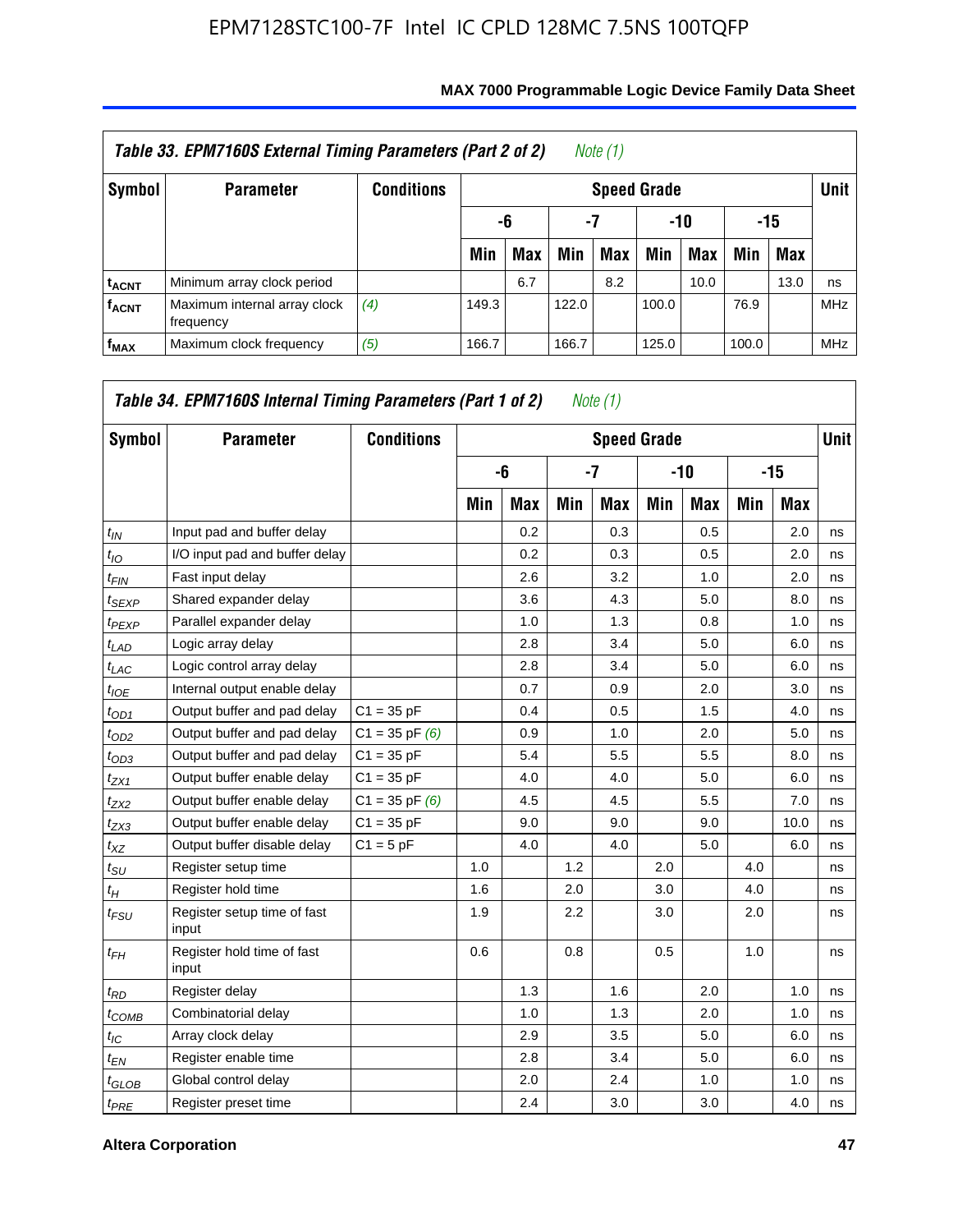#### **MAX 7000 Programmable Logic Device Family Data Sheet**

|               | Table 34. EPM7160S Internal Timing Parameters (Part 2 of 2) |                   |     |                          |     | Note $(1)$         |     |            |     |            |             |  |  |
|---------------|-------------------------------------------------------------|-------------------|-----|--------------------------|-----|--------------------|-----|------------|-----|------------|-------------|--|--|
| <b>Symbol</b> | <b>Parameter</b>                                            | <b>Conditions</b> |     |                          |     | <b>Speed Grade</b> |     |            |     |            | <b>Unit</b> |  |  |
|               |                                                             |                   |     | $-10$<br>-6<br>-15<br>-7 |     |                    |     |            |     |            |             |  |  |
|               |                                                             |                   | Min | Max                      | Min | <b>Max</b>         | Min | <b>Max</b> | Min | <b>Max</b> |             |  |  |
| $t_{CLR}$     | Register clear time                                         |                   |     | 2.4                      |     | 3.0                |     | 3.0        |     | 4.0        | ns          |  |  |
| $t_{PIA}$     | PIA delay                                                   | (7)               |     | 1.6                      |     | 2.0                |     | 1.0        |     | 2.0        | ns          |  |  |
| $t_{LPA}$     | Low-power adder                                             | (8)               |     | 11.0                     |     | 10.0               |     | 11.0       |     | 13.0       | ns          |  |  |

*Notes to tables:*

- (1) These values are specified under the recommended operating conditions shown in Table 14. See Figure 13 for more information on switching waveforms.
- (2) This minimum pulse width for preset and clear applies for both global clear and array controls. The  $t_{LPA}$  parameter must be added to this minimum width if the clear or reset signal incorporates the *t<sub>LAD</sub>* parameter into the signal path.
- (3) This parameter is a guideline that is sample-tested only and is based on extensive device characterization. This parameter applies for both global and array clocking.
- (4) These parameters are measured with a 16-bit loadable, enabled, up/down counter programmed into each LAB.
- (5) The  $f_{MAX}$  values represent the highest frequency for pipelined data.
- (6) Operating conditions:  $V_{\text{CCIO}} = 3.3 V \pm 10\%$  for commercial and industrial use.
- (7) For EPM7064S-5, EPM7064S-6, EPM7128S-6, EPM7160S-6, EPM7160S-7, EPM7192S-7, and EPM7256S-7 devices, these values are specified for a PIA fan-out of one LAB (16 macrocells). For each additional LAB fan-out in these devices, add an additional 0.1 ns to the PIA timing value.
- (8) The  $t_{LPA}$  parameter must be added to the  $t_{LAP}$ ,  $t_{LAC}$ ,  $t_{IC}$ ,  $t_{EN}$ ,  $t_{SEXP}$ ,  $t_{ACL}$ , and  $t_{CPPW}$  parameters for macrocells running in the low-power mode.

|                             | Table 35. EPM7192S External Timing Parameters (Part 1 of 2) |                   |     |      | Note (1) |             |      |       |    |
|-----------------------------|-------------------------------------------------------------|-------------------|-----|------|----------|-------------|------|-------|----|
| Symbol                      | <b>Parameter</b>                                            | <b>Conditions</b> |     |      |          | <b>Unit</b> |      |       |    |
|                             |                                                             |                   |     | $-7$ |          | -10         |      | $-15$ |    |
|                             |                                                             |                   | Min | Max  | Min      | <b>Max</b>  | Min  | Max   |    |
| t <sub>PD1</sub>            | Input to non-registered output                              | $C1 = 35 pF$      |     | 7.5  |          | 10.0        |      | 15.0  | ns |
| $t_{PD2}$                   | I/O input to non-registered<br>output                       | $C1 = 35 pF$      |     | 7.5  |          | 10.0        |      | 15.0  | ns |
| $t_{\scriptstyle\text{SU}}$ | Global clock setup time                                     |                   | 4.1 |      | 7.0      |             | 11.0 |       | ns |
| $t_H$                       | Global clock hold time                                      |                   | 0.0 |      | 0.0      |             | 0.0  |       | ns |
| t <sub>FSU</sub>            | Global clock setup time of fast<br>input                    |                   | 3.0 |      | 3.0      |             | 3.0  |       | ns |
| $t_{FH}$                    | Global clock hold time of fast<br>input                     |                   | 0.0 |      | 0.5      |             | 0.0  |       | ns |
| $t_{CO1}$                   | Global clock to output delay                                | $C1 = 35 pF$      |     | 4.7  |          | 5.0         |      | 8.0   | ns |
| $t_{CH}$                    | Global clock high time                                      |                   | 3.0 |      | 4.0      |             | 5.0  |       | ns |
| $t_{CL}$                    | Global clock low time                                       |                   | 3.0 |      | 4.0      |             | 5.0  |       | ns |
| t <sub>ASU</sub>            | Array clock setup time                                      |                   | 1.0 |      | 2.0      |             | 4.0  |       | ns |

#### Tables 35 and 36 show the EPM7192S AC operating conditions.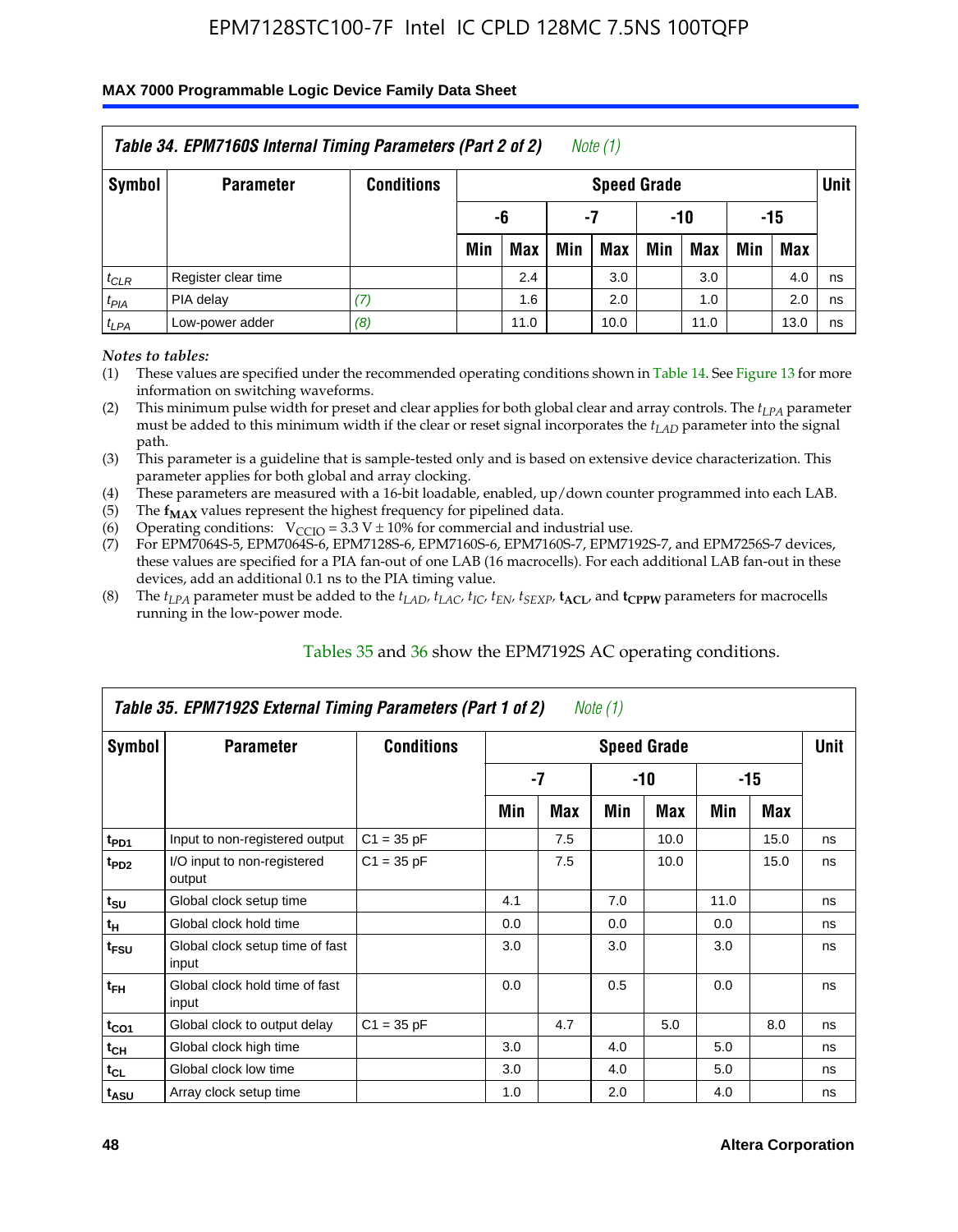|                         | Table 35. EPM7192S External Timing Parameters (Part 2 of 2) |                   |       |     | Note (1) |                    |       |      |             |
|-------------------------|-------------------------------------------------------------|-------------------|-------|-----|----------|--------------------|-------|------|-------------|
| Symbol                  | <b>Parameter</b>                                            | <b>Conditions</b> |       |     |          | <b>Speed Grade</b> |       |      | <b>Unit</b> |
|                         |                                                             |                   |       | -7  |          | -10                |       | -15  |             |
|                         |                                                             |                   | Min   | Max | Min      | Max                | Min   | Max  |             |
| t <sub>АН</sub>         | Array clock hold time                                       |                   | 1.8   |     | 3.0      |                    | 4.0   |      | ns          |
| t <sub>ACO1</sub>       | Array clock to output delay                                 | $C1 = 35 pF$      |       | 7.8 |          | 10.0               |       | 15.0 | ns          |
| $t_{\sf ACH}$           | Array clock high time                                       |                   | 3.0   |     | 4.0      |                    | 6.0   |      | ns          |
| $t_{\sf ACL}$           | Array clock low time                                        |                   | 3.0   |     | 4.0      |                    | 6.0   |      | ns          |
| t <sub>CPPW</sub>       | Minimum pulse width for clear<br>and preset                 | (2)               | 3.0   |     | 4.0      |                    | 6.0   |      | ns          |
| $t_{ODH}$               | Output data hold time after<br>clock                        | $C1 = 35 pF(3)$   | 1.0   |     | 1.0      |                    | 1.0   |      | ns          |
| $t_{\mathsf{CNT}}$      | Minimum global clock period                                 |                   |       | 8.0 |          | 10.0               |       | 13.0 | ns          |
| $f_{\text{CNT}}$        | Maximum internal global clock<br>frequency                  | (4)               | 125.0 |     | 100.0    |                    | 76.9  |      | <b>MHz</b>  |
| $t_{ACNT}$              | Minimum array clock period                                  |                   |       | 8.0 |          | 10.0               |       | 13.0 | ns          |
| <b>f<sub>ACNT</sub></b> | Maximum internal array clock<br>frequency                   | (4)               | 125.0 |     | 100.0    |                    | 76.9  |      | <b>MHz</b>  |
| f <sub>MAX</sub>        | Maximum clock frequency                                     | (5)               | 166.7 |     | 125.0    |                    | 100.0 |      | <b>MHz</b>  |

|                   | Table 36. EPM7192S Internal Timing Parameters (Part 1 of 2) |                    |     | Note (1) |     |                    |     |       |      |
|-------------------|-------------------------------------------------------------|--------------------|-----|----------|-----|--------------------|-----|-------|------|
| Symbol            | <b>Parameter</b>                                            | <b>Conditions</b>  |     |          |     | <b>Speed Grade</b> |     |       | Unit |
|                   |                                                             |                    |     | -7       |     | -10                |     | $-15$ |      |
|                   |                                                             |                    | Min | Max      | Min | <b>Max</b>         | Min | Max   |      |
| $t_{IN}$          | Input pad and buffer delay                                  |                    |     | 0.3      |     | 0.5                |     | 2.0   | ns   |
| $t_{IO}$          | I/O input pad and buffer delay                              |                    |     | 0.3      |     | 0.5                |     | 2.0   | ns   |
| $t_{FIN}$         | Fast input delay                                            |                    |     | 3.2      |     | 1.0                |     | 2.0   | ns   |
| t <sub>SEXP</sub> | Shared expander delay                                       |                    |     | 4.2      |     | 5.0                |     | 8.0   | ns   |
| $t_{PEXP}$        | Parallel expander delay                                     |                    |     | 1.2      |     | 0.8                |     | 1.0   | ns   |
| $t_{LAD}$         | Logic array delay                                           |                    |     | 3.1      |     | 5.0                |     | 6.0   | ns   |
| $t_{LAC}$         | Logic control array delay                                   |                    |     | 3.1      |     | 5.0                |     | 6.0   | ns   |
| $t_{IOE}$         | Internal output enable delay                                |                    |     | 0.9      |     | 2.0                |     | 3.0   | ns   |
| $t_{OD1}$         | Output buffer and pad delay                                 | $C1 = 35 pF$       |     | 0.5      |     | 1.5                |     | 4.0   | ns   |
| $t_{OD2}$         | Output buffer and pad delay                                 | $C1 = 35$ pF $(6)$ |     | 1.0      |     | 2.0                |     | 5.0   | ns   |
| $t_{OD3}$         | Output buffer and pad delay                                 | $C1 = 35 pF$       |     | 5.5      |     | 5.5                |     | 7.0   | ns   |
| $t_{ZX1}$         | Output buffer enable delay                                  | $C1 = 35 pF$       |     | 4.0      |     | 5.0                |     | 6.0   | ns   |
| $t_{ZX2}$         | Output buffer enable delay                                  | $C1 = 35$ pF $(6)$ |     | 4.5      |     | 5.5                |     | 7.0   | ns   |
| $t_{ZX3}$         | Output buffer enable delay                                  | $C1 = 35 pF$       |     | 9.0      |     | 9.0                |     | 10.0  | ns   |
| $t_{XZ}$          | Output buffer disable delay                                 | $C1 = 5pF$         |     | 4.0      |     | 5.0                |     | 6.0   | ns   |
| $t_{\text{SU}}$   | Register setup time                                         |                    | 1.1 |          | 2.0 |                    | 4.0 |       | ns   |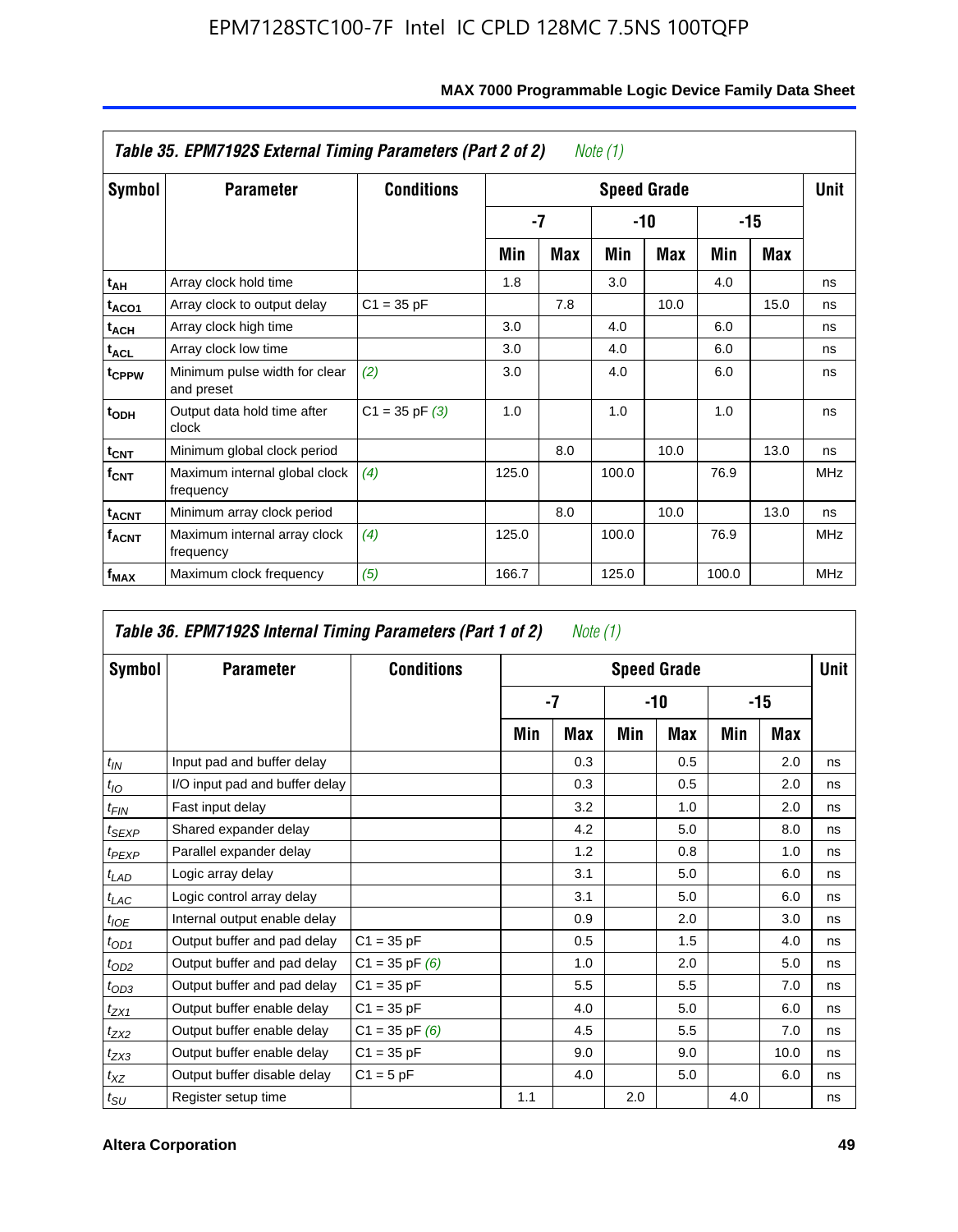|                    | Table 36. EPM7192S Internal Timing Parameters (Part 2 of 2) |                   |     | Note (1) |     |                    |     |       |      |
|--------------------|-------------------------------------------------------------|-------------------|-----|----------|-----|--------------------|-----|-------|------|
| Symbol             | <b>Parameter</b>                                            | <b>Conditions</b> |     |          |     | <b>Speed Grade</b> |     |       | Unit |
|                    |                                                             |                   |     | -7       |     | -10                |     | $-15$ |      |
|                    |                                                             |                   | Min | Max      | Min | Max                | Min | Max   |      |
| $t_H$              | Register hold time                                          |                   | 1.7 |          | 3.0 |                    | 4.0 |       | ns   |
| $t_{\mathit{FSU}}$ | Register setup time of fast<br>input                        |                   | 2.3 |          | 3.0 |                    | 2.0 |       | ns   |
| $t_{FH}$           | Register hold time of fast<br>input                         |                   | 0.7 |          | 0.5 |                    | 1.0 |       | ns   |
| $t_{RD}$           | Register delay                                              |                   |     | 1.4      |     | 2.0                |     | 1.0   | ns   |
| $t_{\text{COMB}}$  | Combinatorial delay                                         |                   |     | 1.2      |     | 2.0                |     | 1.0   | ns   |
| $t_{IC}$           | Array clock delay                                           |                   |     | 3.2      |     | 5.0                |     | 6.0   | ns   |
| $t_{EN}$           | Register enable time                                        |                   |     | 3.1      |     | 5.0                |     | 6.0   | ns   |
| $t_{GLOB}$         | Global control delay                                        |                   |     | 2.5      |     | 1.0                |     | 1.0   | ns   |
| $t_{PRE}$          | Register preset time                                        |                   |     | 2.7      |     | 3.0                |     | 4.0   | ns   |
| $t_{CLR}$          | Register clear time                                         |                   |     | 2.7      |     | 3.0                |     | 4.0   | ns   |
| t <sub>PIA</sub>   | PIA delay                                                   | (7)               |     | 2.4      |     | 1.0                |     | 2.0   | ns   |
| $t_{LPA}$          | Low-power adder                                             | (8)               |     | 10.0     |     | 11.0               |     | 13.0  | ns   |

#### **MAX 7000 Programmable Logic Device Family Data Sheet**

#### *Notes to tables:*

- (1) These values are specified under the recommended operating conditions shown in Table 14. See Figure 13 for more information on switching waveforms.
- (2) This minimum pulse width for preset and clear applies for both global clear and array controls. The *tLPA* parameter must be added to this minimum width if the clear or reset signal incorporates the *t<sub>LAD</sub>* parameter into the signal path.
- (3) This parameter is a guideline that is sample-tested only and is based on extensive device characterization. This parameter applies for both global and array clocking.
- (4) These parameters are measured with a 16-bit loadable, enabled, up/down counter programmed into each LAB.
- (5) The  $f_{MAX}$  values represent the highest frequency for pipelined data.
- (6) Operating conditions:  $V_{\text{CCIO}} = 3.3 \text{ V} \pm 10\%$  for commercial and industrial use.
- (7) For EPM7064S-5, EPM7064S-6, EPM7128S-6, EPM7160S-6, EPM7160S-7, EPM7192S-7, and EPM7256S-7 devices, these values are specified for a PIA fan-out of one LAB (16 macrocells). For each additional LAB fan-out in these devices, add an additional 0.1 ns to the PIA timing value.
- (8) The  $t_{LPA}$  parameter must be added to the  $t_{LAD}$ ,  $t_{LAC}$ ,  $t_{IC}$ ,  $t_{EN}$ ,  $t_{SIX}$ ,  $t_{ACL}$ , and  $t_{CPW}$  parameters for macrocells running in the low-power mode.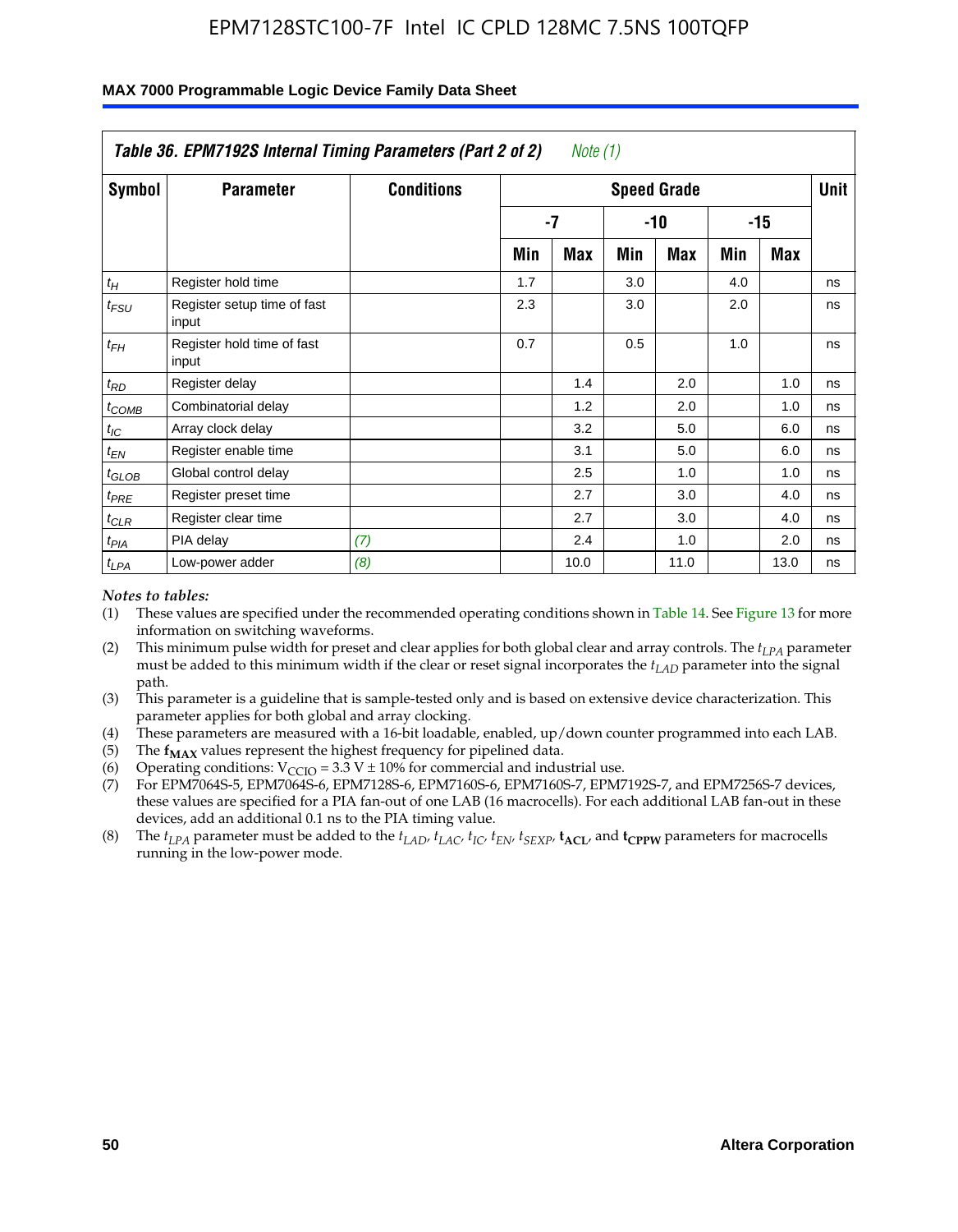|                         | Table 37. EPM7256S External Timing Parameters |                    | Note $(1)$ |     |       |                    |       |            |             |
|-------------------------|-----------------------------------------------|--------------------|------------|-----|-------|--------------------|-------|------------|-------------|
| <b>Symbol</b>           | <b>Parameter</b>                              | <b>Conditions</b>  |            |     |       | <b>Speed Grade</b> |       |            | <b>Unit</b> |
|                         |                                               |                    | $-7$       |     | $-10$ |                    | $-15$ |            |             |
|                         |                                               |                    | Min        | Max | Min   | <b>Max</b>         | Min   | <b>Max</b> |             |
| t <sub>PD1</sub>        | Input to non-registered output                | $C1 = 35 pF$       |            | 7.5 |       | 10.0               |       | 15.0       | ns          |
| t <sub>PD2</sub>        | I/O input to non-registered<br>output         | $C1 = 35 pF$       |            | 7.5 |       | 10.0               |       | 15.0       | ns          |
| t <sub>su</sub>         | Global clock setup time                       |                    | 3.9        |     | 7.0   |                    | 11.0  |            | ns          |
| tμ                      | Global clock hold time                        |                    | 0.0        |     | 0.0   |                    | 0.0   |            | ns          |
| $t_{FSU}$               | Global clock setup time of fast<br>input      |                    | 3.0        |     | 3.0   |                    | 3.0   |            | ns          |
| $t_{\sf FH}$            | Global clock hold time of fast<br>input       |                    | 0.0        |     | 0.5   |                    | 0.0   |            | ns          |
| $t_{CO1}$               | Global clock to output delay                  | $C1 = 35 pF$       |            | 4.7 |       | 5.0                |       | 8.0        | ns          |
| $t_{CH}$                | Global clock high time                        |                    | 3.0        |     | 4.0   |                    | 5.0   |            | ns          |
| $t_{CL}$                | Global clock low time                         |                    | 3.0        |     | 4.0   |                    | 5.0   |            | ns          |
| t <sub>ASU</sub>        | Array clock setup time                        |                    | 0.8        |     | 2.0   |                    | 4.0   |            | ns          |
| $t_{AH}$                | Array clock hold time                         |                    | 1.9        |     | 3.0   |                    | 4.0   |            | ns          |
| t <sub>ACO1</sub>       | Array clock to output delay                   | $C1 = 35 pF$       |            | 7.8 |       | 10.0               |       | 15.0       | ns          |
| t <sub>ACH</sub>        | Array clock high time                         |                    | 3.0        |     | 4.0   |                    | 6.0   |            | ns          |
| $t_{\text{ACL}}$        | Array clock low time                          |                    | 3.0        |     | 4.0   |                    | 6.0   |            | ns          |
| t <sub>CPPW</sub>       | Minimum pulse width for clear<br>and preset   | (2)                | 3.0        |     | 4.0   |                    | 6.0   |            | ns          |
| t <sub>ODH</sub>        | Output data hold time after<br>clock          | $C1 = 35$ pF $(3)$ | 1.0        |     | 1.0   |                    | 1.0   |            | ns          |
| $t_{CNT}$               | Minimum global clock period                   |                    |            | 7.8 |       | 10.0               |       | 13.0       | ns          |
| $f_{\text{CNT}}$        | Maximum internal global clock<br>frequency    | (4)                | 128.2      |     | 100.0 |                    | 76.9  |            | MHz         |
| <b>t<sub>ACNT</sub></b> | Minimum array clock period                    |                    |            | 7.8 |       | 10.0               |       | 13.0       | ns          |
| $f_{ACNT}$              | Maximum internal array clock<br>frequency     | (4)                | 128.2      |     | 100.0 |                    | 76.9  |            | MHz         |
| $f_{\text{MAX}}$        | Maximum clock frequency                       | (5)                | 166.7      |     | 125.0 |                    | 100.0 |            | <b>MHz</b>  |

# Tables 37 and 38 show the EPM7256S AC operating conditions.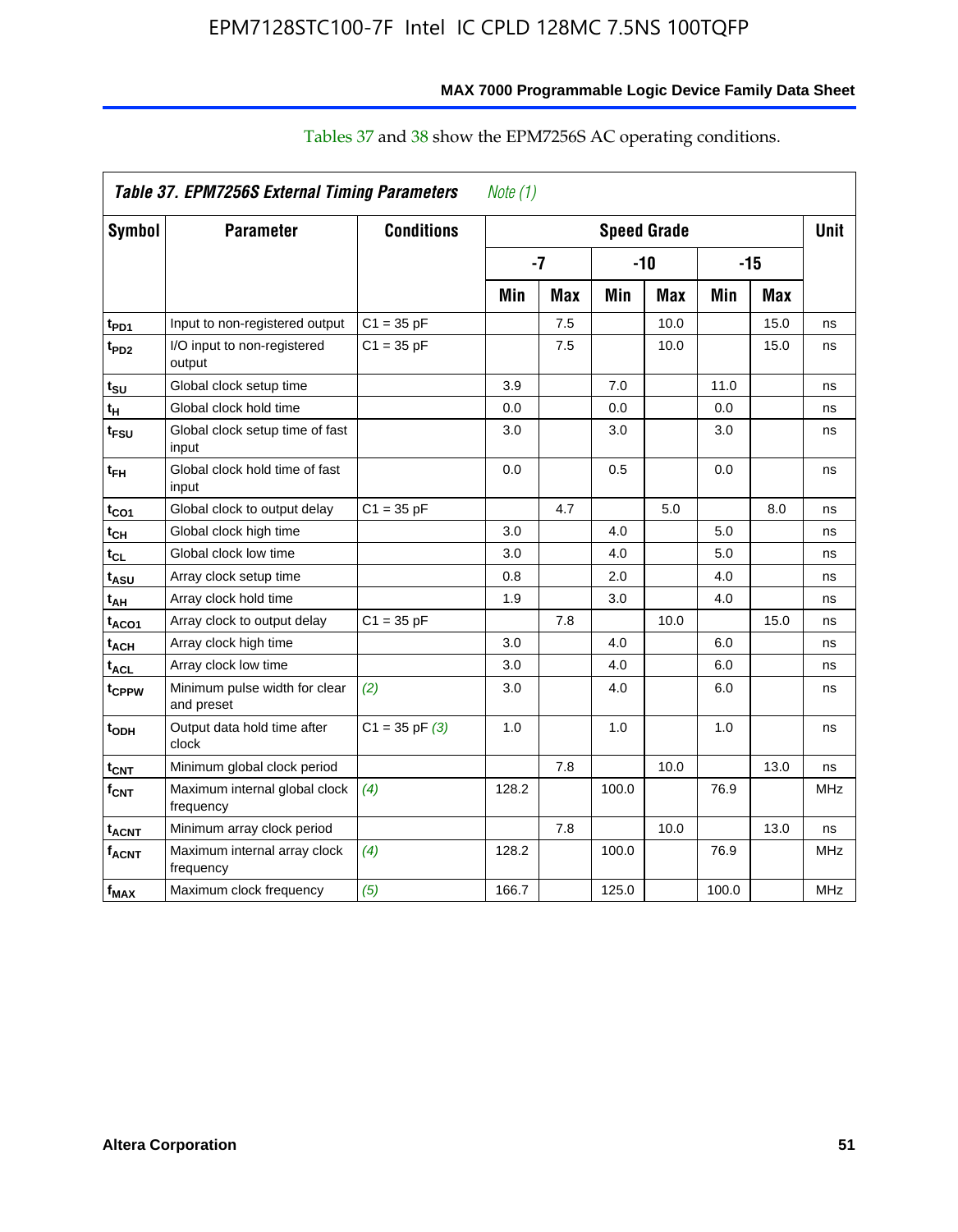| Symbol                      | <b>Parameter</b>                     | <b>Conditions</b>  |     |            |     | <b>Speed Grade</b> |            |            | <b>Unit</b> |
|-----------------------------|--------------------------------------|--------------------|-----|------------|-----|--------------------|------------|------------|-------------|
|                             |                                      |                    |     | $-7$       |     | -10                |            | $-15$      |             |
|                             |                                      |                    | Min | <b>Max</b> | Min | <b>Max</b>         | <b>Min</b> | <b>Max</b> |             |
| $t_{IN}$                    | Input pad and buffer delay           |                    |     | 0.3        |     | 0.5                |            | 2.0        | ns          |
| $t_{IO}$                    | I/O input pad and buffer delay       |                    |     | 0.3        |     | 0.5                |            | 2.0        | ns          |
| $t_{FIN}$                   | Fast input delay                     |                    |     | 3.4        |     | 1.0                |            | 2.0        | ns          |
| t <sub>SEXP</sub>           | Shared expander delay                |                    |     | 3.9        |     | 5.0                |            | 8.0        | ns          |
| <sup>t</sup> PEXP           | Parallel expander delay              |                    |     | 1.1        |     | 0.8                |            | 1.0        | ns          |
| $t_{LAD}$                   | Logic array delay                    |                    |     | 2.6        |     | 5.0                |            | 6.0        | ns          |
| $t_{LAC}$                   | Logic control array delay            |                    |     | 2.6        |     | 5.0                |            | 6.0        | ns          |
| $t_{IOE}$                   | Internal output enable delay         |                    |     | 0.8        |     | 2.0                |            | 3.0        | ns          |
| $t_{OD1}$                   | Output buffer and pad delay          | $C1 = 35 pF$       |     | 0.5        |     | 1.5                |            | 4.0        | ns          |
| $t_{OD2}$                   | Output buffer and pad delay          | $C1 = 35$ pF $(6)$ |     | 1.0        |     | 2.0                |            | 5.0        | ns          |
| $t_{OD3}$                   | Output buffer and pad delay          | $C1 = 35 pF$       |     | 5.5        |     | 5.5                |            | 8.0        | ns          |
| $t_{ZX1}$                   | Output buffer enable delay           | $C1 = 35 pF$       |     | 4.0        |     | 5.0                |            | 6.0        | ns          |
| t <sub>ZX2</sub>            | Output buffer enable delay           | $C1 = 35 pF(6)$    |     | 4.5        |     | 5.5                |            | 7.0        | ns          |
| t <sub>ZX3</sub>            | Output buffer enable delay           | $C1 = 35 pF$       |     | 9.0        |     | 9.0                |            | 10.0       | ns          |
| $t_{XZ}$                    | Output buffer disable delay          | $C1 = 5$ pF        |     | 4.0        |     | 5.0                |            | 6.0        | ns          |
| $t_{\scriptstyle\text{SU}}$ | Register setup time                  |                    | 1.1 |            | 2.0 |                    | 4.0        |            | ns          |
| $t_H$                       | Register hold time                   |                    | 1.6 |            | 3.0 |                    | 4.0        |            | ns          |
| $t_{\it FSU}$               | Register setup time of fast<br>input |                    | 2.4 |            | 3.0 |                    | 2.0        |            | ns          |
| $t_{FH}$                    | Register hold time of fast<br>input  |                    | 0.6 |            | 0.5 |                    | 1.0        |            | ns          |
| $t_{RD}$                    | Register delay                       |                    |     | 1.1        |     | 2.0                |            | 1.0        | ns          |
| $t_{COMB}$                  | Combinatorial delay                  |                    |     | 1.1        |     | 2.0                |            | 1.0        | ns          |
| $t_{IC}$                    | Array clock delay                    |                    |     | 2.9        |     | 5.0                |            | 6.0        | ns          |
| $t_{EN}$                    | Register enable time                 |                    |     | 2.6        |     | 5.0                |            | 6.0        | ns          |
| $t_{GLOB}$                  | Global control delay                 |                    |     | 2.8        |     | 1.0                |            | 1.0        | ns          |
| $t_{PRE}$                   | Register preset time                 |                    |     | 2.7        |     | 3.0                |            | 4.0        | ns          |
| $t_{\text{CLR}}$            | Register clear time                  |                    |     | 2.7        |     | 3.0                |            | 4.0        | ns          |
| t <sub>PIA</sub>            | PIA delay                            | (7)                |     | 3.0        |     | 1.0                |            | 2.0        | ns          |
| $t_{LPA}$                   | Low-power adder                      | (8)                |     | 10.0       |     | 11.0               |            | 13.0       | ns          |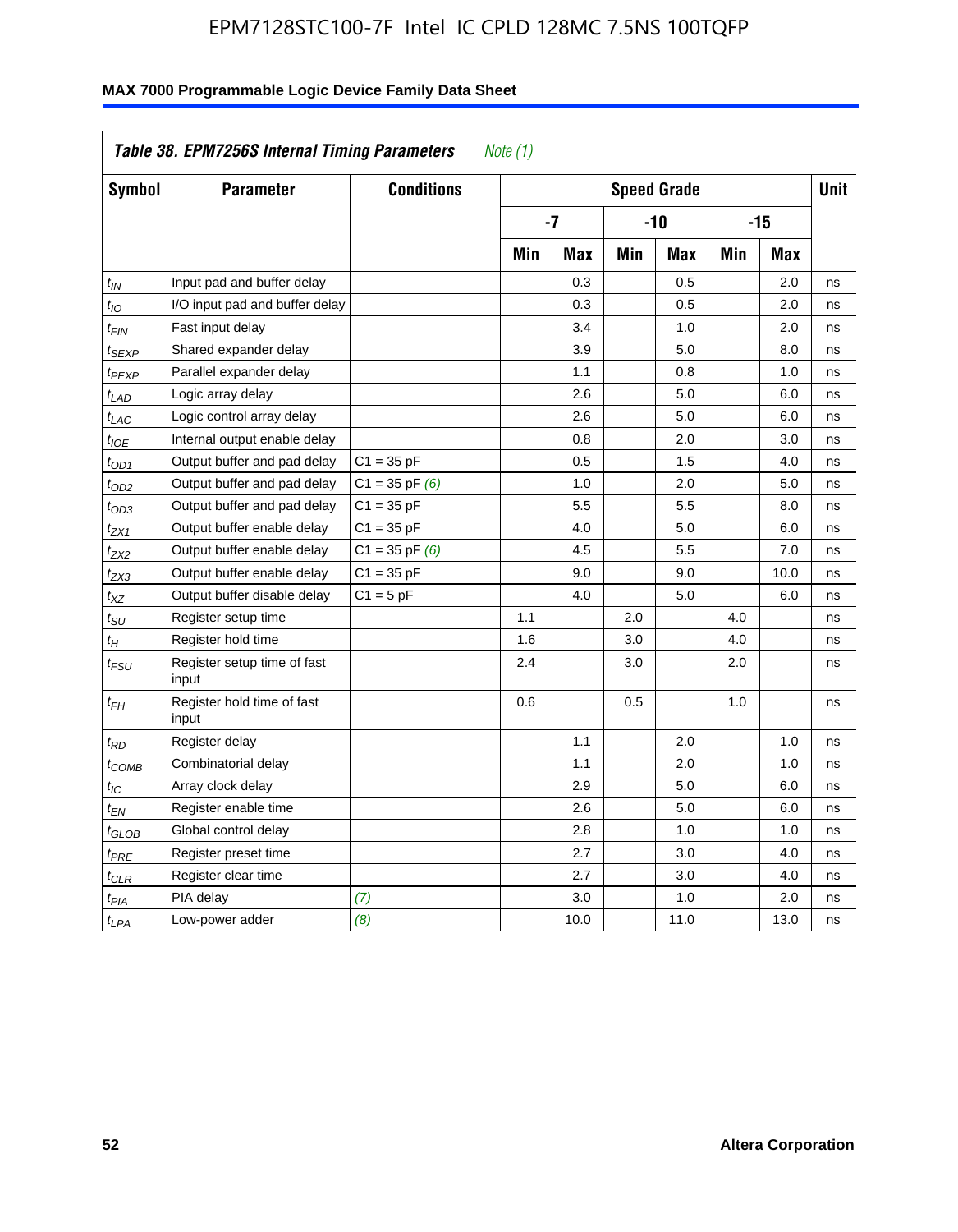**MAX 7000 Programmable Logic Device Family Data Sheet**

#### *Notes to tables:*

- (1) These values are specified under the recommended operating conditions shown in Table 14. See Figure 13 for more information on switching waveforms.
- (2) This minimum pulse width for preset and clear applies for both global clear and array controls. The  $t_{LPA}$  parameter must be added to this minimum width if the clear or reset signal incorporates the *tLAD* parameter into the signal path.
- (3) This parameter is a guideline that is sample-tested only and is based on extensive device characterization. This parameter applies for both global and array clocking.
- (4) These parameters are measured with a 16-bit loadable, enabled, up/down counter programmed into each LAB.
- (5) The  $f_{MAX}$  values represent the highest frequency for pipelined data.
- (6) Operating conditions:  $V_{\text{CCIO}} = 3.3 \text{ V} \pm 10\%$  for commercial and industrial use.
- (7) For EPM7064S-5, EPM7064S-6, EPM7128S-6, EPM7160S-6, EPM7160S-7, EPM7192S-7, and EPM7256S-7 devices, these values are specified for a PIA fan-out of one LAB (16 macrocells). For each additional LAB fan-out in these devices, add an additional 0.1 ns to the PIA timing value.
- (8) The  $t_{LPA}$  parameter must be added to the  $t_{LAD}$ ,  $t_{LAC}$ ,  $t_{IC}$ ,  $t_{EN}$ ,  $t_{SEXP}$ ,  $t_{ACL}$ , and  $t_{CPPW}$  parameters for macrocells running in the low-power mode.

# **Power Consumption**

[Supply power \(P\) versus frequency \(](http://www.altera.com/literature/an/an074.pdf) $f_{MAX}$  in MHz) for MAX 7000 devices is calculated with the following equation:

 $P = P_{INT} + P_{IO} = I_{CCLNT} \times V_{CC} + P_{IO}$ 

The  $P_{IO}$  value, which depends on the device output load characteristics and switching frequency, can be calculated using the guidelines given in *Application Note 74 (Evaluating Power for Altera Devices)*.

The  $I_{\text{CCINT}}$  value, which depends on the switching frequency and the application logic, is calculated with the following equation:

 $I_{\text{CCTNT}} =$ 

 $A \times MC_{TON} + B \times (MC_{DEFU} - MC_{TON}) + C \times MC_{LISED} \times f_{MAX} \times tog_{LC}$ 

The parameters in this equation are shown below:

| $MC$ <sub>TON</sub> | = Number of macrocells with the Turbo Bit option turned on,                |
|---------------------|----------------------------------------------------------------------------|
|                     | as reported in the MAX+PLUS II Report File (.rpt)                          |
| MC <sub>DFV</sub>   | = Number of macrocells in the device                                       |
|                     | $MC_{\text{USED}}$ = Total number of macrocells in the design, as reported |
|                     | in the MAX+PLUS II Report File (.rpt)                                      |
| $f_{MAX}$           | = Highest clock frequency to the device                                    |
| $tog_{LC}$          | = Average ratio of logic cells toggling at each clock                      |
|                     | (typically 0.125)                                                          |
| A, B, C             | = Constants, shown in Table 39                                             |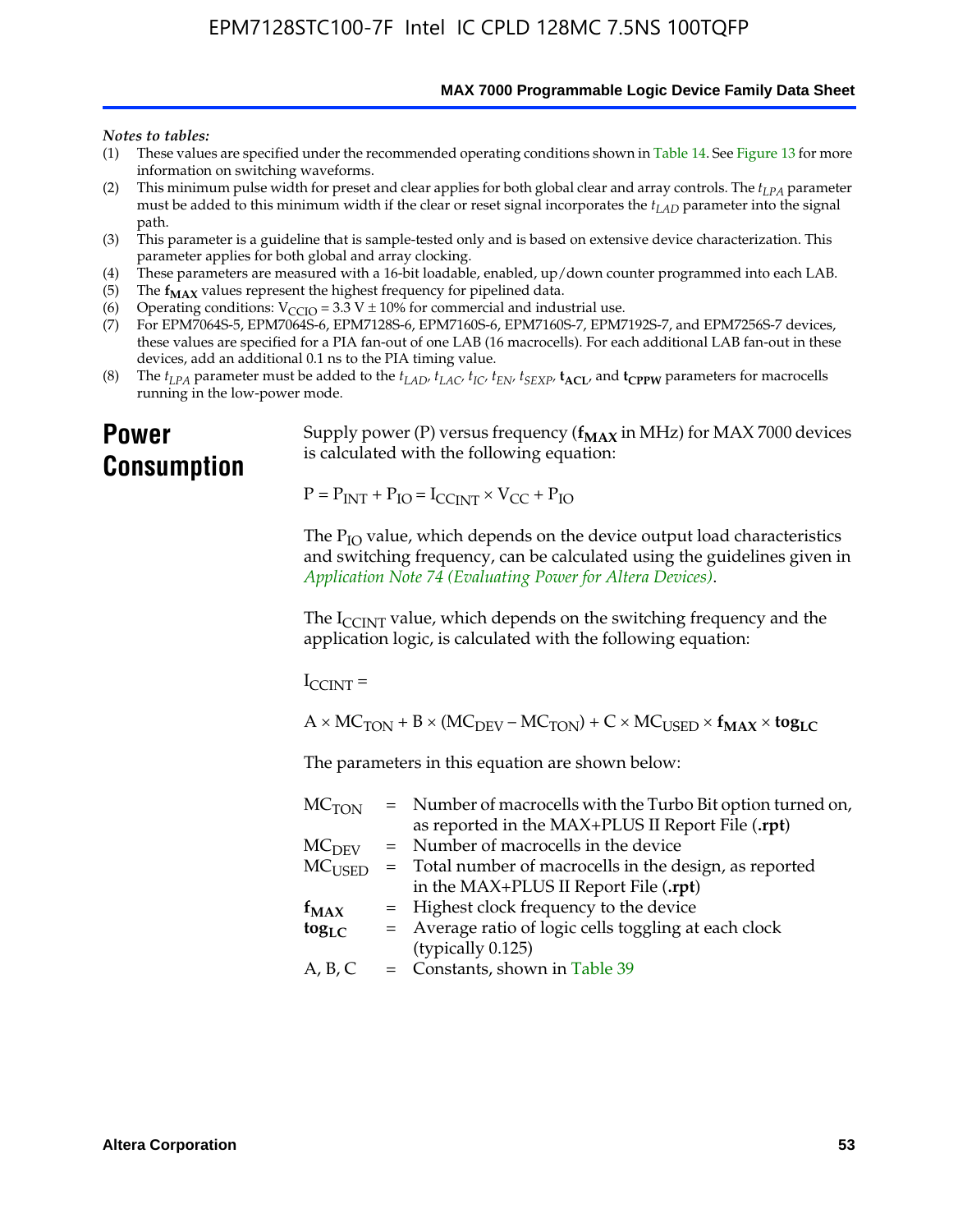| Table 39. MAX 7000 I <sub>CC</sub> Equation Constants |      |      |       |  |  |
|-------------------------------------------------------|------|------|-------|--|--|
| <b>Device</b>                                         | A    | B    | C     |  |  |
| EPM7032                                               | 1.87 | 0.52 | 0.144 |  |  |
| EPM7064                                               | 1.63 | 0.74 | 0.144 |  |  |
| EPM7096                                               | 1.63 | 0.74 | 0.144 |  |  |
| <b>EPM7128E</b>                                       | 1.17 | 0.54 | 0.096 |  |  |
| <b>EPM7160E</b>                                       | 1.17 | 0.54 | 0.096 |  |  |
| <b>EPM7192E</b>                                       | 1.17 | 0.54 | 0.096 |  |  |
| <b>EPM7256E</b>                                       | 1.17 | 0.54 | 0.096 |  |  |
| <b>EPM7032S</b>                                       | 0.93 | 0.40 | 0.040 |  |  |
| EPM7064S                                              | 0.93 | 0.40 | 0.040 |  |  |
| <b>EPM7128S</b>                                       | 0.93 | 0.40 | 0.040 |  |  |
| <b>EPM7160S</b>                                       | 0.93 | 0.40 | 0.040 |  |  |
| <b>EPM7192S</b>                                       | 0.93 | 0.40 | 0.040 |  |  |
| <b>EPM7256S</b>                                       | 0.93 | 0.40 | 0.040 |  |  |

This calculation provides an  $I_{CC}$  estimate based on typical conditions using a pattern of a 16-bit, loadable, enabled, up/down counter in each LAB with no output load. Actual  $I_{CC}$  values should be verified during operation because this measurement is sensitive to the actual pattern in the device and the environmental operating conditions.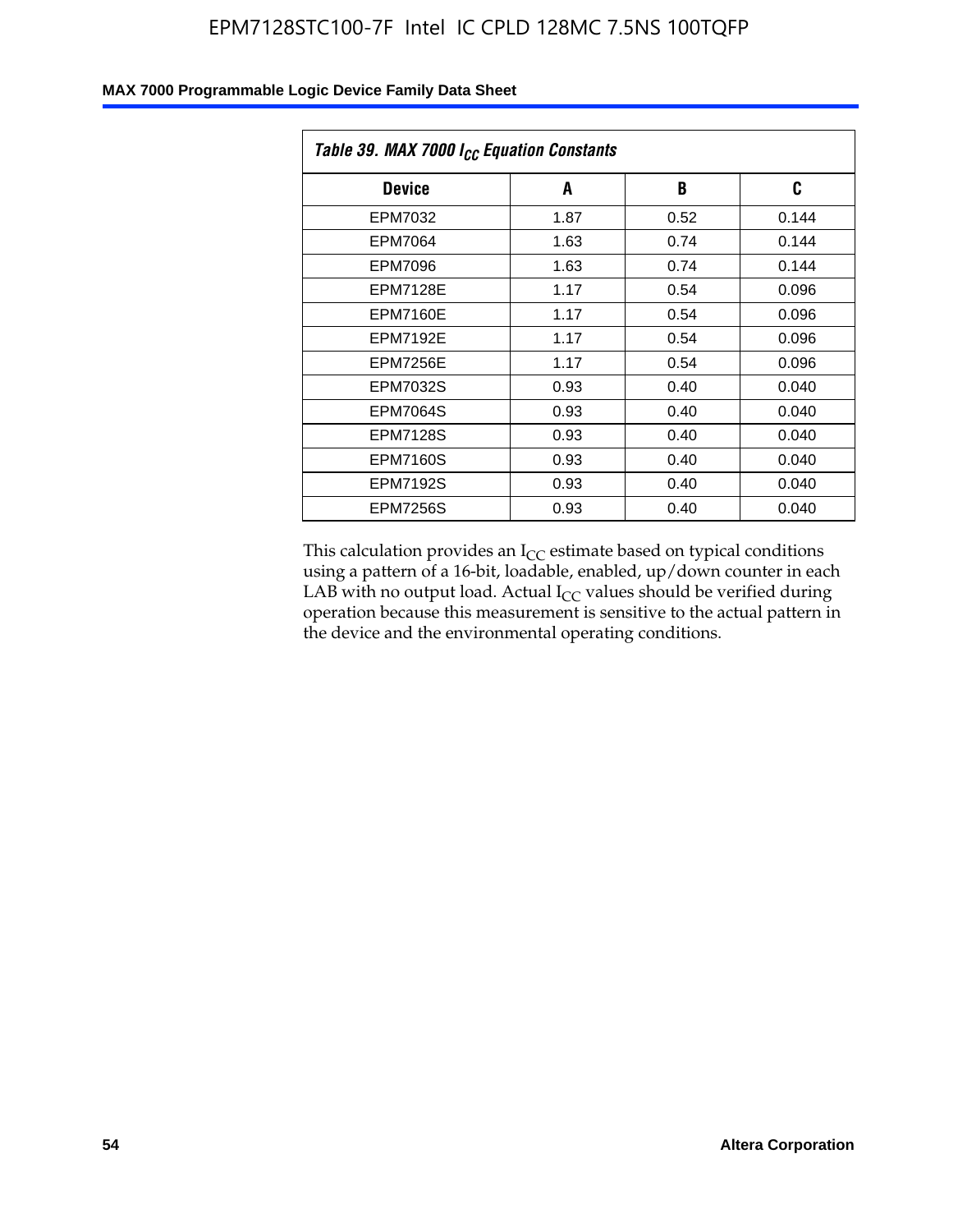**MAX 7000 Programmable Logic Device Family Data Sheet**

Figure 14 shows typical supply current versus frequency for MAX 7000 devices.

*Figure 14. I<sub>CC</sub> vs. Frequency for MAX 7000 Devices (Part 1 of 2)* 



**EPM7096**

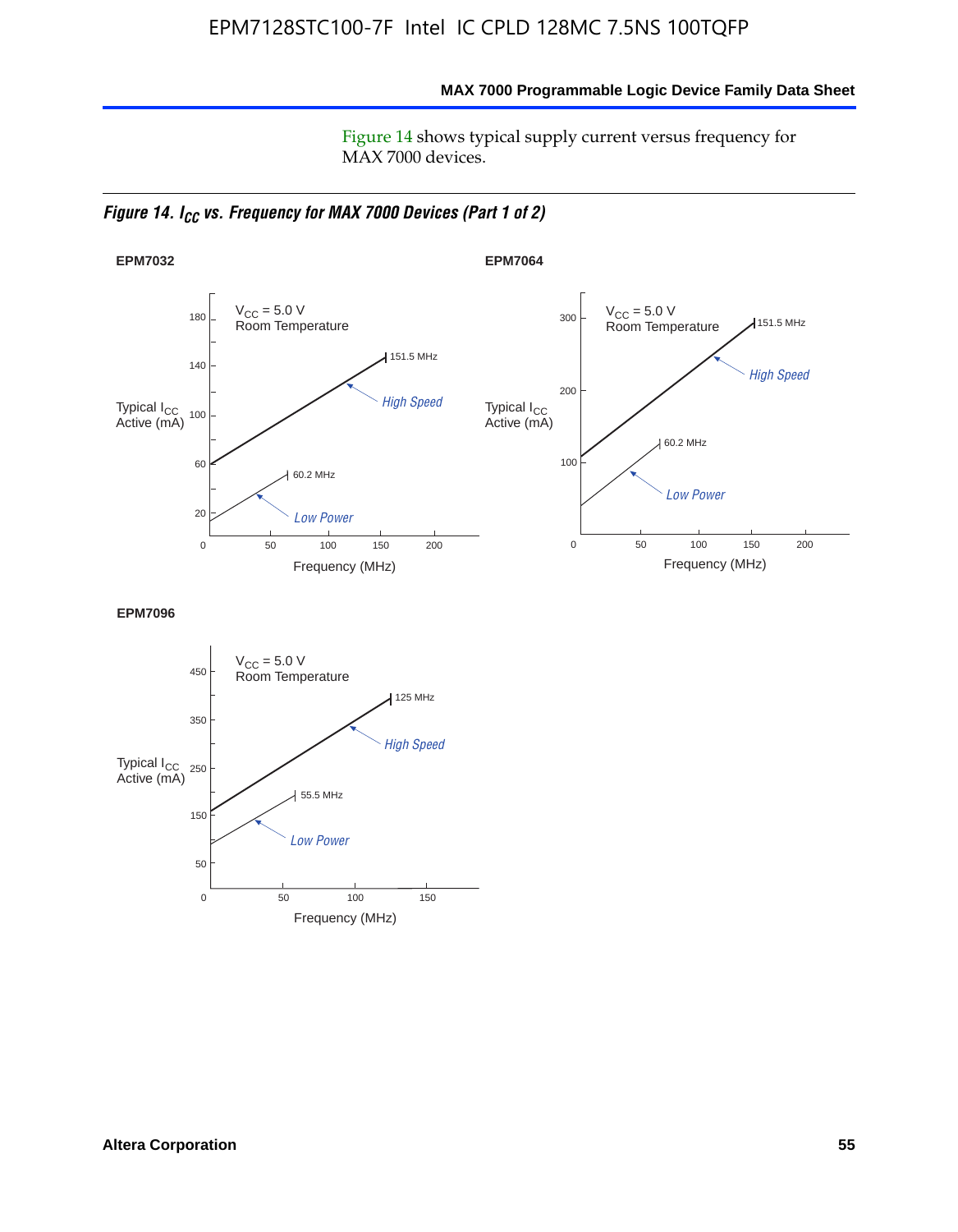

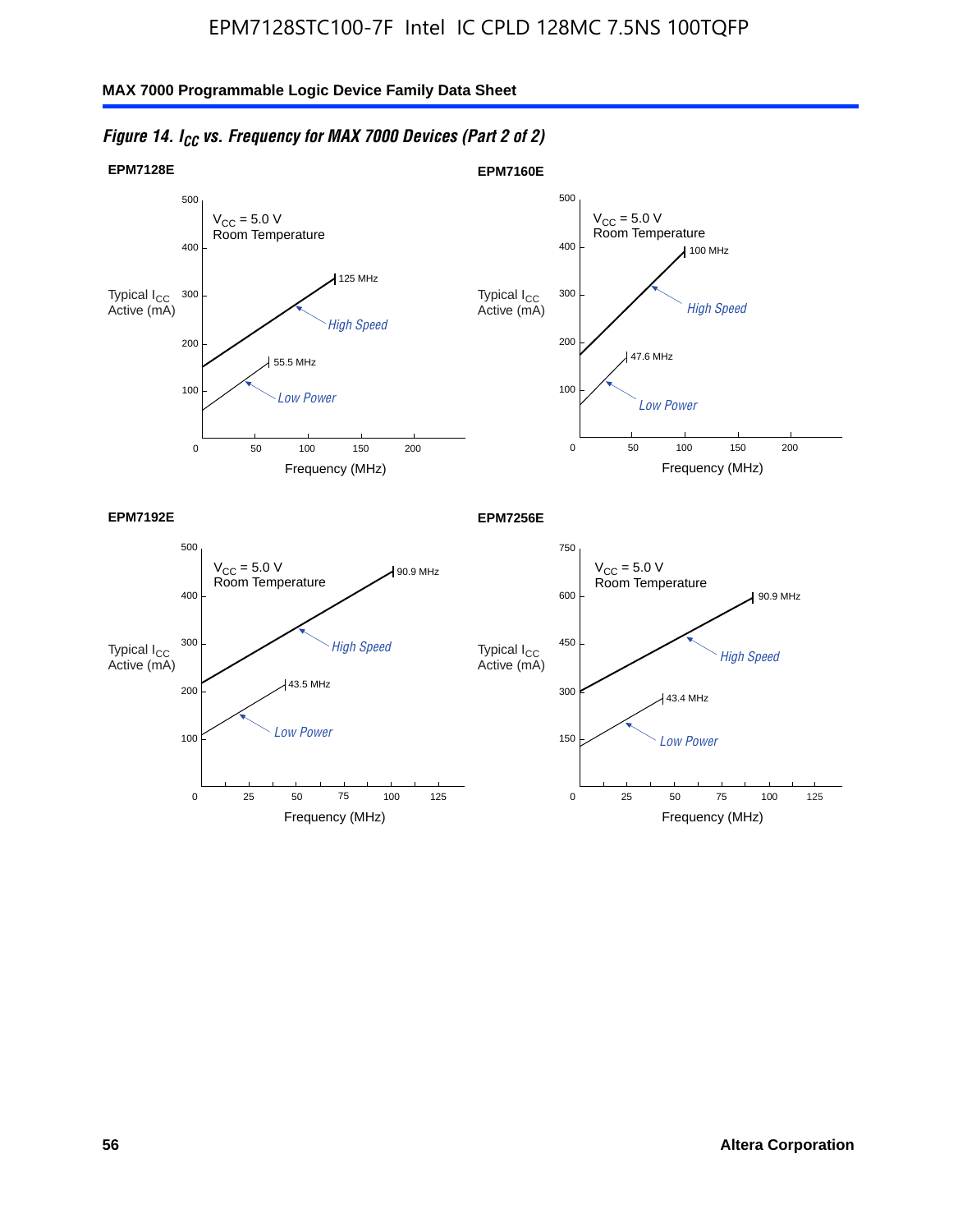# **MAX 7000 Programmable Logic Device Family Data Sheet**

Figure 15 shows typical supply current versus frequency for MAX 7000S devices.

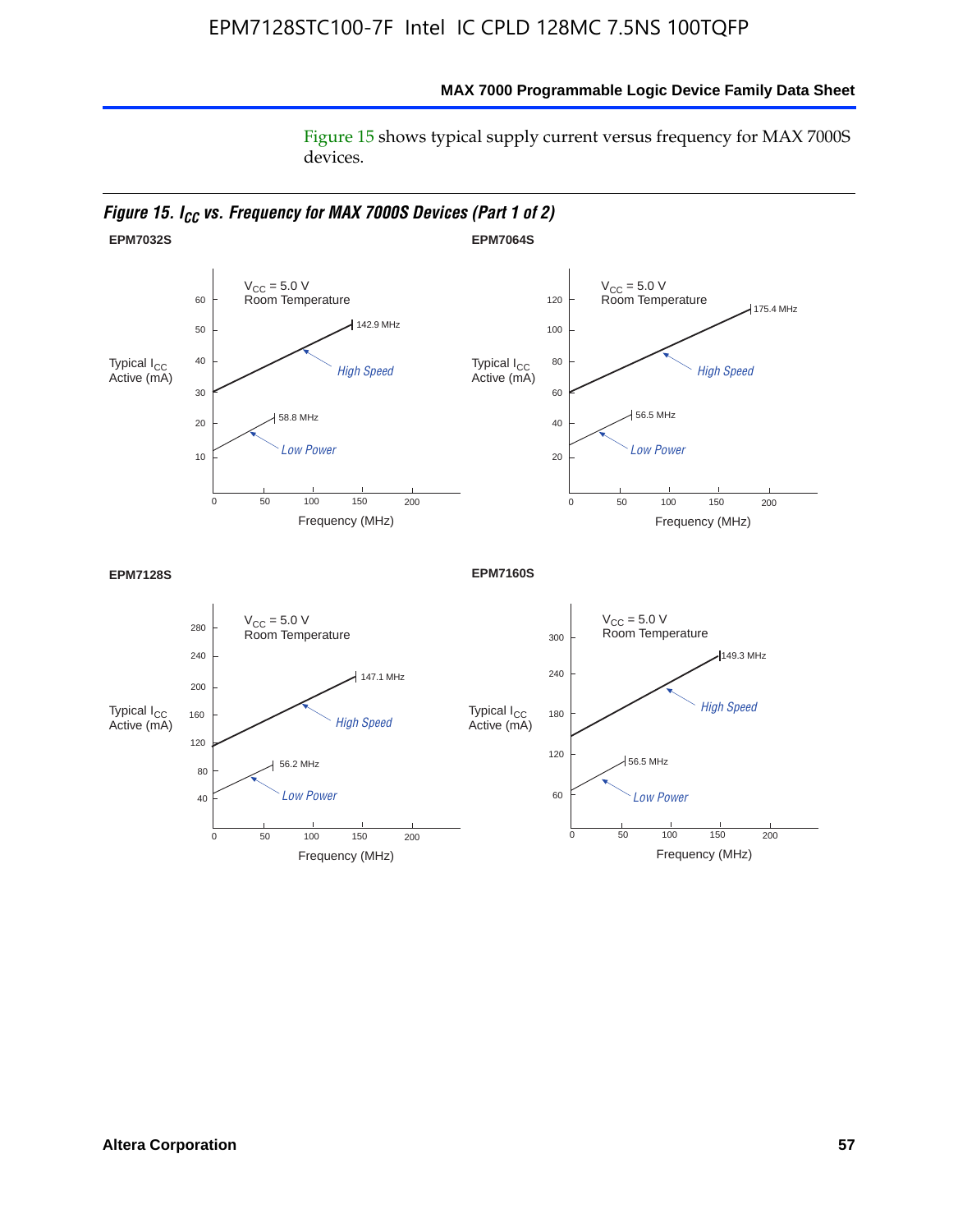#### **EPM7192S** V<sub>CC</sub> = 5.0 V<br>Room Temperature 0 Frequency (MHz) High Speed Low Power 25 100 125 125.0 MHz 55.6 MHz 60 120 180 240 300 50 75 **EPM7256S** V<sub>CC</sub> = 5.0 V<br>Room Temperature 0 Frequency (MHz) High Speed Low Power 25 100 125 128.2 MHz 56.2 MHz 100 200 300 400 50 75 Typical I<sub>CC</sub><br>Active (mA) Typical I<sub>CC</sub> Typical I<sub>CC</sub> Typical I<sub>C</sub> Typical I<sub>C</sub> Typical I<sub>C</sub> Typical I<sub>C</sub> Typical I<sub>C</sub> Typical I<sub>C</sub> Typical I<sub>C</sub> Typical I<sub>C</sub> Typical I<sub>C</sub> Typical I<sub>C</sub> Typical I<sub>C</sub> Typical I<sub>C</sub> Typical I<sub>C</sub> Typical I<sub>C</sub> Typical I<sub>C</sub> Typical I<sub>CC</sub><br>Active (mA)

# *Figure 15. I<sub>CC</sub> vs. Frequency for MAX 7000S Devices (Part 2 of 2)*

# **Device Pin-Outs**

See the Altera web site (**http://www.altera.com**) or the *Altera Digital Library* for pin-out information.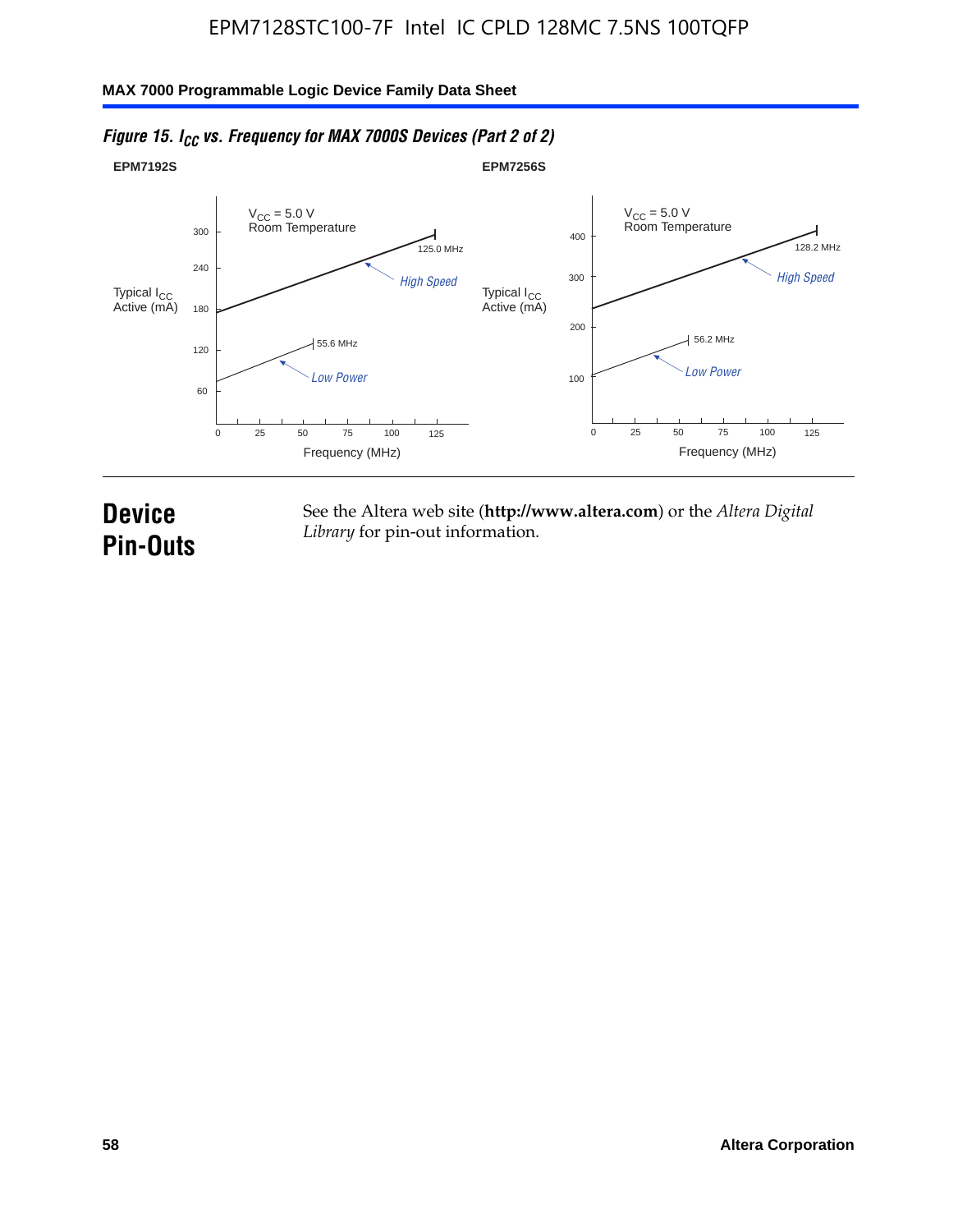#### **MAX 7000 Programmable Logic Device Family Data Sheet**

Figures 16 through 22 show the package pin-out diagrams for MAX 7000 devices.



#### *Notes:*

- (1) The pin functions shown in parenthesis are only available in MAX 7000E and MAX 7000S devices.
- (2) JTAG ports are available in MAX 7000S devices only.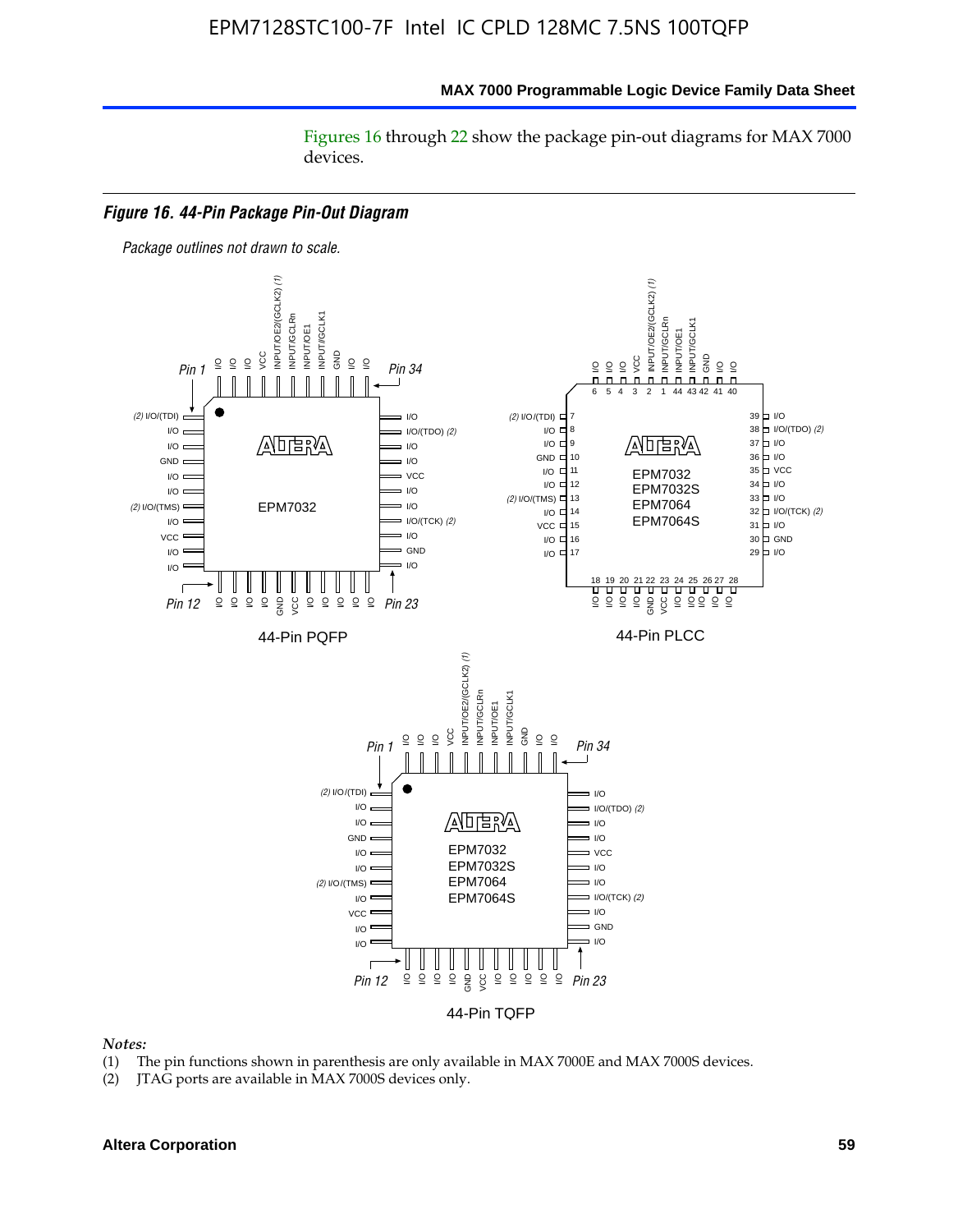#### *Figure 17. 68-Pin Package Pin-Out Diagram*

*Package outlines not drawn to scale.*



#### *Notes:*

- (1) The pin functions shown in parenthesis are only available in MAX 7000E and MAX 7000S devices.
- (2) JTAG ports are available in MAX 7000S devices only.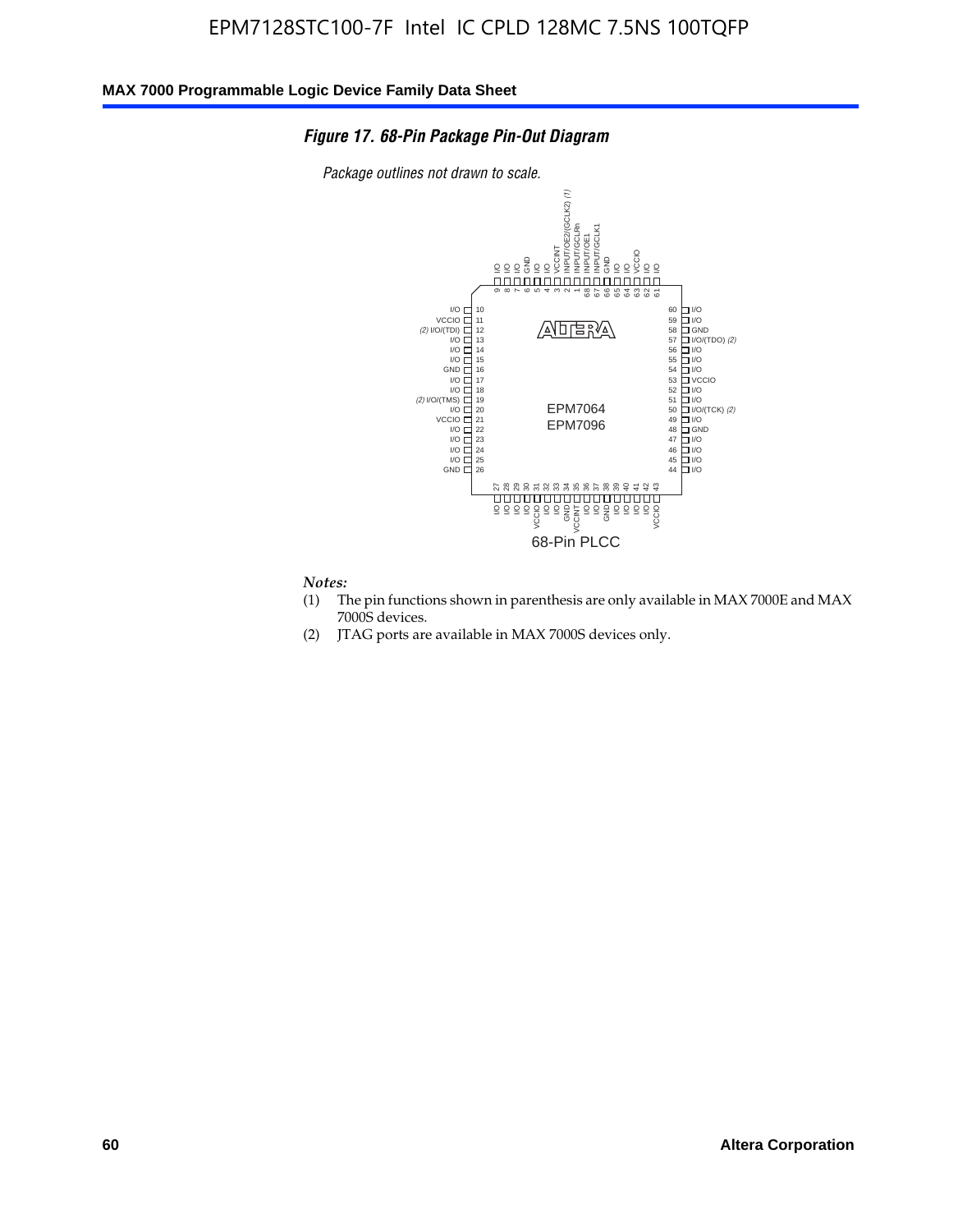#### *Figure 18. 84-Pin Package Pin-Out Diagram*

*Package outline not drawn to scale.*



84-Pin PLCC

*Notes:*

- (1) Pins 6, 39, 46, and 79 are no-connect (N.C.) pins on EPM7096, EPM7160E, and EPM7160S devices.
- (2) The pin functions shown in parenthesis are only available in MAX 7000E and MAX 7000S devices.
-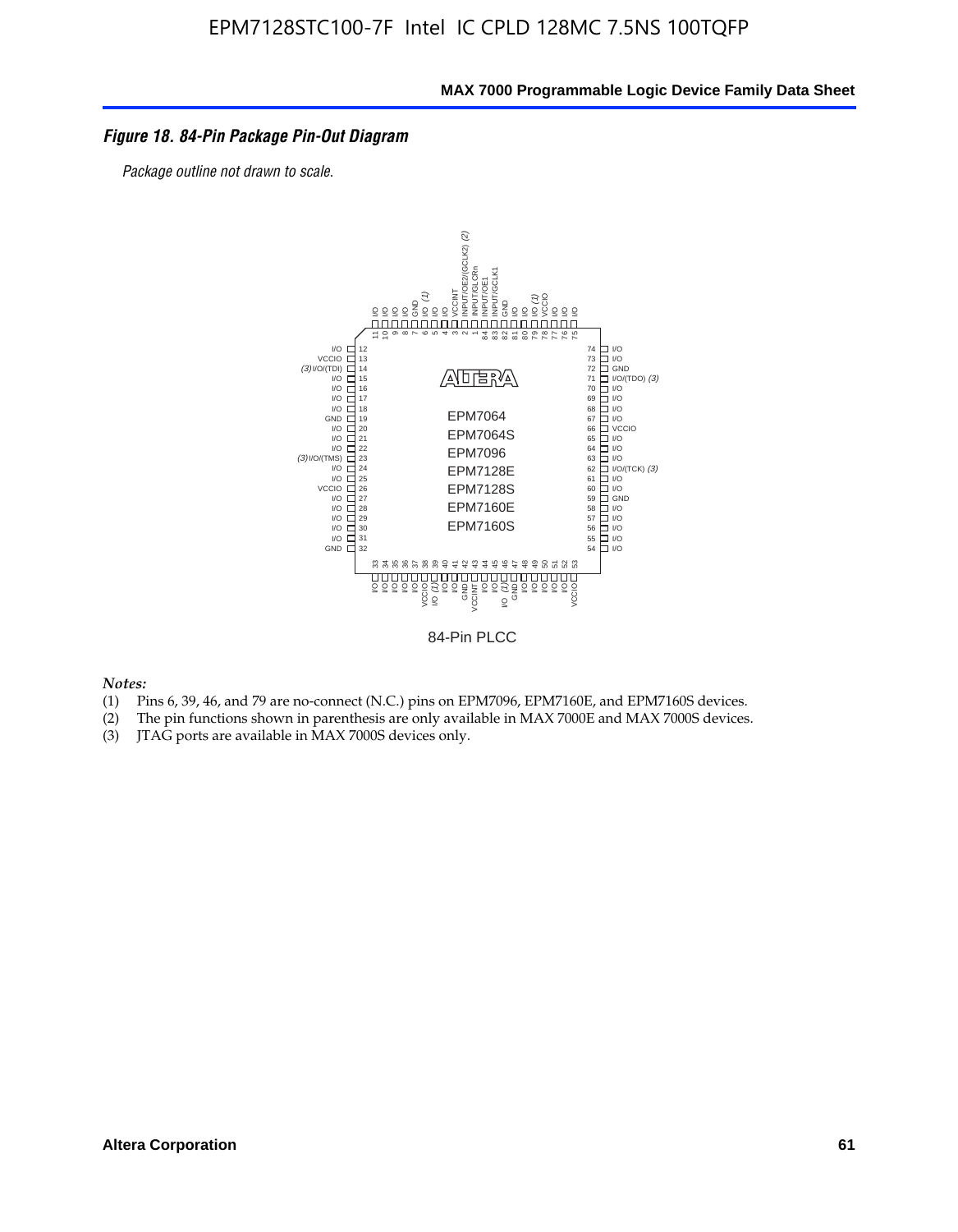# *Figure 19. 100-Pin Package Pin-Out Diagram*

*Package outline not drawn to scale.*



### *Figure 20. 160-Pin Package Pin-Out Diagram*

*Package outline not drawn to scale.*

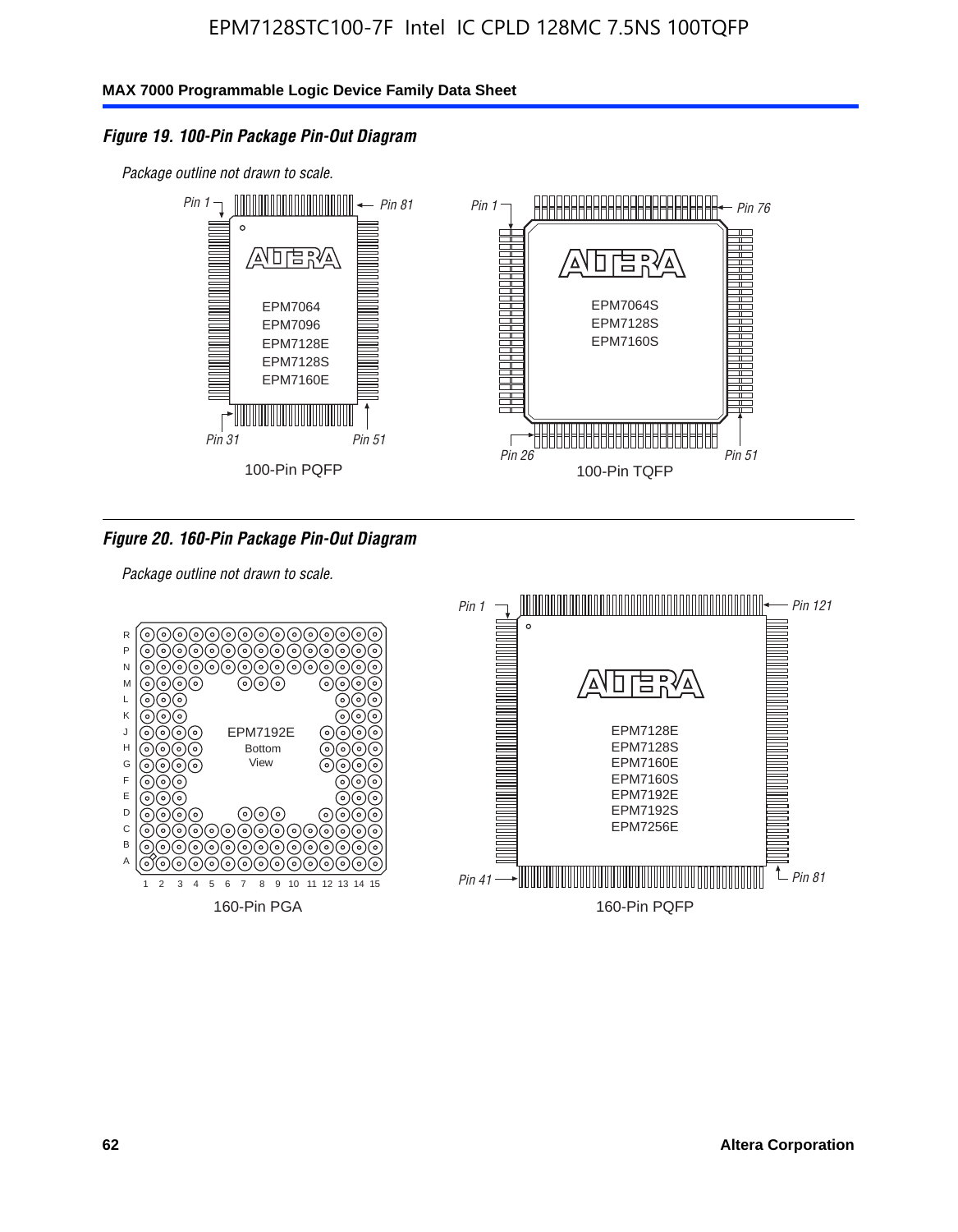#### *Figure 21. 192-Pin Package Pin-Out Diagram*

*Package outline not drawn to scale.*



*Figure 22. 208-Pin Package Pin-Out Diagram*

*Package outline not drawn to scale.*

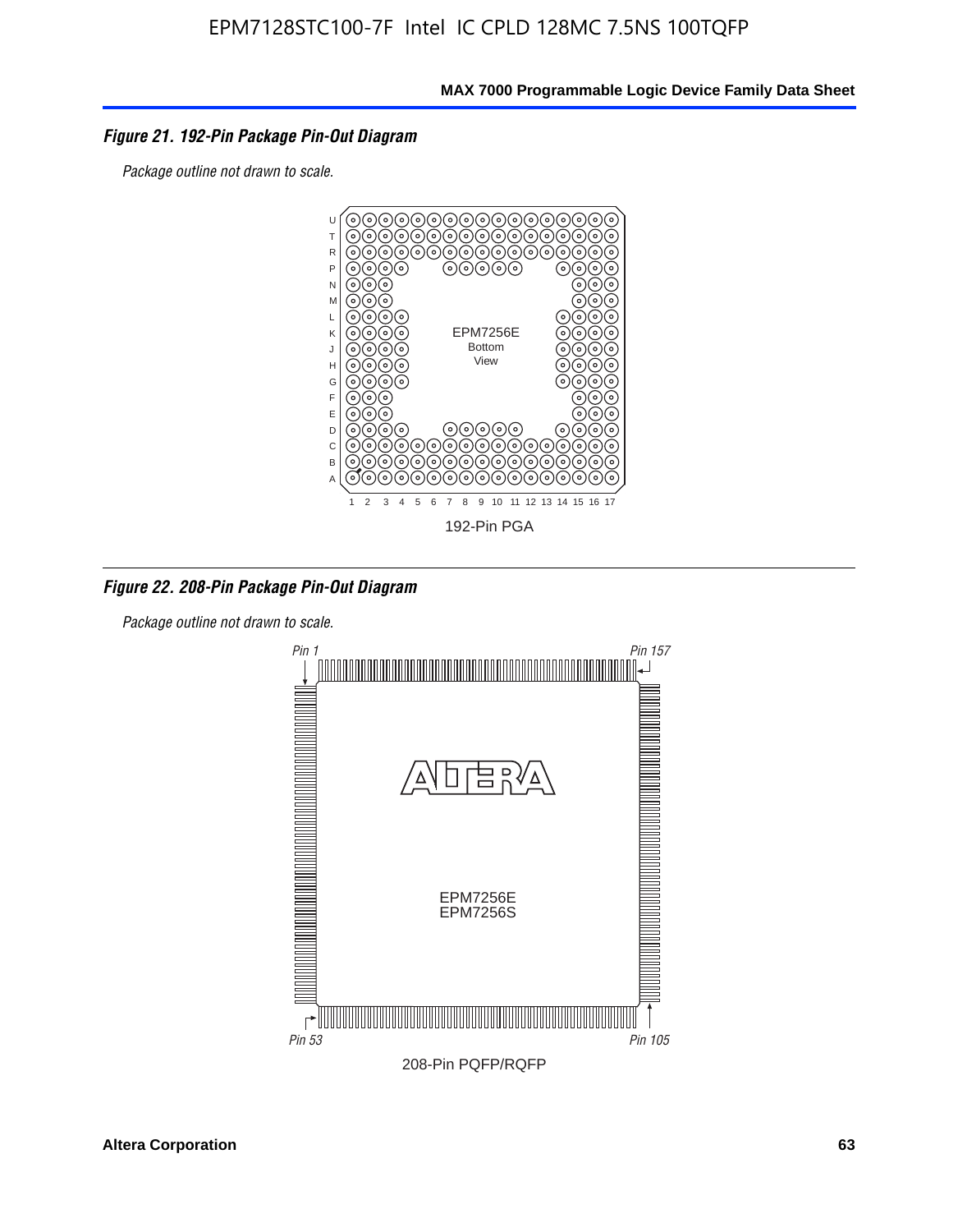#### **MAX 7000 Programmable Logic Device Family Data Sheet**

# **Revision History**

The information contained in the *MAX 7000 Programmable Logic Device Family Data Sheet* version 6.7 supersedes information published in previous versions. The following changes were made in the *MAX 7000 Programmable Logic Device Family Data Sheet* version 6.7:

# **Version 6.7**

The following changes were made in the *MAX 7000 Programmable Logic Device Family Data Sheet* version 6.7:

■ Reference to *AN 88: Using the Jam Language for ISP & ICR via an Embedded Processor* has been replaced by *AN 122: Using Jam STAPL for ISP & ICR via an Embedded Processor*.

# **Version 6.6**

The following changes were made in the *MAX 7000 Programmable Logic Device Family Data Sheet* version 6.6:

- Added Tables 6 through 8.
- Added "Programming Sequence" section on page 17 and "Programming Times" section on page 18.

# **Version 6.5**

The following changes were made in the *MAX 7000 Programmable Logic Device Family Data Sheet* version 6.5:

Updated text on page 16.

# **Version 6.4**

The following changes were made in the *MAX 7000 Programmable Logic Device Family Data Sheet* version 6.4:

■ Added *Note (5)* on page 28.

### **Version 6.3**

The following changes were made in the *MAX 7000 Programmable Logic Device Family Data Sheet* version 6.3:

■ Updated the "Open-Drain Output Option (MAX 7000S Devices Only)" section on page 20.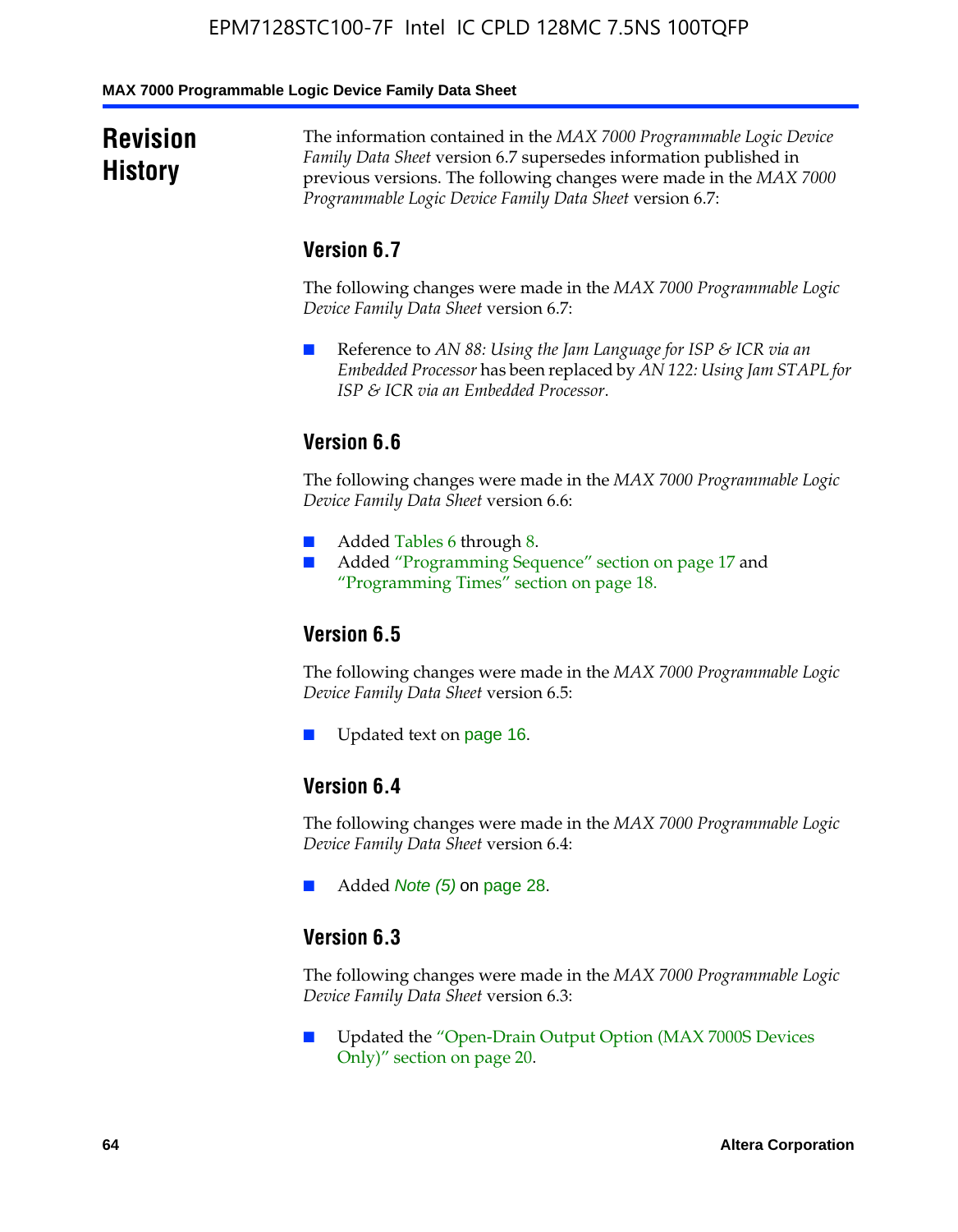

Altera Corporation 65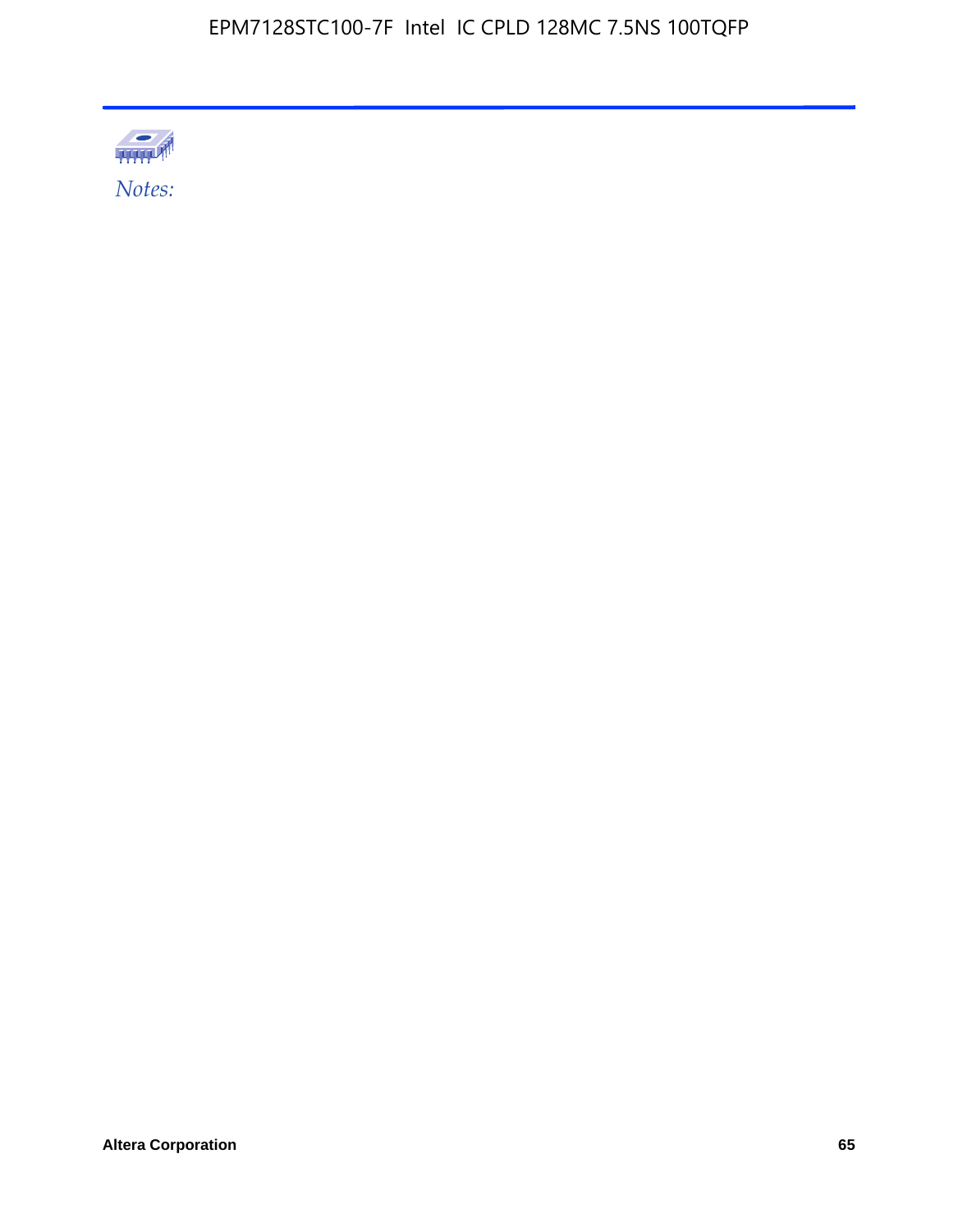

101 Innovation Drive San Jose, CA 95134 (408) 544-7000 www.altera.com Applications Hotline: (800) 800-EPLD Literature Services: literature@altera.com

Copyright © 2005 Altera Corporation. All rights reserved. Altera, The Programmable Solutions Company, the stylized Altera logo, specific device designations, and all other words and logos that are identified as trademarks and/or service marks are, unless noted otherwise, the trademarks and service marks of Altera Corporation in the U.S. and other countries. All other product or service names are the property of their respective holders. Altera products are protected under numerous U.S. and foreign patents and pending applications, maskwork rights, and copyrights. Altera warrants performance of its semiconductor products to current specifications in accordance with Altera's standard warranty, but reserves the right to make changes to any products and services at any time without notice. Altera assumes no responsibility or liability

arising out of the application or use of any information, product, or service described herein except as expressly agreed to in writing by Altera Corporation. Altera customers are advised to obtain the latest version of device specifications before relying on any published information and before placing orders for products or services.



**66 Altera Corporation**